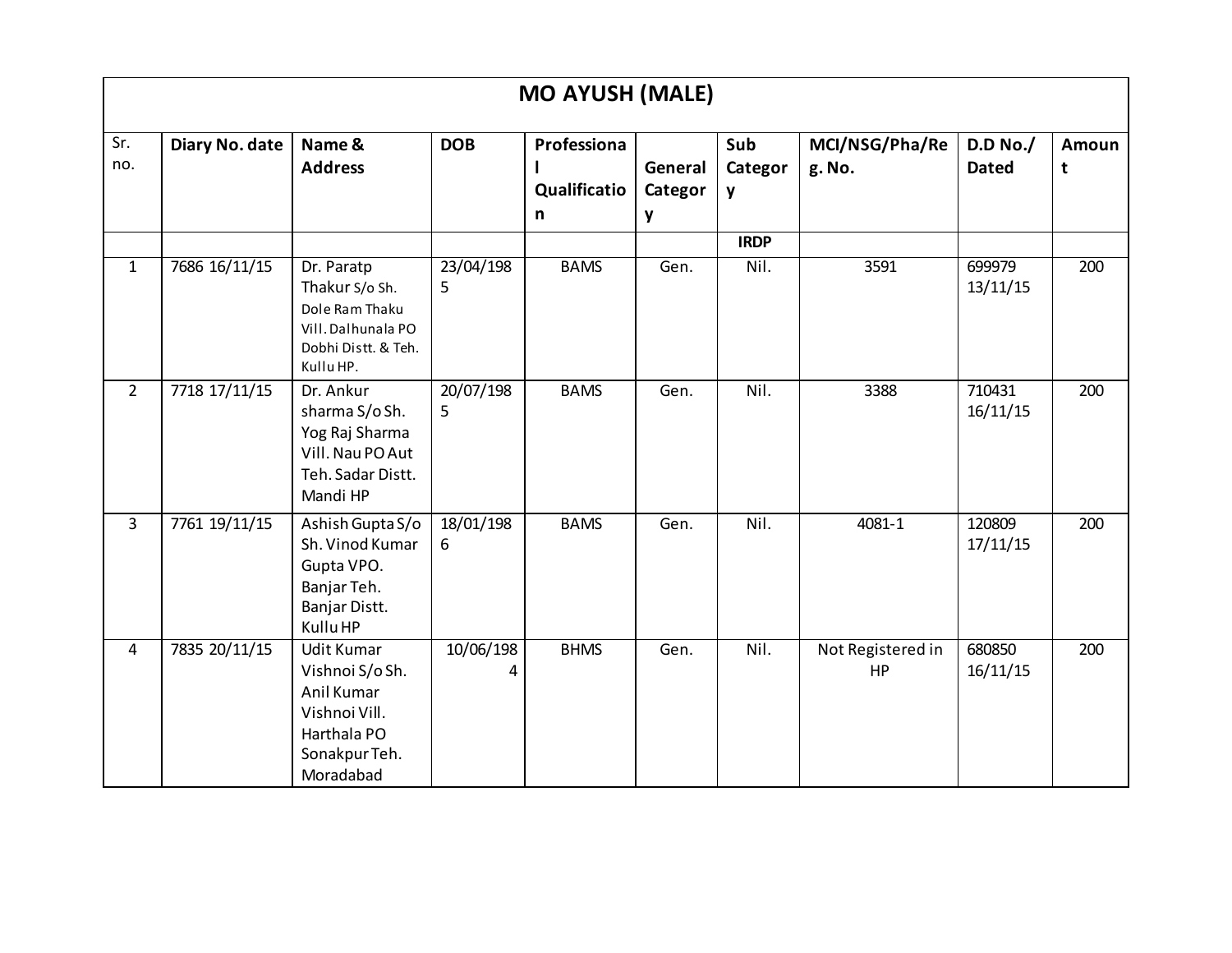| 5              | 7832 20/11/15 | Himanshu S/o          | 05/01/198 | <b>BAMS</b> | Gen. | Nil. | 3829-1           | 659059   | 200 |
|----------------|---------------|-----------------------|-----------|-------------|------|------|------------------|----------|-----|
|                |               | Sh. Hans Raj          | 4         |             |      |      |                  | 18/11/15 |     |
|                |               | Dogra Vill. Math      |           |             |      |      |                  |          |     |
|                |               | PO Sultanpur          |           |             |      |      |                  |          |     |
|                |               | Teh.&Distt. Kullu     |           |             |      |      |                  |          |     |
|                |               | HP                    |           |             |      |      |                  |          |     |
| 6              | 7857 20/11/15 | Sunil Thakur S/o      | 03/06/198 | <b>BAMS</b> | Gen. | Nil. | 4114-1           | 647922   | 200 |
|                |               | Sh. Dyal Singh        | 6         |             |      |      |                  | 17/11/15 |     |
|                |               | Thakur Vill. Zheer    |           |             |      |      |                  |          |     |
|                |               | PO Gehra              |           |             |      |      |                  |          |     |
|                |               | Teh.Sarkaghat         |           |             |      |      |                  |          |     |
|                |               | Distt. Mandi HP       |           |             |      |      |                  |          |     |
| $\overline{7}$ | 7918 21/11/15 | Devender Dogra        | 07/10/198 | <b>BAMS</b> | Gen. | Nil. | 09A1404 not      | 881249   | 200 |
|                |               | S/o Sh. Puran         | 9         |             |      |      | registered in HP | 19/11/15 |     |
|                |               | Chand Dogra           |           |             |      |      |                  |          |     |
|                |               | VPO Deem              |           |             |      |      |                  |          |     |
|                |               | Teh.Nirmand           |           |             |      |      |                  |          |     |
|                |               | Distt. Kullu HP       |           |             |      |      |                  |          |     |
| 8              | 7948 23/11/15 | Munish Sharma         | 17/7/1991 | <b>BAMS</b> | Gen. | Nil. | 4889-1           | 094613   | 200 |
|                |               | S/OSh. G.R.           |           |             |      |      |                  | 16/11/15 |     |
|                |               | Sharma Vill.          |           |             |      |      |                  |          |     |
|                |               | Shurd PO              |           |             |      |      |                  |          |     |
|                |               | Khokhan Teh.          |           |             |      |      |                  |          |     |
|                |               | <b>Bhuntar Distt.</b> |           |             |      |      |                  |          |     |
|                |               | Kullu HP              |           |             |      |      |                  |          |     |
| 9              | 7945 23/11/15 | Sahil Katoch S/o      | 28/7/1990 | <b>BAMS</b> | Gen. | Nil. | 4824-1           | 625941   | 200 |
|                |               | Sh. Mohan Lal         |           |             |      |      |                  | 23/11/15 |     |
|                |               | Katoch Vill.          |           |             |      |      |                  |          |     |
|                |               | <b>Batahar PO</b>     |           |             |      |      |                  |          |     |
|                |               | Haripur Distt.        |           |             |      |      |                  |          |     |
|                |               | Teh. Kullu HP.        |           |             |      |      |                  |          |     |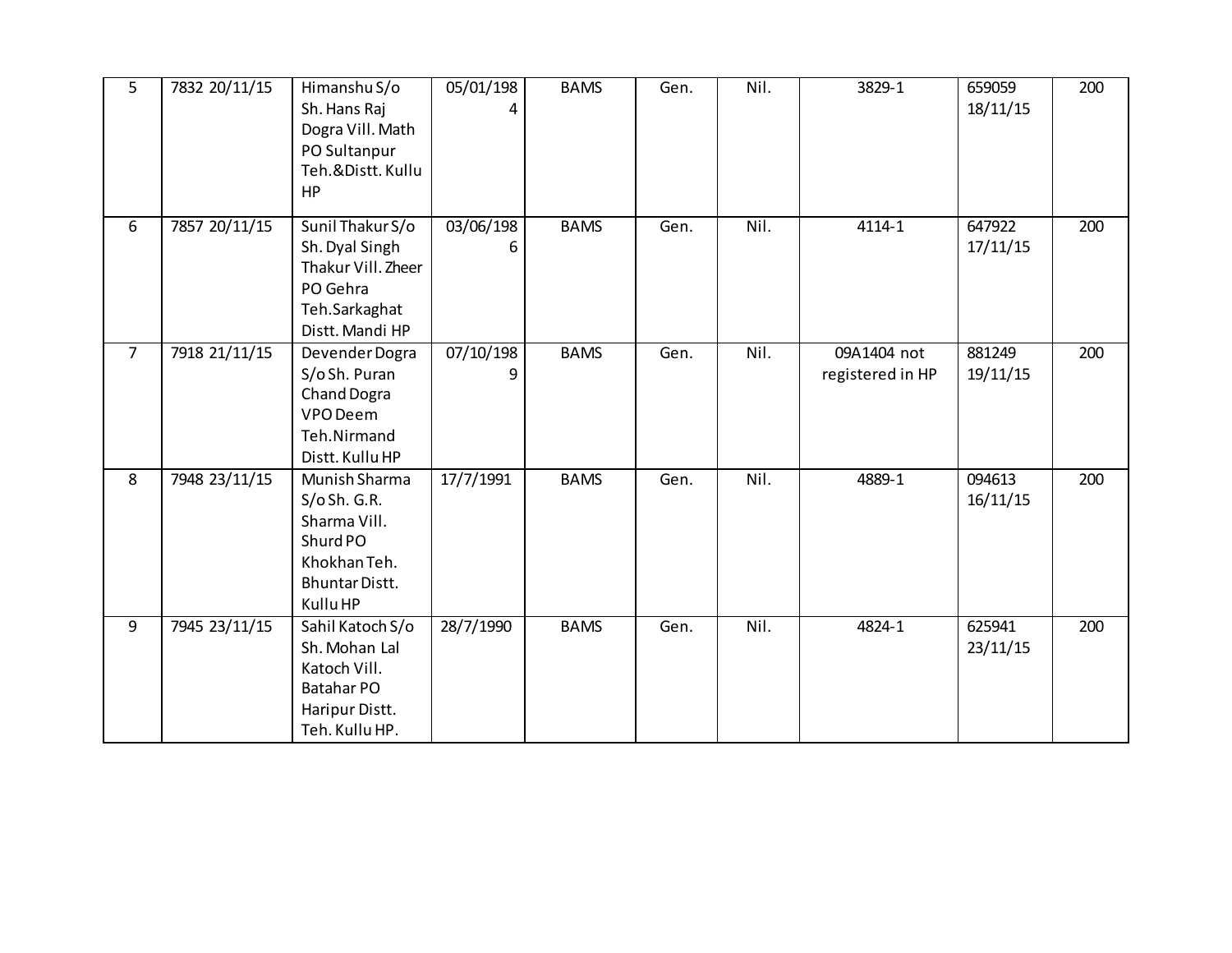| 10 | 7946 23/11/15 | Karan Thakur S/o<br>Sh. Vijay Singh<br><b>VPO</b> Kararsu<br>Teh.& Distt. Kullu<br>HP.                         | 26/10/199<br>$\mathbf 0$ | <b>BAMS</b> | Gen. | Nil.       | 4823-1 | 625942<br>23/11/15 | 200 |
|----|---------------|----------------------------------------------------------------------------------------------------------------|--------------------------|-------------|------|------------|--------|--------------------|-----|
| 11 | 7947 23/11/15 | Harbans Lal S/o<br>Sh. Tikam Ram<br>VPO Doghri<br>Distt.&Teh. Kullu<br>HP                                      | 07/04/198<br>6           | <b>BAMS</b> | Gen. | <b>BPL</b> | 4178-1 | 267935<br>23/11/15 | 200 |
| 12 | 7939 23/11/15 | Sanjay Thakur<br>S/o Sh. Jeet Ram<br>Thakur Vill.<br>Kalehali PO<br>Bajaura<br>Teh.Bhuntar<br>Distt. Kullu HP. | 09/01/198<br>3           | <b>BAMS</b> | Gen. | Nil.       | 4539-1 | 482187<br>23/11/15 | 200 |
| 13 | 8004 24/11/15 | Dr. Umesh<br>Sharma S/o Sh.<br>Padma Nand<br>Sharma VPO<br>Nirmand Teh.<br>Nirmand Distt.<br>Kullu HP          | 26/1/1990                | <b>BAMS</b> | Gen. | Nil.       | 4710-1 | 057050<br>23/11/15 | 200 |
| 14 | 8003 24/11/15 | Dr. Desh Raj S/o<br>Sh. Jai Singh Vill.<br>Shalal PO<br>Showad Teh.<br>Anni.Distt. Kullu<br>HP                 | 02/05/198<br>5           | <b>BAMS</b> | Gen. | Nil.       | 4170   | 057049<br>23/11/15 | 200 |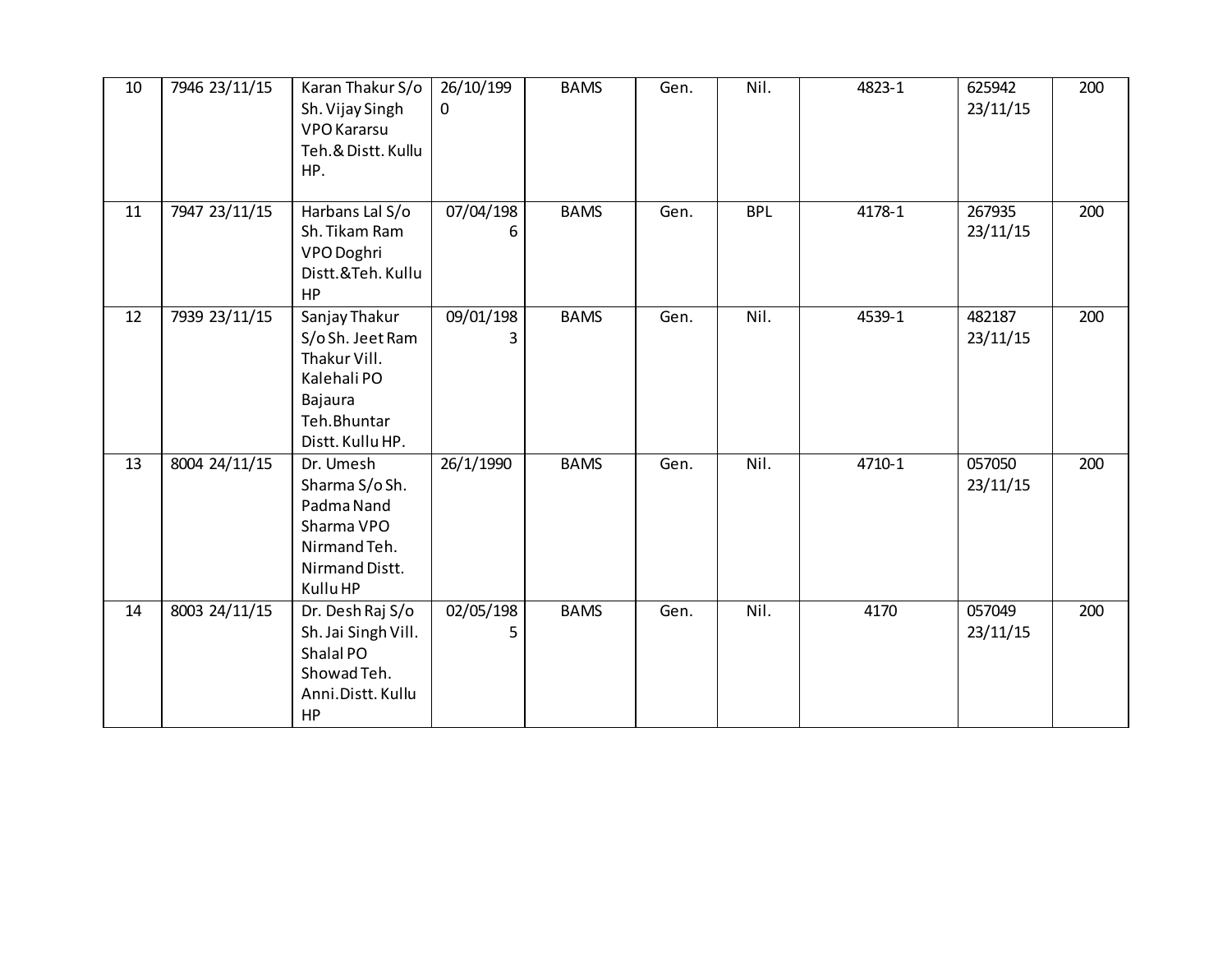| 15 | 8040 26/11/15 | Pankaj Thakur     | 25/12/198 | <b>BAMS</b> | Gen. | Nil. | 11745 Not Register | 830149   | 200 |
|----|---------------|-------------------|-----------|-------------|------|------|--------------------|----------|-----|
|    |               | S/o Sh. Kartar    | 6         |             |      |      | in HP              | 23/11/15 |     |
|    |               | Singh Vill.       |           |             |      |      |                    |          |     |
|    |               | Mandhol P.O.      |           |             |      |      |                    |          |     |
|    |               | Mastgarh Teh.     |           |             |      |      |                    |          |     |
|    |               | Jawali Distt.     |           |             |      |      |                    |          |     |
|    |               | Kangra (HP).      |           |             |      |      |                    |          |     |
| 16 | 8039 26/11/15 | Suresh Kumar      | 08/11/198 | <b>BAMS</b> | Gen. | Nil. | 4343-1             | 914693   | 200 |
|    |               | S/o Sh. Jiwan Lal | 2         |             |      |      |                    | 19/11/15 |     |
|    |               | Vill. Thour PO    |           |             |      |      |                    |          |     |
|    |               | Nabahi            |           |             |      |      |                    |          |     |
|    |               | Teh.Sarkaghat     |           |             |      |      |                    |          |     |
|    |               | Distt. Mandi      |           |             |      |      |                    |          |     |
| 17 | 8028 26/11/15 | Gunjan Naresh     | 13/8/     | <b>BAMS</b> | Gen. | Nil. | 2952               | 094760   | 200 |
|    |               | Sood S/o Sh.      | 1983      |             |      |      |                    | 26/11/15 |     |
|    |               | Naresh Kumur      |           |             |      |      |                    |          |     |
|    |               | Sood word No 11   |           |             |      |      |                    |          |     |
|    |               | PO Dhalpur        |           |             |      |      |                    |          |     |
|    |               | Distt&Teh. Kullu  |           |             |      |      |                    |          |     |
|    |               | HP.               |           |             |      |      |                    |          |     |
| 18 | 8164 27/11/15 | Deepak Kumar      | 05/03/199 | <b>BAMS</b> | Gen. | Nil. | 4933-1             | 309940   | 200 |
|    |               | S/o Sh. Ramesh    | 1         |             |      |      |                    | 24/11/15 |     |
|    |               | Kumar Vill. Thogi |           |             |      |      |                    |          |     |
|    |               | PO Anni Teh.      |           |             |      |      |                    |          |     |
|    |               | Anni Distt. Kullu |           |             |      |      |                    |          |     |
|    |               | HP                |           |             |      |      |                    |          |     |
| 19 | 8084 27/11/15 | Navneet Sharma    | 28/3/1986 | <b>BAMS</b> | Gen. | Nil. | 3488-1             | 710439   | 200 |
|    |               | S/o Sh. Jagdish   |           |             |      |      |                    | 24/11/15 |     |
|    |               | Sharma VPO.       |           |             |      |      |                    |          |     |
|    |               | Patlikuhal Teh.   |           |             |      |      |                    |          |     |
|    |               | Manali Distt.     |           |             |      |      |                    |          |     |
|    |               | Kullu HP.         |           |             |      |      |                    |          |     |
|    |               |                   |           |             |      |      |                    |          |     |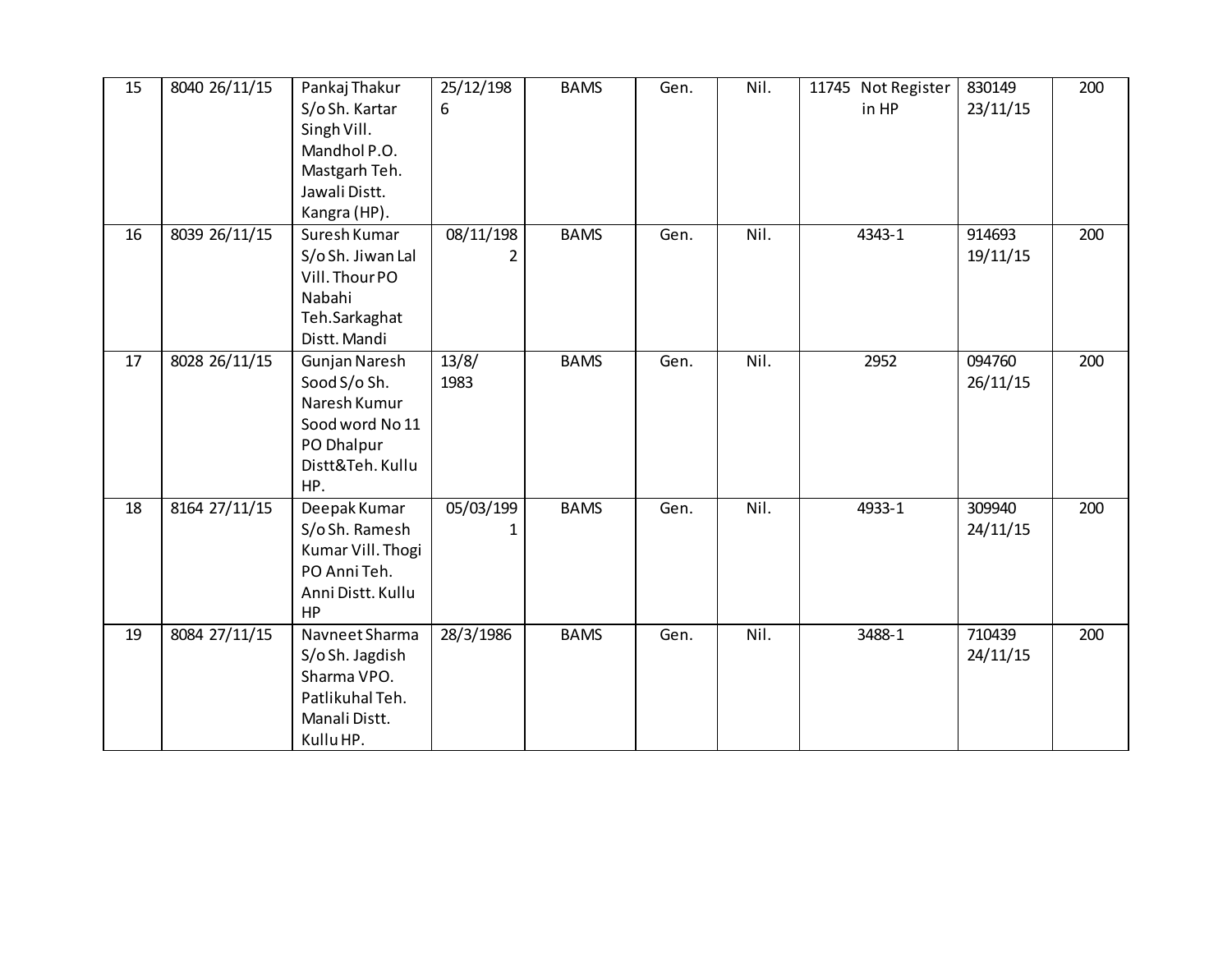| 20 | 8169 28/11/15  | Vikrant Kumar<br>S/oSh. Ravinder<br>Singh VPO<br><b>Bharain</b><br>Teh.Bhuntar<br>Distt. Kullu HP                 | 25/1/1987      | <b>BAMS</b> | Gen. | Nil. | 4984-1 | 572661<br>23/11/15 | 200 |
|----|----------------|-------------------------------------------------------------------------------------------------------------------|----------------|-------------|------|------|--------|--------------------|-----|
| 21 | 8190 28/11/15  | Milan Behl S/o<br>Sh. Hitesh Behl<br>Vill Nagraj<br>Colony PO<br>Shamshi Teh. &<br>Distt. Kullu HP                | 10/03/198<br>7 | <b>BAMS</b> | Gen. | Nil. | 4486-1 | 701307<br>27/11/15 | 200 |
| 22 | 8191 /28/11/15 | Dr. Virender<br>Kumar S/o Sh.<br>Rajmal Rangra<br>Vill. Fakdohal PO<br>Seuh Teh.<br>Sarkaghat Distt.<br>Mandi HP. | 15/3/1986      | <b>BAMS</b> | Gen. | Nil. | 4162   | 333398<br>20/11/15 | 200 |
| 23 | 8292 30/11/15  | Puneet Sharma<br>S/o Sh. Balwant<br>Sharma Vill.<br>Chouri PO Thona<br>Teh. Sarkaghat<br>Distt. Mandi HP.         | 17/5/1986      | <b>BAMS</b> | Gen. | Nil. | 3576   | 513727<br>27/11/15 | 200 |
| 24 | 8256 30/11/15  | Ashish Thakur<br>S/OSh. P.L.<br>Thakur Vill. Kuffa<br>PO Killar Teh.<br>Pangi Distt.<br>Chamba HP.                | 06/05/198<br>6 | <b>BAMS</b> | Gen. | Nil. | 4159   | 327980<br>25/11/15 | 200 |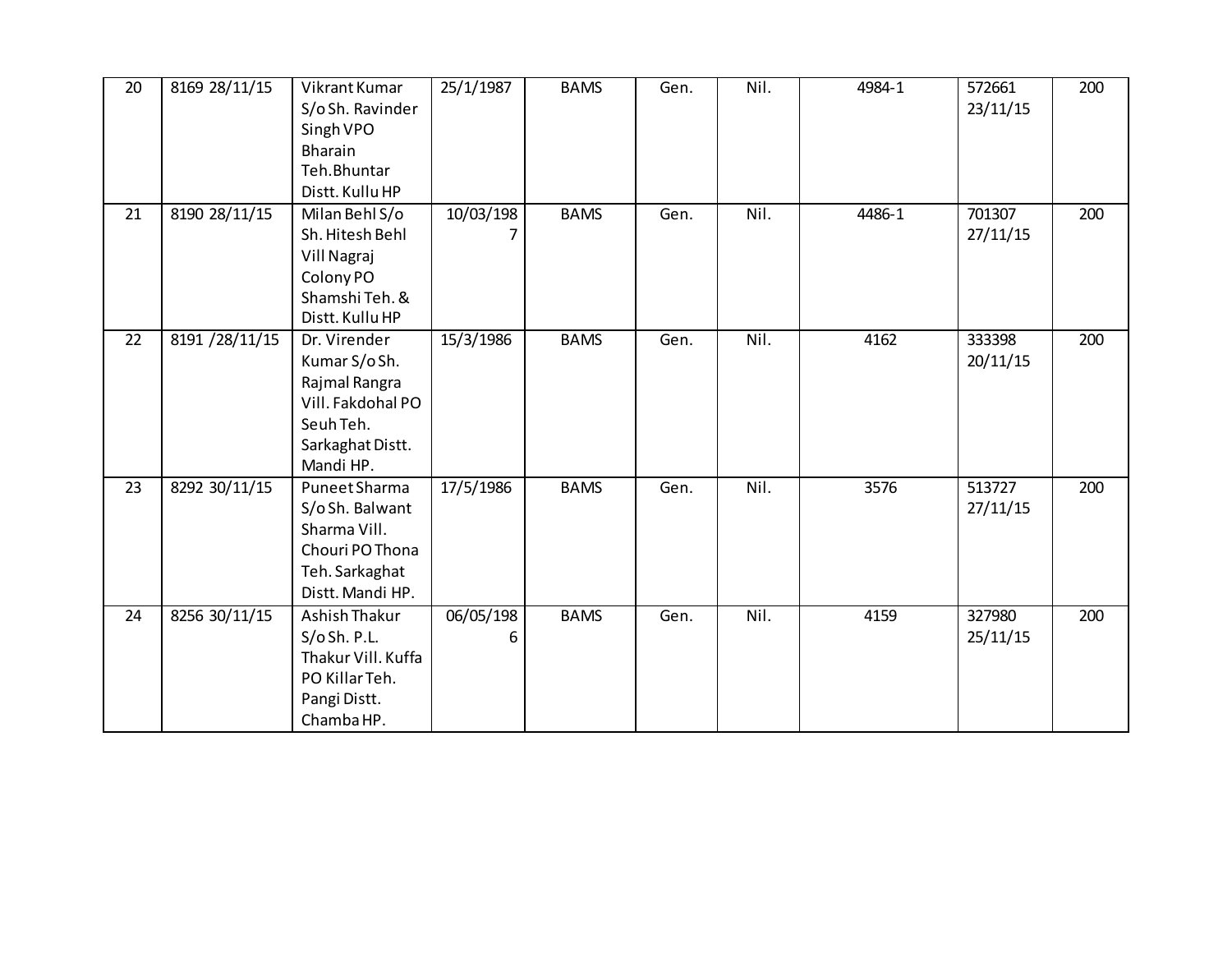| 25                    | 8260 30/11/15                  | Mahesh Chandel<br>S/oSh. Rajender<br>Singh Vill Kathjori<br>PO Balu Teh. Aut<br>Distt. Mandi HP                               | 06/12/198                   | <b>BAMS</b>                                      | Gen.                                  | Nil.                     | 2715-1                       | 744720<br>20/11/15           | 200        |
|-----------------------|--------------------------------|-------------------------------------------------------------------------------------------------------------------------------|-----------------------------|--------------------------------------------------|---------------------------------------|--------------------------|------------------------------|------------------------------|------------|
| 26                    | 8312 30/11/15                  | Vikesh Kumar<br>S/oSh. Ramesh<br>Kumar Vill.<br>Seribehar PO<br>Shamshi Teh. &<br>Distt. Kullu HP                             | 20/6/1986                   | <b>BAMS</b>                                      | Gen.                                  | Nil.                     | 4406-1                       | 120830<br>24/11/15           | 200        |
| 27                    | 8306 30/11/15                  | Dr. Kamal Kishor<br>Yadav S/o Sh.<br>Nirmal Kumar Vill<br>Padhru PO Baggi<br>Teh. Distt.<br>Mandi HP                          | 10/05/198<br>q              | <b>BAMS</b>                                      | <b>ST</b>                             | Nil.                     | 4433-1                       | 499250<br>26/11/15           | 100        |
|                       |                                |                                                                                                                               |                             |                                                  |                                       |                          |                              |                              |            |
| Sr.<br>no.            | Diary No. date                 | Name &<br><b>Address</b>                                                                                                      | <b>DOB</b>                  | Professiona<br>ı<br>Qualificatio<br>$\mathsf{n}$ | <b>OBC</b><br>Categor<br>$\mathbf{y}$ | Sub<br>Categor<br>y IRDP | MCI/NSG/Pha/Re<br>g. No.     | D.D No./<br><b>Dated</b>     | Amoun<br>t |
| $\overline{28}$<br>29 | 7685 16/11/15<br>8041 26/11/15 | Vishal Kumar S/o<br>Sh. Prem Jeet<br>Vill. Jarad PO<br>Piplage Teh.<br><b>Bhuntar Distt.</b><br>Kullu HP<br><b>Mohd Avais</b> | 26/12/198<br>6<br>10/06/198 | <b>BAMS</b><br>Detail not                        | OBC<br><b>OBC</b>                     | Nil.<br>Nil.             | 3906-1<br>16962 Not Register | 721190<br>10/11/15<br>053287 | 100<br>100 |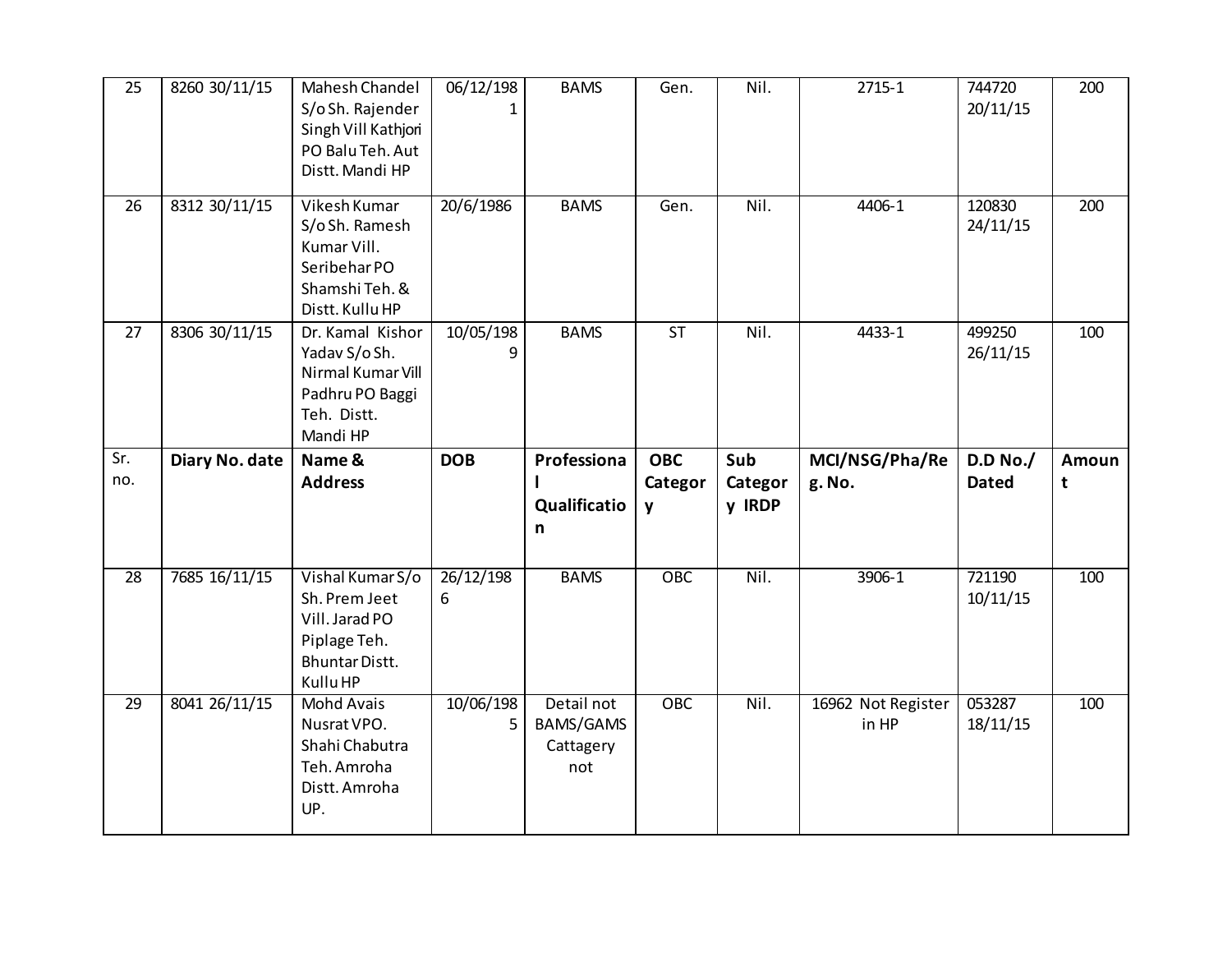| Sr.<br>no. | Diary No. date     | Name &<br><b>Address</b>                                                                               | <b>DOB</b>     | Professiona<br>Qualificatio<br>$\mathsf{n}$ | <b>SC</b><br>Categor<br>y | Sub<br>Categor<br>y IRDP | MCI/NSG/Pha/Re<br>g. No. | D.D No./<br><b>Dated</b> | Amoun<br>t |
|------------|--------------------|--------------------------------------------------------------------------------------------------------|----------------|---------------------------------------------|---------------------------|--------------------------|--------------------------|--------------------------|------------|
| 30         | 7742 17/11/15      | Dr. Amit Sarhyal<br>S/o Sh. Mast<br>Ram Sarhyal Vpo<br>Mohal Teh.<br><b>Bhuntar Distt.</b><br>Kullu HP | 03/06/198      | <b>BAMS</b>                                 | $\overline{SC}$           | Nil.                     | $4207 - 1$               | 773421<br>17/11/15       | 100        |
| 31         | 8018 26/11/15      | Sushil Kumar S/o<br>Sh. Thakur Dass<br>Vill. Hat PO<br>Bajaura Teh.<br>Bhuntar Distt.<br>Kullu HP      | 19/05/198<br>8 | <b>BAMS</b>                                 | SC                        | Nil.                     | 4224-1                   | 847090<br>18/11/15       | 100        |
| 32         | 8318<br>30/11/2015 | Dr. Vishal<br>Narotra S/o Sh.<br>Gian Chand<br>Narotra VPO<br>Khera The.<br>Palampur HP                | 07/10/198<br>9 | <b>BAMS</b>                                 | <b>SC</b>                 | Nil.                     | 3803                     | 526033<br>23/11/201<br>5 | 100        |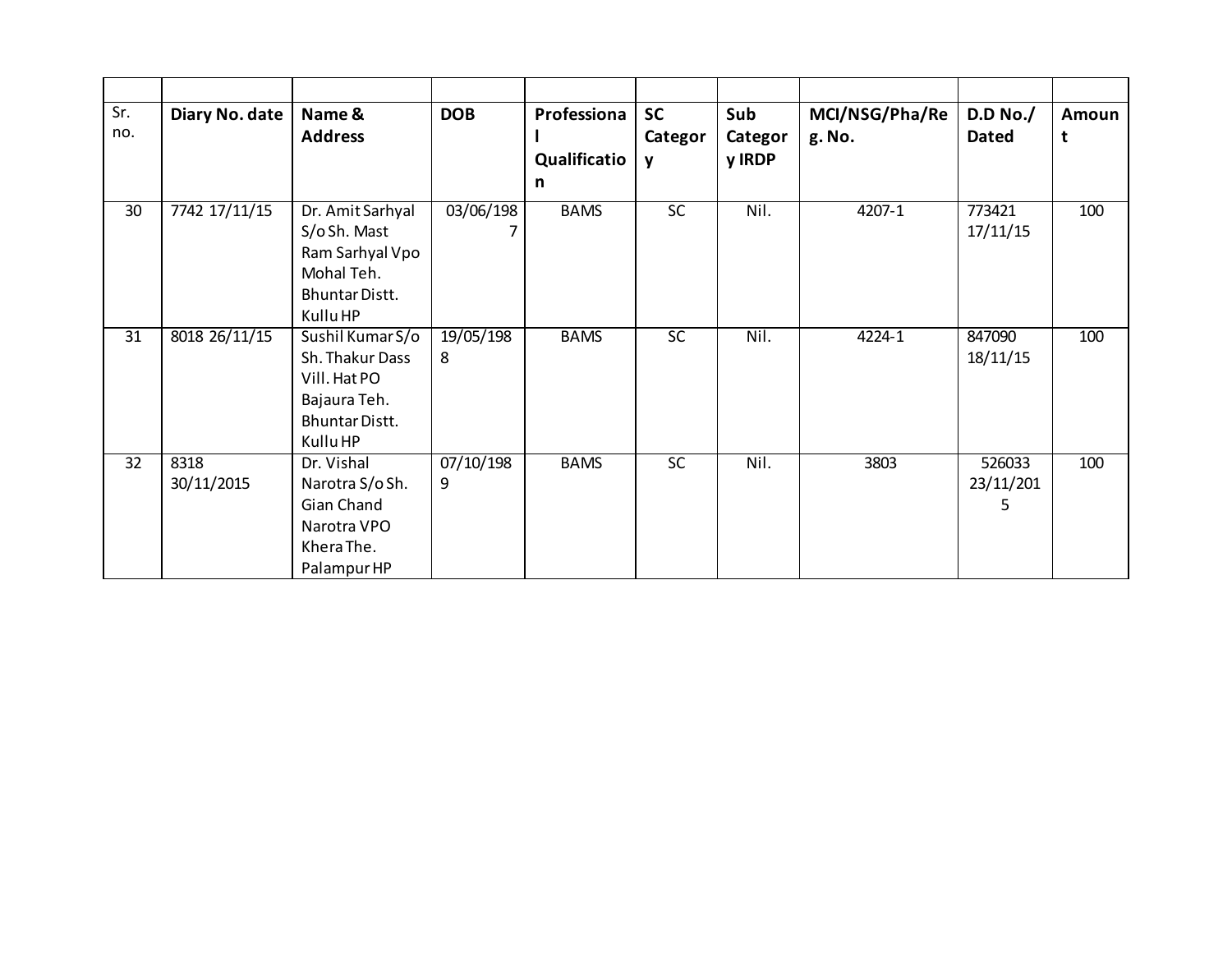|                | <b>MO AYUSH (FEMALE)</b> |                                                                                                                                  |                |                                              |                                      |                     |                          |                       |            |  |  |  |
|----------------|--------------------------|----------------------------------------------------------------------------------------------------------------------------------|----------------|----------------------------------------------|--------------------------------------|---------------------|--------------------------|-----------------------|------------|--|--|--|
| Sr.<br>no.     | Diary No.<br>date        | Name &<br><b>Address</b>                                                                                                         | <b>DOB</b>     | <b>Profession</b><br>al<br>Qualificati<br>on | Category                             | Sub<br>Catego<br>ry | MCI/NSG/Pha/R<br>eg. No. | D.D No./Dated         | Amou<br>nt |  |  |  |
|                |                          |                                                                                                                                  |                |                                              | SC/ST/OBC/Gen/<br><b>Ex. Service</b> | <b>IRDP</b>         |                          |                       |            |  |  |  |
| $\mathbf{1}$   | 7919-<br>21/11/15        | <b>UNNATI</b><br>KASHYAP D/O<br>SH. JANAK RAJ<br><b>KASHYAP VPO</b><br>& TEHSIL<br><b>NIRMAND</b><br><b>DISTT. KULLU</b><br>H.P. | 07/27/19<br>89 | <b>BAMS</b>                                  | <b>GEN</b>                           | <b>NIL</b>          | 4711-1                   | 396777/<br>18/11/2015 | 200        |  |  |  |
| $\overline{2}$ | 8045-<br>26/11/15        | AMISHA<br><b>MAHAJAN</b><br>D/O SH. AJAY<br><b>MAHAJAN</b><br>V&PO TUTU<br><b>TEHSIL</b><br>SHIMLA DISTT.<br>SHIMLA H.P          | 06/18/19<br>90 | <b>BAMS</b>                                  | <b>GEN</b>                           | <b>NIL</b>          | 4771-1                   | 007046/<br>16/11/2015 | 200        |  |  |  |
| 3              | 7689-<br>16/11/15        | POOJA<br>THAKUR D/O<br>SH. MOHAN<br>LAL THAKUR,<br>VILL.<br><b>BATAHARPO</b><br><b>HARIPUR</b><br>TEHSIL &                       | 10/14/19<br>85 | <b>BAMS</b>                                  | <b>GEN</b>                           | <b>NIL</b>          | 3902                     | 665915/<br>16/11/2015 | 200        |  |  |  |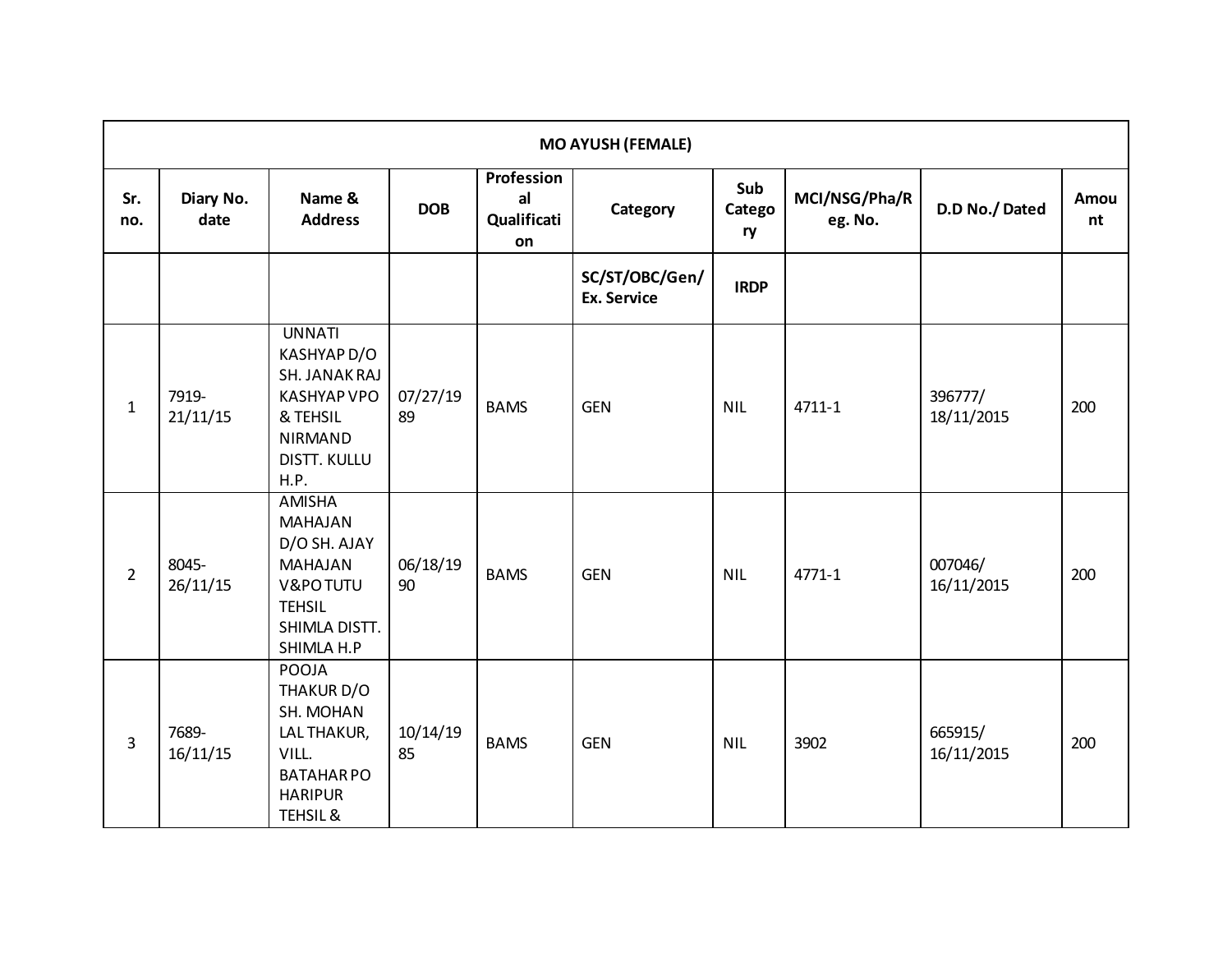|                |                   | <b>DISTT. KULLU</b><br>H.P.                                                                                                        |                |             |            |            |                |                       |     |
|----------------|-------------------|------------------------------------------------------------------------------------------------------------------------------------|----------------|-------------|------------|------------|----------------|-----------------------|-----|
| $\overline{4}$ | 2536-<br>05/12/15 | <b>DEVANSHEE</b><br>SHARMA D/O<br>SH. BHIM DEV<br>SHARMA VILL.<br>NANGABAGH<br>PO BANDROL<br>TEHSIL &<br>DISTT. KULLU<br>H.P.      | 07/05/19<br>91 | <b>BAMS</b> | <b>GEN</b> | <b>NIL</b> | <b>APPLIED</b> | 482005/<br>24/11/2015 | 200 |
| 5              | 8016-<br>26/11/15 | <b>RADHIKA</b><br>SHARMA D/O<br>SH. RAMAN<br>SHARMA<br>V&PO Dhalpur<br>DISTT.KULLU<br>H.P                                          | 09/13/19<br>91 | <b>BAMS</b> | <b>GEN</b> | <b>NIL</b> | 4978-1         | 326077/<br>23/11/2015 | 200 |
| 6              | 7862-<br>21/11/15 | <b>MEHA</b><br>DEVGUN D/O<br>SH. C. L.<br>KAUSHIK VILL.<br>MANOA PO<br><b>DIGERH</b><br><b>TEHSIL ANNI</b><br>DISTT. KULLU<br>H.P. | 09/14/19<br>84 | <b>BAMS</b> | <b>GEN</b> | <b>NIL</b> | 2919           | 200087/<br>09/11/2015 | 200 |
| $\overline{7}$ | 8085-<br>27/11/15 | <b>AYUSHI</b><br>SHARMA D/O<br>SH. TEJVANT<br>SHARMA VILL.<br><b>SULTANPUR</b><br>PO DHALPUR<br>DISTT.KULLU<br>HP                  | 04/12/19<br>89 | <b>BAMS</b> | <b>GEN</b> | <b>NIL</b> | 4684-1         | 482024/<br>27/11/2015 | 200 |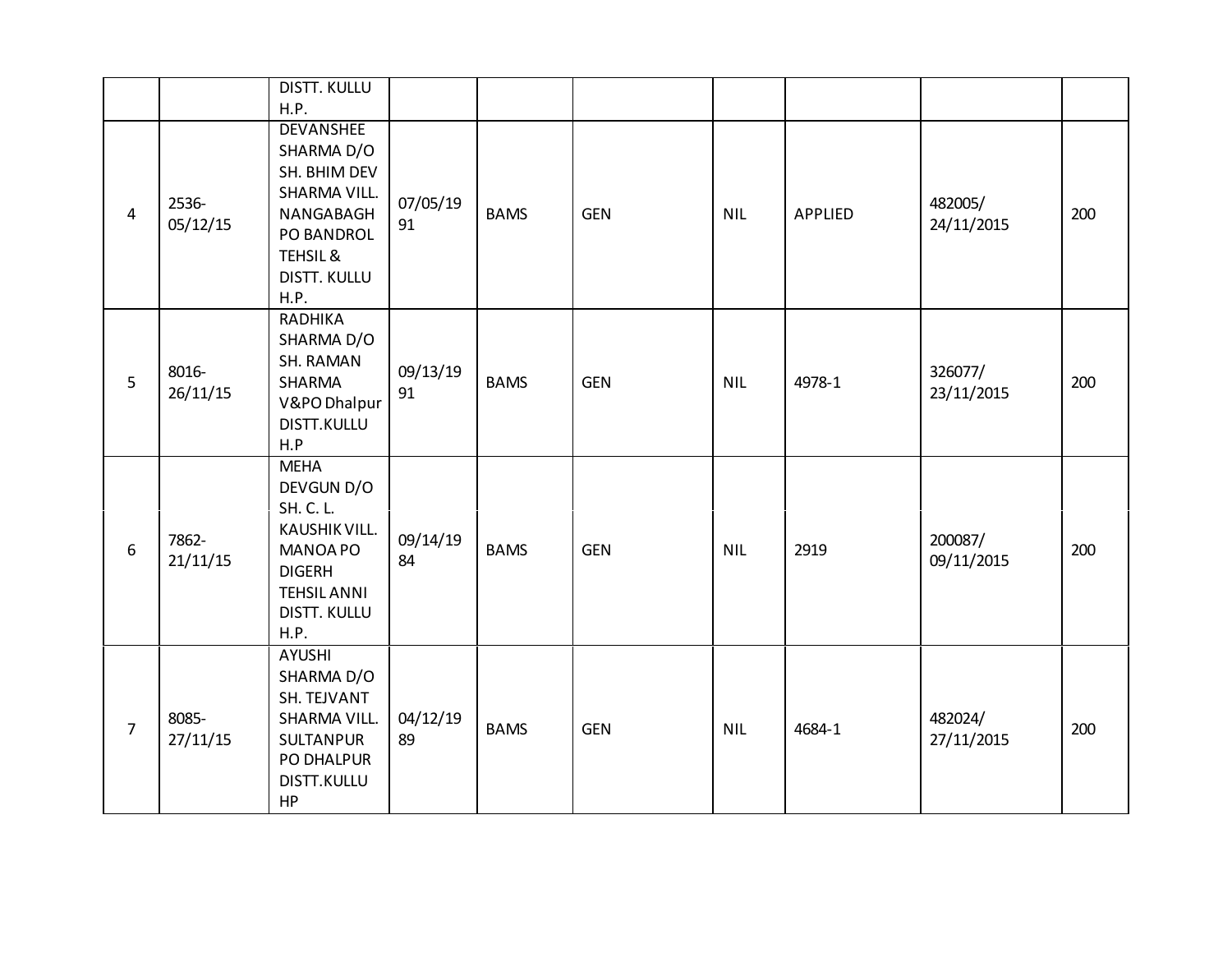| 8              | 8177-<br>28/11/15 | <b>SHALINI</b><br>THAKUR D/O<br>SH. GIRDHARI<br><b>LAL THAKUR</b><br><b>VILL. DASHAL</b><br>PO HARIPUR<br>TEHSIL &<br>DISTT. KULLU.<br>H.P.                   | 02/07/19<br>85 | <b>BAMS</b> | <b>GEN</b> | <b>NIL</b> | 3571   | 482030/<br>27/11/2015 | 200 |
|----------------|-------------------|---------------------------------------------------------------------------------------------------------------------------------------------------------------|----------------|-------------|------------|------------|--------|-----------------------|-----|
| $\overline{9}$ | 8001-<br>24/11/15 | SHALINI<br>SHARMA D/O<br>SH. LEELA<br><b>NAND</b><br>SHARMA<br>V&PO.<br><b>DHALPUR</b><br>TEHSIL& DISTT<br>KULLU H.P                                          | 04/10/19<br>84 | <b>BAMS</b> | <b>GEN</b> | <b>NIL</b> | 3401   | 094702/<br>21/11/2015 | 200 |
| 10             | 7905-<br>21/11/15 | <b>DAVINDRA</b><br>D/O SH. ANUP<br>RAM VILL.<br><b>BHARKAPO</b><br><b>HARIPUR</b><br>TEHSIL &<br>DISTT. KULLU<br>H.P.                                         | 08/16/19<br>85 | <b>BAMS</b> | <b>GEN</b> | <b>NIL</b> | 3490   | 710435/<br>21/11/2015 | 200 |
| 11             | 7915-<br>21/11/15 | <b>ASHA RANI</b><br>D/O SH.<br>RAVINDER<br>SINGH, VILL.<br><b>GUDWIN PO</b><br><b>BHUKKAR</b><br><b>TEHSIL</b><br><b>BHORANJ</b><br>DISTT.<br><b>HAMIRPUR</b> | 06/14/19<br>90 | <b>BAMS</b> | <b>GEN</b> | <b>BPL</b> | 4721-1 | 192513/<br>20/11/2015 | 200 |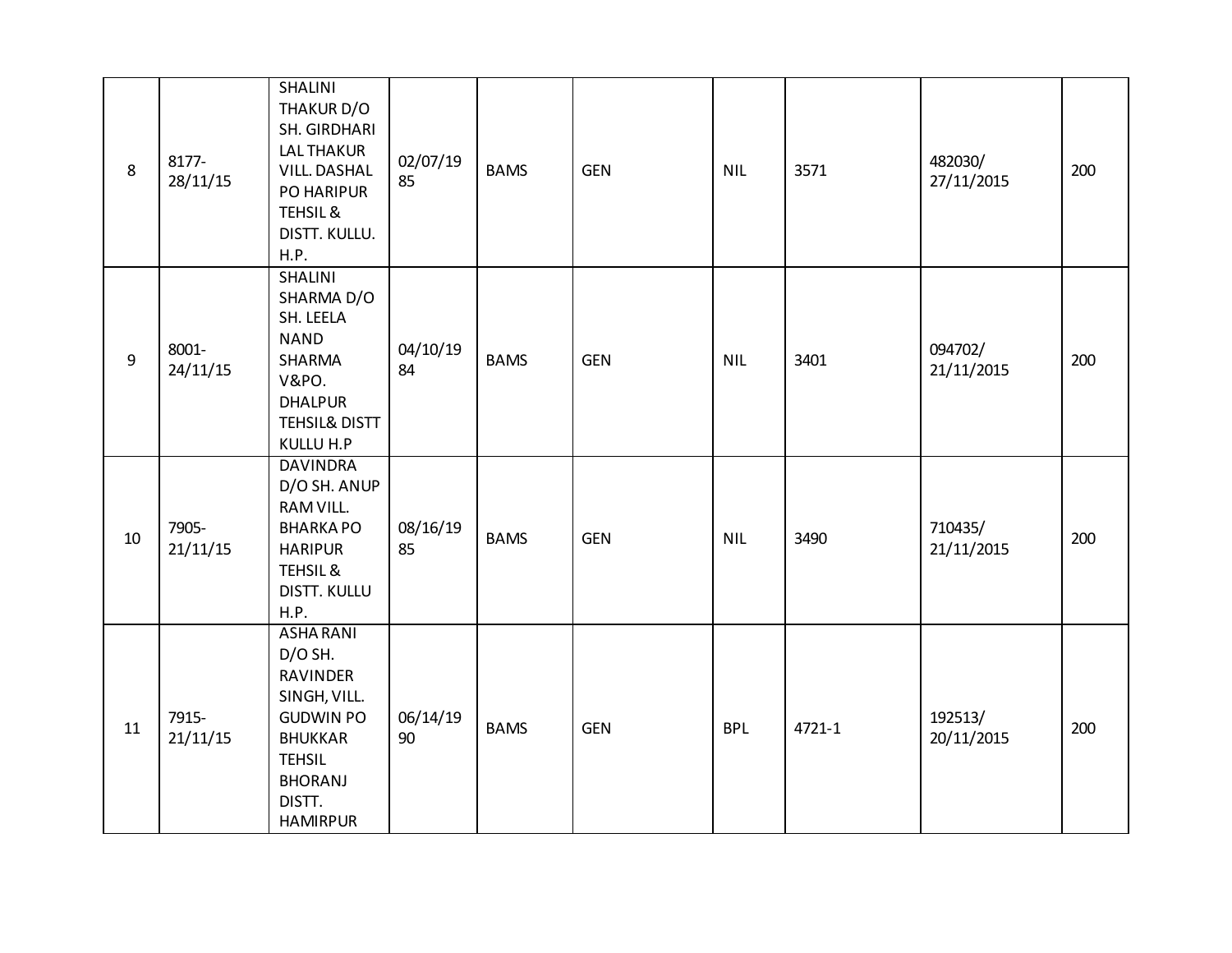|    |                   | H.P.                                                                                                                                                                   |                |             |            |            |        |                       |     |
|----|-------------------|------------------------------------------------------------------------------------------------------------------------------------------------------------------------|----------------|-------------|------------|------------|--------|-----------------------|-----|
| 12 | 7916-<br>21/11/15 | PRIYANKA<br>NAG D/O SH.<br><b>DHRUV DEV</b><br>NAG, VILL.<br>ALEO PO&<br><b>TEHSIL</b><br><b>MANALI</b><br><b>DISTT. KULLU</b><br>H.P.                                 | 12/30/19<br>89 | <b>BAMS</b> | <b>GEN</b> | <b>NIL</b> | 4429-1 | 475957/<br>16/11/2015 | 200 |
| 13 | 7917-<br>21/11/15 | <b>ANKITA</b><br>GAUTAM D/O<br>SH. VED<br>PRAKASH<br><b>GAUTAM VILL.</b><br><b>BROW PO</b><br><b>RAMPUR</b><br><b>TEHSIL</b><br><b>NIRMAND</b><br>DISTT. KULLU<br>H.P. | 03/16/19<br>91 | <b>BAMS</b> | <b>GEN</b> | <b>NIL</b> | 4934-1 | 139224/<br>18/11/2015 | 200 |
| 14 | 7701-<br>16/11/15 | <b>URVASHI</b><br>KASHYAP D/O<br>SH. PRITAM<br>DEV KASHYAP,<br><b>VPO &amp; TEHSIL</b><br><b>NIRMAND</b>                                                               | 05/28/19<br>90 | <b>BAMS</b> | <b>GEN</b> | <b>NIL</b> | 4789-1 | 316858/<br>10/11/2015 | 200 |
| 15 | 7942-<br>23/11/15 | <b>RUPA DEVI</b><br>D/O SH.<br>ANOOP RAM,<br><b>VILL. PUJAN</b><br>PO BRAN<br><b>TEHSIL</b><br><b>MANALI</b><br>DISTT. KULLU<br>H.P.                                   | 11/10/19<br>90 | <b>BAMS</b> | <b>GEN</b> | <b>NIL</b> | 486    | 329435/<br>23/11/2015 | 200 |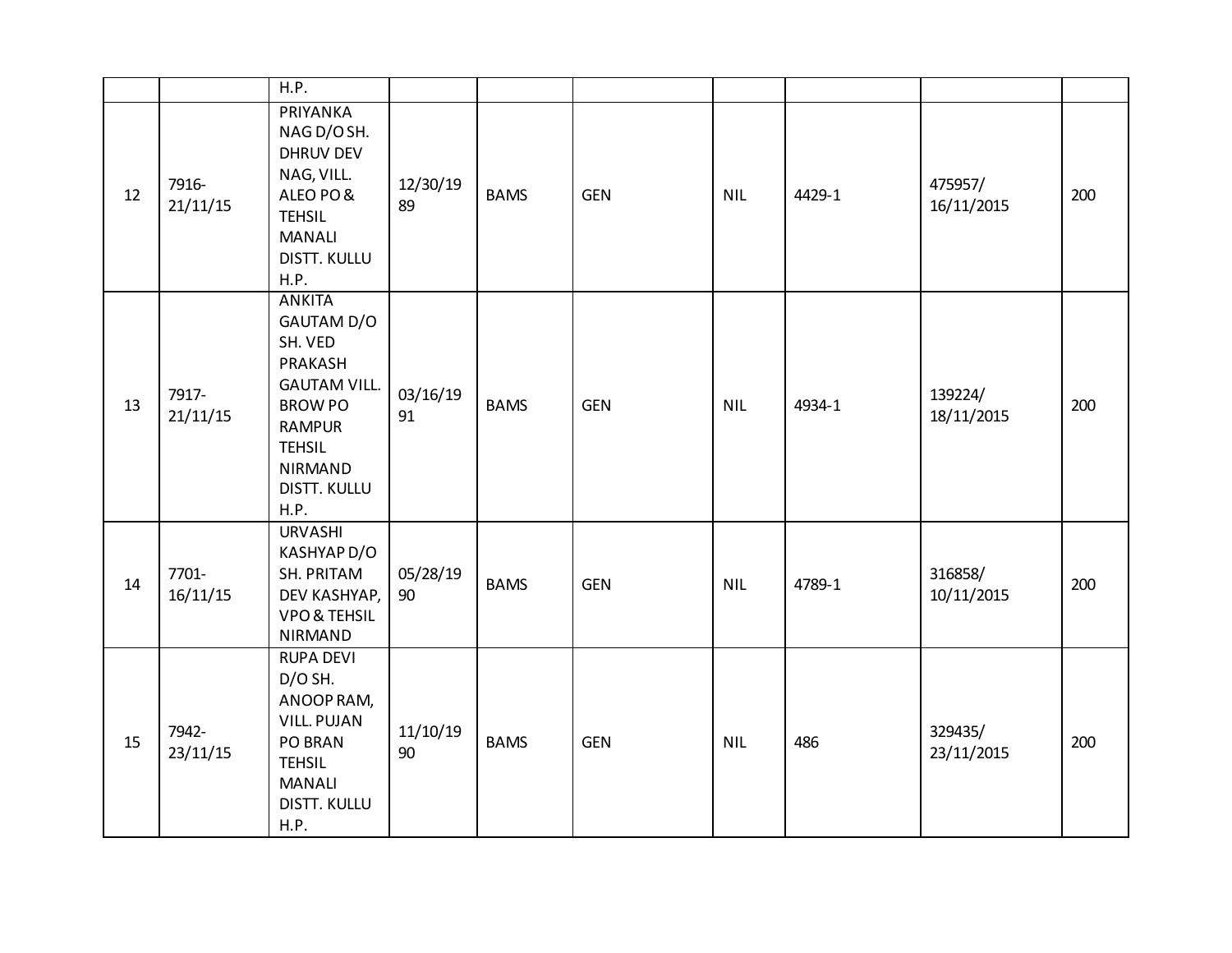| 16 | 8189-<br>28/11/15 | SHAILZA<br>DEOLIA D/O<br>SH. DHARAM<br><b>CHAND</b><br><b>DEOLIA VPO</b><br>PATLIKUHAL<br><b>TEHSIL</b><br><b>MANALI</b><br><b>DISTT. KULLU</b><br>H.P.                    | 01/01/19<br>87 | <b>BAMS</b> | <b>GEN</b> | <b>NIL</b> | 3521   | 061425/<br>23/11/2015 | 200 |
|----|-------------------|----------------------------------------------------------------------------------------------------------------------------------------------------------------------------|----------------|-------------|------------|------------|--------|-----------------------|-----|
| 17 | 7561-<br>09/11/15 | <b>GEETANJALI</b><br>D/O SH.<br><b>RAKESH</b><br><b>KUMAR VILL.</b><br><b>SHAT PO</b><br><b>JALUGRAN</b><br><b>TEHSIL</b><br><b>BHUNTER</b><br><b>DISTT. KULLU</b><br>H.P. | 12/11/19<br>91 | <b>BAMS</b> | <b>GEN</b> | <b>NIL</b> | 4871-1 | 482015/<br>26/11/2015 | 200 |
| 18 | 7838-<br>20/11/15 | <b>MARICHIKA</b><br>$D/O$ SH.<br>SATYA<br>PARKASH<br><b>NEGI VILL.</b><br>HOA PO<br><b>DALASH</b><br><b>TEHSIL ANNI</b><br><b>DISTT. KULLU</b><br>H.P.                     | 02/11/19<br>87 | <b>BAMS</b> | <b>GEN</b> | <b>NIL</b> | 4053-1 | 881245/<br>17/11/2015 | 200 |
| 19 | 8020-<br>26/11/15 | <b>NITIKA</b><br>SHARMA D/O<br>SH. KARAM<br>CHAND<br>SHARMA VILL.<br><b>CHAKLARIPO</b>                                                                                     | 11/22/19<br>86 | <b>BAMS</b> | <b>GEN</b> | <b>NIL</b> | 3889-1 | 202340/<br>26/11/2015 | 200 |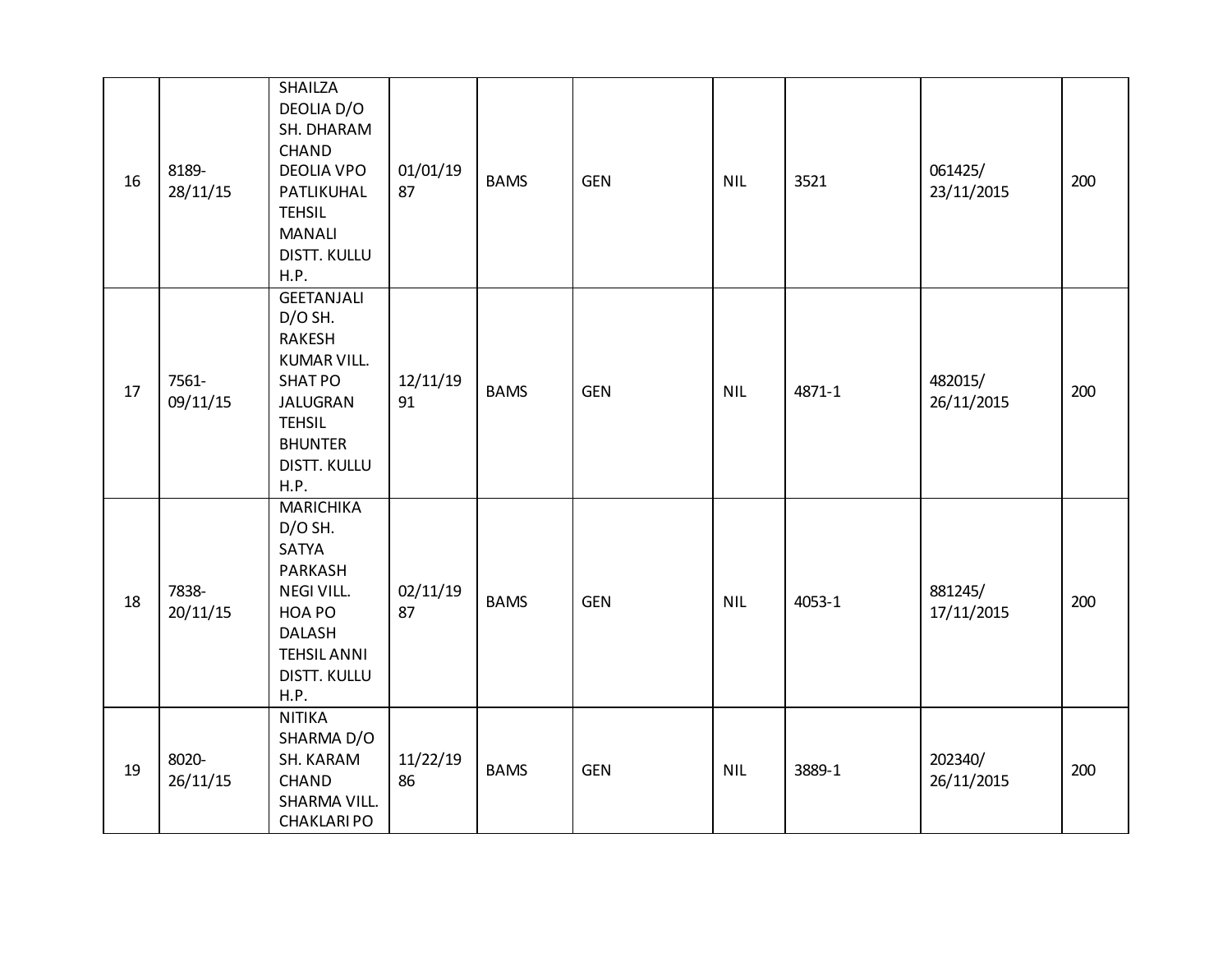|    |                   | <b>HARIPUR</b><br><b>TEHSIL</b><br><b>MANALI</b><br><b>DISTT. KULLU</b><br>H.P                                                                                                    |                |             |            |            |        |                           |     |
|----|-------------------|-----------------------------------------------------------------------------------------------------------------------------------------------------------------------------------|----------------|-------------|------------|------------|--------|---------------------------|-----|
| 20 | 7998-<br>24/11/15 | POOJA<br>THAKUR D/O<br>SH.ALAM<br>CHAND<br>THAKUR,<br>VILL.JARAD<br><b>BHUTTI</b><br><b>COLONYPO</b><br>SHAMSHI<br><b>DISTT. KULLU</b><br>H.P                                     | 11/26/19<br>89 | <b>BAMS</b> | <b>GEN</b> | <b>NIL</b> | 4860-1 | 699369/<br>23/11/2015     | 200 |
| 21 | 7906-<br>21/11/15 | <b>SHIPRA</b><br><b>UPADHAYAY</b><br>$D/O$ SH.<br><b>NARINDER</b><br><b>UPADHAYAY</b><br><b>VILL. KATRAIN</b><br>PO KATRAIN<br><b>TEHSIL &amp;</b><br><b>DISTT. KULLU</b><br>H.P. | 04/24/19<br>88 | <b>BAMS</b> | <b>GEN</b> | <b>NIL</b> | 3905   | 664585/<br>20/11/2015     | 200 |
| 22 | 7720-<br>17/11/15 | <b>SURBHI</b><br>PRASHAR D/O<br>SH.<br>CHITRANJAN<br>PRASHAR,<br><b>H.NO.68</b><br>WARD NO.-1<br><b>VPO AKHARA</b><br><b>BAZAR TEHSIL</b><br>& DISTT.                             | 04/17/19<br>88 | <b>BAMS</b> | <b>GEN</b> | <b>NIL</b> | 4676-1 | DD NOT<br><b>ATTACHED</b> | 200 |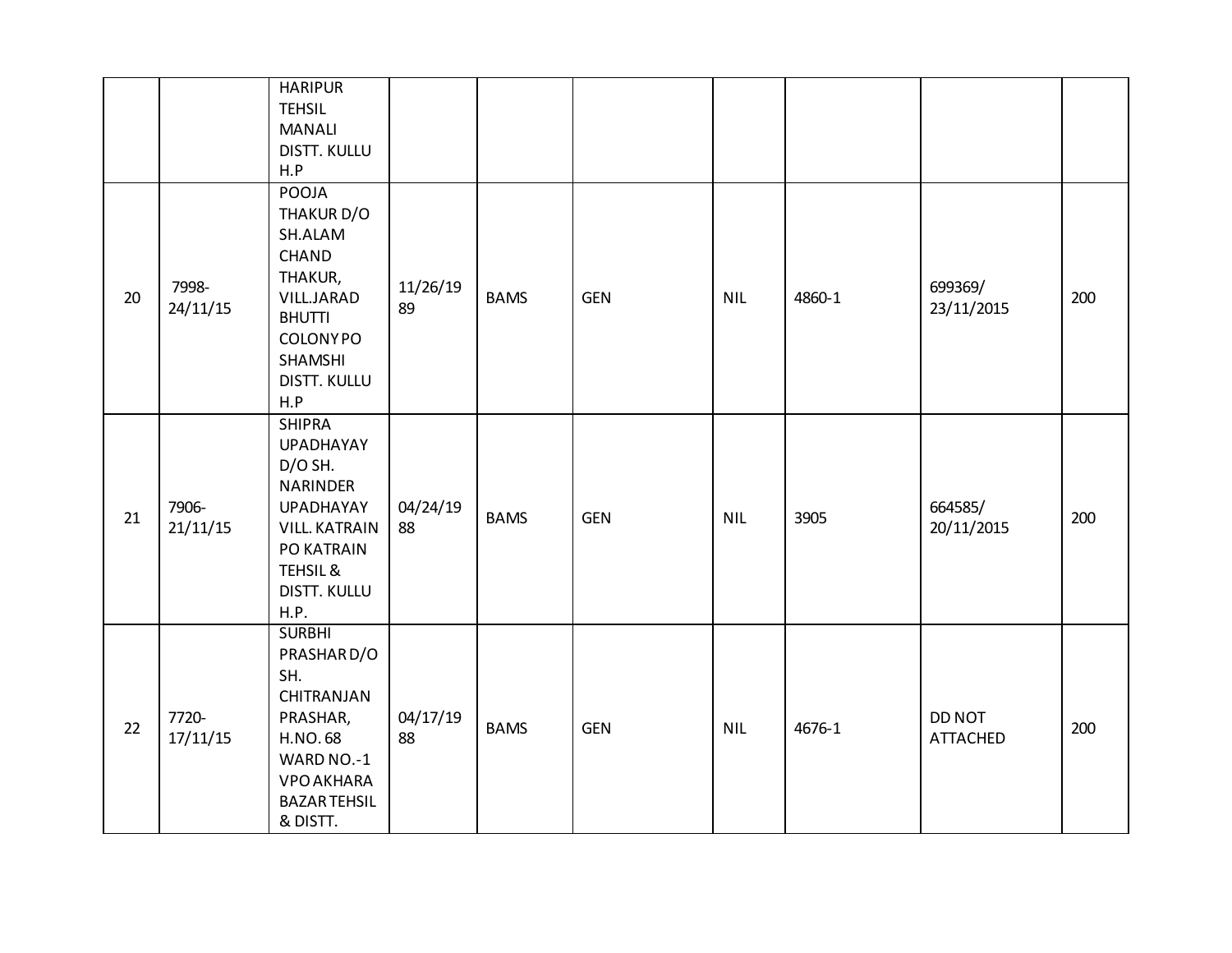|    |                   | KULLU H.P.                                                                                                                             |                |             |            |            |        |                       |     |
|----|-------------------|----------------------------------------------------------------------------------------------------------------------------------------|----------------|-------------|------------|------------|--------|-----------------------|-----|
| 23 | 8261-<br>30/11/15 | REENU D/O<br>SH. JAI CHAND<br>VILL.<br><b>KATHYORI PO</b><br><b>BALU TEHSIL</b><br>AUT DISTT.<br>MANDI H.P.                            | 12/01/19<br>83 | <b>BAMS</b> | <b>GEN</b> | <b>NIL</b> | 3767   | 744719/<br>20/11/2015 | 200 |
| 24 | 8293-<br>30/11/15 | <b>NIDHI</b><br>SHARMA D/O<br>SH. N.C.<br>SHARMA VILL.<br><b>GUNSWAIPO</b><br><b>MARHI TEHSIL</b><br>SARKAGHAT<br>DISTT. MANDI<br>H.P. | 10/20/19<br>86 | <b>BAMS</b> | <b>GEN</b> | <b>NIL</b> | 4248-1 | 457266/<br>30/11/2015 | 200 |
| 25 | 8024-<br>26/11/15 | SHIVALI D/O<br><b>SH. ONKAR</b><br>VILL.<br><b>HANUMANI</b><br><b>BAGPO</b><br><b>DHALPUR</b><br><b>TEHSIL</b><br>&DISTT.<br>KULLU H.P | 07/31/19<br>90 | <b>BAMS</b> | <b>GEN</b> | <b>NIL</b> | 4833-1 | 701304/<br>26/11/2015 | 200 |
| 26 | 8186-<br>28/11/15 | SAMRITI<br>SHARMA D/O<br>SH. DALEEP<br>CHAND VILL.<br>& PO DOBHI<br><b>TEHSIL &amp;</b><br><b>DISTT. KULLU</b><br>H.P.                 | 05/25/19<br>90 | <b>BAMS</b> | <b>GEN</b> | <b>NIL</b> | 4829-1 | 847097/<br>21/11/2015 | 200 |
| 27 | 7698-             | <b>HIMANI</b>                                                                                                                          | 03/08/19       | <b>BAMS</b> | <b>GEN</b> | <b>NIL</b> | 4651-1 | 349161/               | 200 |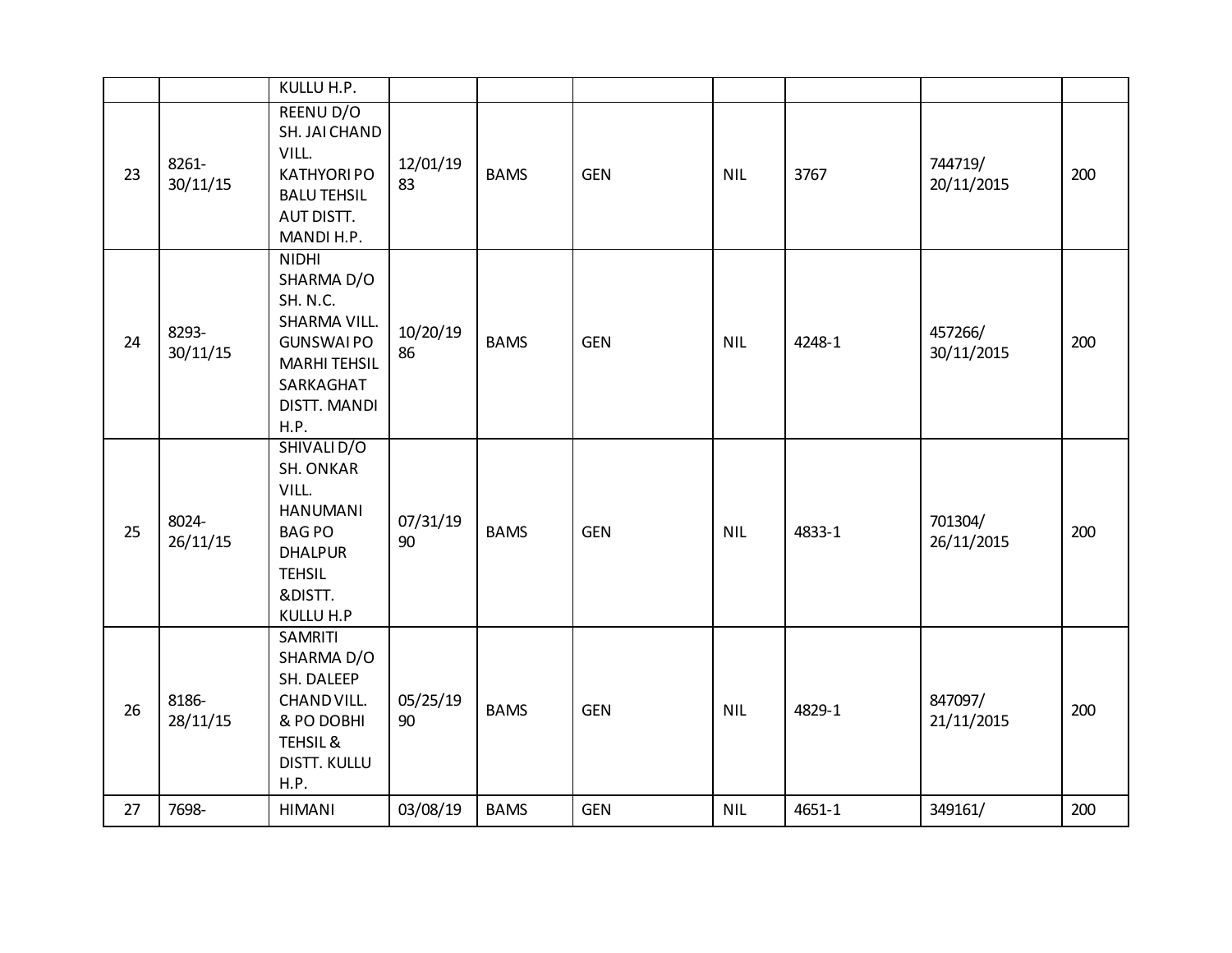|                 | 16/11/15          | SHARMAN<br>D/O SH.<br>SANJEEV<br>SHARMAN,<br>VILL. & PO<br><b>VASHISHT</b><br><b>TEHSIL</b><br><b>MANALI</b><br><b>DISTT. KULLU</b><br>H.P. | 87             |             |            |            |        | 12/11/2015            |     |
|-----------------|-------------------|---------------------------------------------------------------------------------------------------------------------------------------------|----------------|-------------|------------|------------|--------|-----------------------|-----|
| 28              | 8101-<br>27/11/15 | ROHINID/O<br>SH.<br><b>MOHINDER</b><br>VERMA VPO&<br><b>TEHSIL</b><br><b>PADHAR</b><br>DISTT.MANDI<br>HP                                    | 05/21/19<br>91 | <b>BAMS</b> | <b>GEN</b> | <b>NIL</b> | 4869-1 | 068678/<br>25/11/2015 | 200 |
| 29              | 8238-<br>30/11/15 | <b>ABHILASHA</b><br>THAKUR D/O<br>SH. ANIL<br><b>KUMAR VILL.</b><br>& PO SHIRAR<br><b>TEHSIL &amp;</b><br><b>DISTT. KULLU</b><br>H.P.       | 01/01/19<br>90 | <b>BAMS</b> | <b>GEN</b> | <b>NIL</b> | 4762-1 | 482050/<br>30/11/2015 | 200 |
| 30 <sup>°</sup> | 8182-<br>28/11/15 | <b>DR. RUCHIKA</b><br>SHROTRI D/O<br>SH. PIYUSH<br>SHROTRI VILL.<br>PO & TEHSIL<br><b>BHUNTER</b><br><b>DISTT. KULLU</b><br>H.P.            | 11/24/19<br>83 | <b>BAMS</b> | <b>GEN</b> | <b>NIL</b> | 3846   | 482013/<br>26/11/2015 | 200 |
| 31              | 7612-             | <b>NEHA THAKUR</b>                                                                                                                          | 09/03/19       | <b>BAMS</b> | <b>GEN</b> | <b>NIL</b> | 4243-1 | 094557/               | 200 |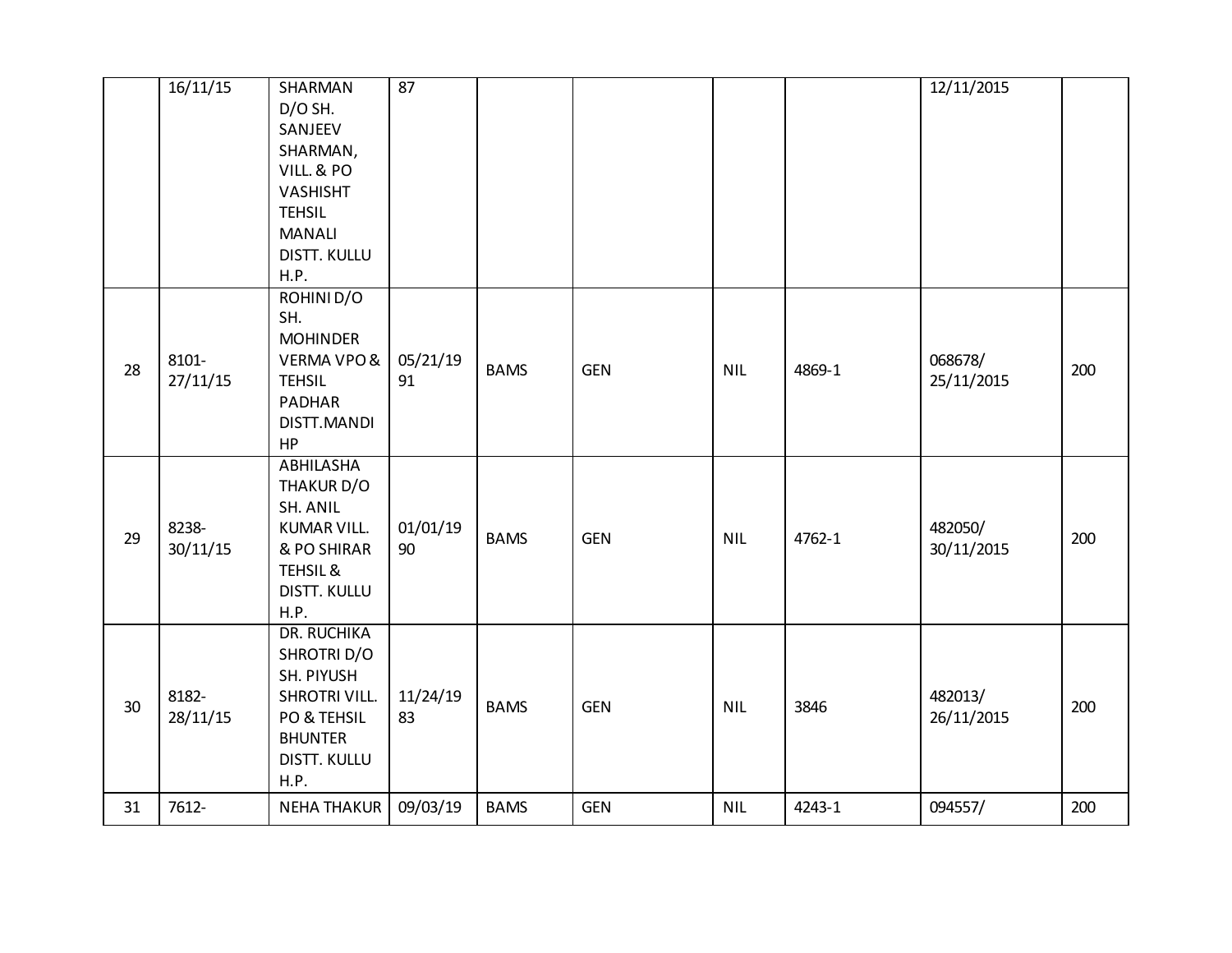|    | 12/11/15          | D/O SH. HET<br>RAM THAKUR,<br>VILL.<br><b>HANUMANI</b><br><b>HAGH PO</b><br><b>DHALPUR</b><br>TEHSIL &<br>DISTT. KULLU<br>H.P.                           | 88             |             |            |            |         | 09/11/2015            |     |
|----|-------------------|----------------------------------------------------------------------------------------------------------------------------------------------------------|----------------|-------------|------------|------------|---------|-----------------------|-----|
| 32 | 8322-<br>30/11/15 | <b>VINEETA</b><br>KUMARI D/O<br>SH. PRAKASH<br>CHAND VILL.<br><b>MOIN PO</b><br><b>NIRATH</b><br><b>TEHSIL</b><br><b>NIRMAND</b><br>DISTT. KULLU<br>H.P. | 07/27/19<br>89 | <b>BAMS</b> | <b>GEN</b> | <b>NIL</b> | APPLIED | 701106/<br>26/11/2015 | 200 |
| 33 | 7914-<br>21/11/15 | <b>ARCHANA</b><br>KUMARI D/O<br>SH. KULWANT<br>SINGH, VILL. &<br>PO<br><b>BHARGAON</b><br><b>TEHSIL KOTLI</b><br>DISTT. MANDI<br>H.P.                    | 06/29/19<br>89 | <b>BAMS</b> | <b>GEN</b> | <b>BPL</b> | 4716-1  | 192443/<br>18/11/2015 | 200 |
| 34 | 8178-<br>28/11/15 | <b>VASHALI</b><br>THAKUR D/O<br>SH. GIRDHARI<br><b>LAL THAKUR</b><br>VILL. DASHAL<br>PO HARIPUR<br>TEHSIL &<br>DISTT. KULLU                              | 02/22/19<br>86 | <b>BAMS</b> | <b>GEN</b> | <b>NIL</b> | 3898    | 482031/<br>27/11/2015 | 200 |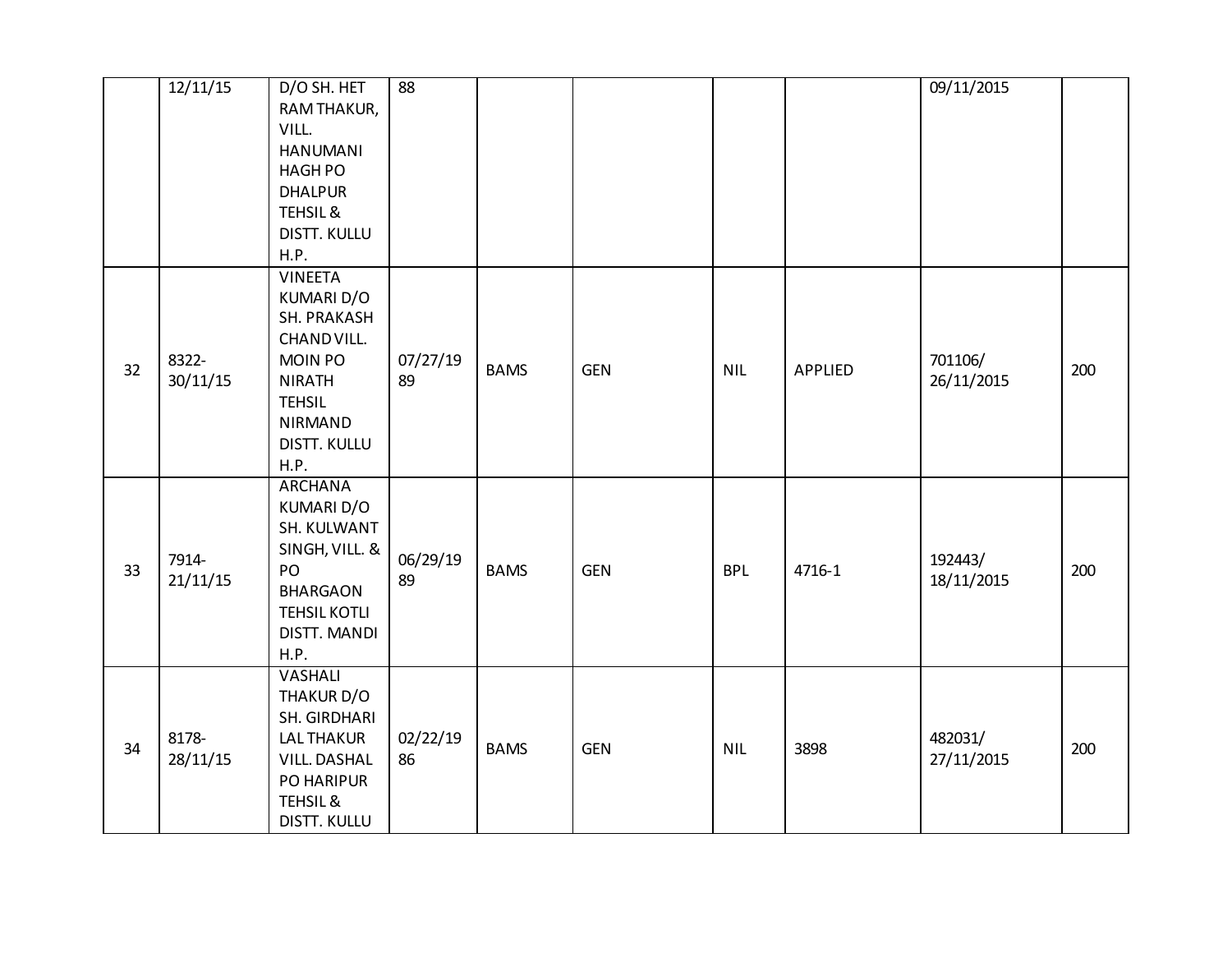|                |                   | H.P.                                                                                                                                                         |                |                                       |                                      |                     |                          |                       |            |
|----------------|-------------------|--------------------------------------------------------------------------------------------------------------------------------------------------------------|----------------|---------------------------------------|--------------------------------------|---------------------|--------------------------|-----------------------|------------|
| 35             | 7586-<br>09/11/15 | PRITI<br>GAUTAM D/O<br>SH. GOKAL<br><b>CHAND</b><br>SHARMA VILL.<br>& PO<br><b>BAJOURA</b><br><b>TEHSIL</b><br><b>BHUNTER</b><br><b>DISTT. KULLU</b><br>H.P. | 01/28/19<br>86 | <b>BAMS</b>                           | <b>GEN</b>                           | <b>NIL</b>          | 4109                     | 327908/<br>09/11/2015 | 200        |
|                |                   |                                                                                                                                                              |                |                                       |                                      |                     |                          |                       |            |
| Sr.<br>No.     | Diary No.<br>date | Name &<br><b>Address</b>                                                                                                                                     | <b>DOB</b>     | Profession<br>al<br>Qualificati<br>on | Category                             | Sub<br>Catego<br>ry | MCI/NSG/Pha/R<br>eg. No. | D.D No./Dated         | Amou<br>nt |
|                |                   |                                                                                                                                                              |                |                                       | SC/ST/OBC/Gen/<br><b>EX. Service</b> | <b>IRDP</b>         |                          |                       |            |
| $\mathbf{1}$   | 7977-<br>24/11/15 | <b>SHRUTI D/O</b><br>SH C.R.<br><b>BHARMOURIA</b><br>VILL.<br>THANERA<br>MUHALLA, PO<br><b>MANDI TEHSIL</b><br>SADAR DISTT.<br><b>MANDI H.P</b>              | 08/09/19<br>89 | <b>BAMS</b>                           | SC                                   | <b>NIL</b>          | 4715-1                   | 155480/<br>20/11/2015 | 100        |
| $\overline{2}$ | 7759-             | <b>VEENA</b><br>KUMARI D/O                                                                                                                                   | 01/30/19       | <b>BAMS</b>                           | SC                                   | <b>NIL</b>          | 4556-1                   | 130476/               | 100        |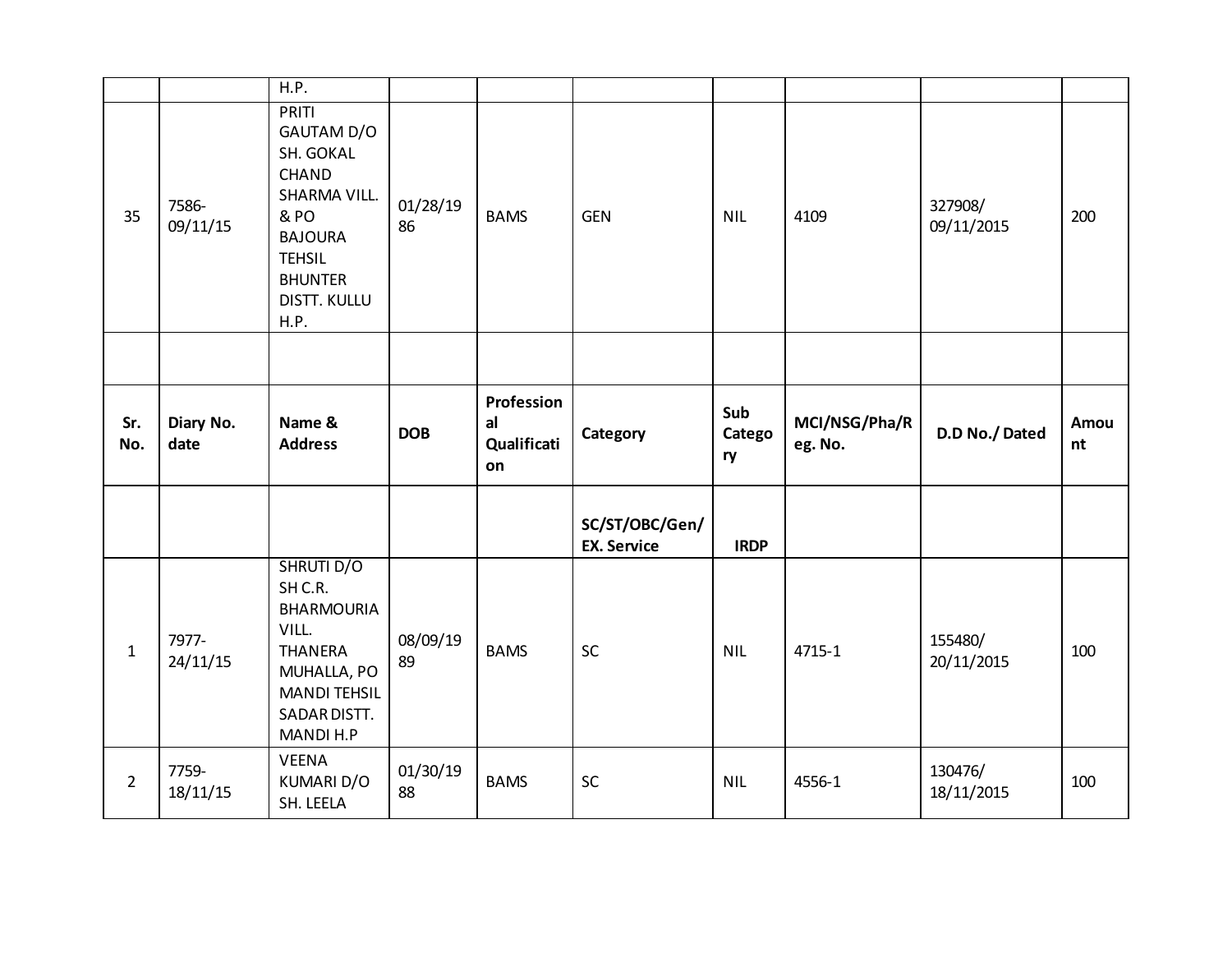|                |                   | <b>DHAR VPO</b><br><b>NAGGAR</b><br><b>TEHSIL &amp;</b><br><b>DISTT. KULLU</b>                                                              |                |                                       |                                      |                     |                          |                       |            |
|----------------|-------------------|---------------------------------------------------------------------------------------------------------------------------------------------|----------------|---------------------------------------|--------------------------------------|---------------------|--------------------------|-----------------------|------------|
|                |                   | <b>H.P.</b>                                                                                                                                 |                |                                       |                                      |                     |                          |                       |            |
|                |                   |                                                                                                                                             |                |                                       |                                      |                     |                          |                       |            |
| Sr.<br>No.     | Diary No.<br>date | Name &<br><b>Address</b>                                                                                                                    | <b>DOB</b>     | Profession<br>al<br>Qualificati<br>on | Category                             | Sub<br>Catego<br>ry | MCI/NSG/Pha/R<br>eg. No. | D.D No./Dated         | Amou<br>nt |
|                |                   |                                                                                                                                             |                |                                       | SC/ST/OBC/Gen/<br><b>EX. Service</b> | <b>IRDP</b>         |                          |                       |            |
| $\mathbf{1}$   | 8187-<br>28/11/15 | <b>KAMINI D/O</b><br>SH. NARESH<br><b>KUMAR VILL.</b><br><b>KATHLAG PO</b><br><b>PADHIUN</b><br><b>TEHSIL SADAR</b><br>DISTT. MANDI<br>H.P. | 09/15/19<br>92 | <b>BAMS</b>                           | <b>OBC</b>                           | <b>NIL</b>          | 4906-1                   | 647956/<br>27/11/2015 | 100        |
| $\overline{2}$ | 7758-<br>18/11/15 | <b>SWATI SINHA</b><br>D/O SH.<br>SHASHIPAL,<br><b>VPO &amp; TEHSIL</b><br><b>BHUNTER</b><br><b>DISTT. KULLU</b><br>H.P.                     | 11/22/19<br>89 | <b>BAMS</b>                           | <b>OBC</b>                           | <b>NIL</b>          | 4551-1                   | 071232/<br>18/11/2015 | 100        |
| 3              | 7684-<br>16/11/15 | <b>JAYOTSNA</b><br>D/O SH.<br>PREMJEET<br>KUMAR, VILL.<br><b>JARADPO</b>                                                                    | 01/26/19<br>85 | <b>BAMS</b>                           | OBC                                  | <b>NIL</b>          | 3900-1                   | 721189/<br>10/11/2015 | 100        |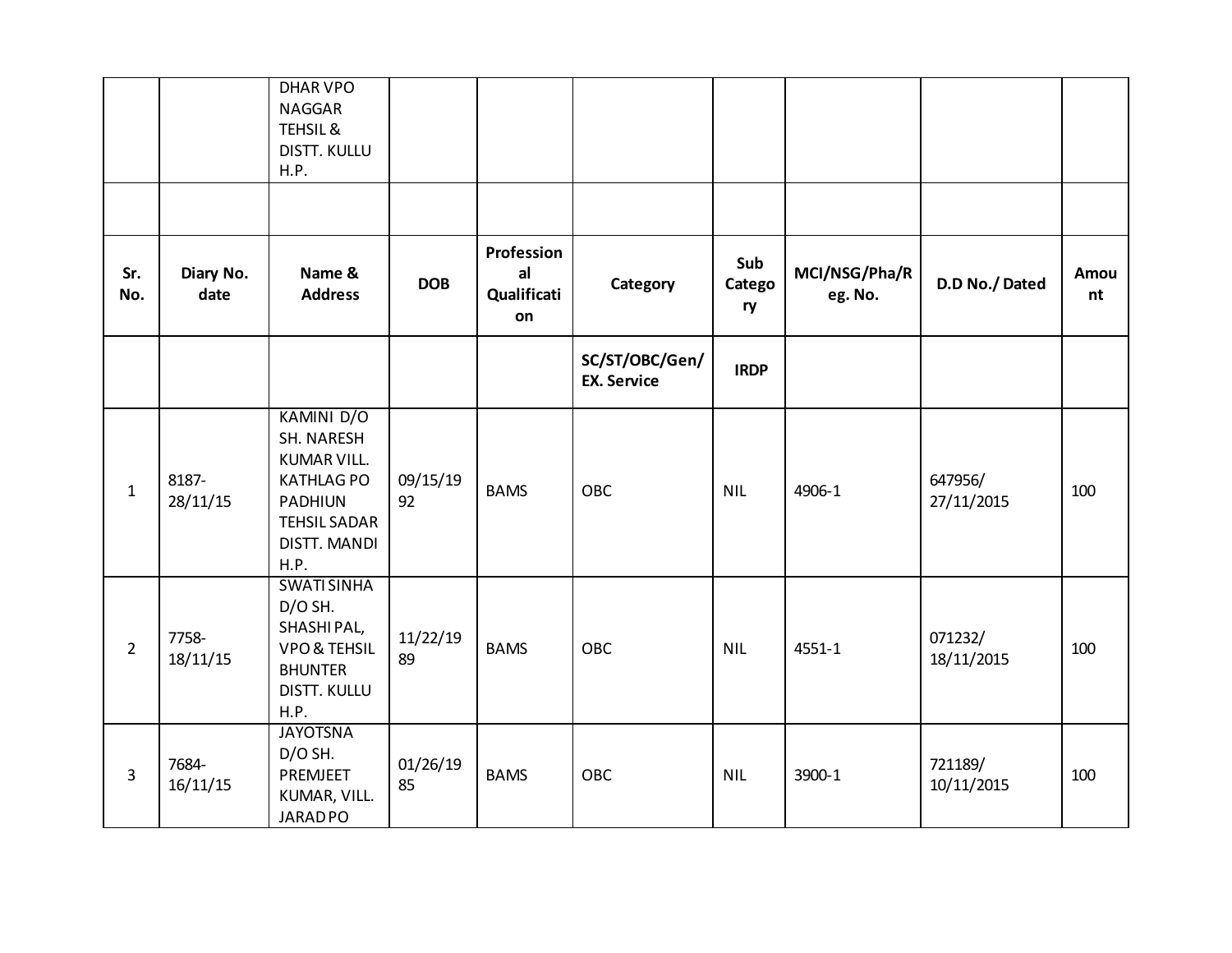|                         |                   | PIPLA-AGE<br><b>TEHSIL</b><br><b>BHUNTER</b><br>DISTT. KULLU<br>H.P.                                                                      |                |                                       |                                      |                     |                          |                       |            |
|-------------------------|-------------------|-------------------------------------------------------------------------------------------------------------------------------------------|----------------|---------------------------------------|--------------------------------------|---------------------|--------------------------|-----------------------|------------|
| $\overline{\mathbf{4}}$ | 8185-<br>28/11/15 | PALLVI<br>SHARMA D/O<br>SH. KAMLESH<br><b>KUMAR</b><br>SHARMA VILL.<br>& PO<br><b>SULTANPUR</b><br><b>TEHSIL</b><br>&DISTT.<br>KULLU H.P. | 09/19/19<br>90 | <b>BAMS</b>                           | OBC                                  | <b>NIL</b>          | 4848-1                   | 482034/<br>27/11/2015 | 100        |
|                         |                   |                                                                                                                                           |                |                                       |                                      |                     |                          |                       |            |
|                         |                   |                                                                                                                                           |                |                                       |                                      |                     |                          |                       |            |
| Sr.<br>No.              | Diary No.<br>date | Name &<br><b>Address</b>                                                                                                                  | <b>DOB</b>     | Profession<br>al<br>Qualificati<br>on | Category                             | Sub<br>Catego<br>ry | MCI/NSG/Pha/R<br>eg. No. | D.D No./Dated         | Amou<br>nt |
|                         |                   |                                                                                                                                           |                |                                       | SC/ST/OBC/Gen/<br><b>EX. Service</b> | <b>IRDP</b>         |                          |                       |            |
| $\mathbf{1}$            | 8241-<br>30/11/15 | <b>NEHA THAKUR</b><br>D/O SH.<br>PRAVEEN<br>THAKUR VILL.<br>& PO DOBHI<br><b>TEHSIL &amp;</b><br>DISTT. KULLU<br>H.P.                     | 01/01/19<br>87 | <b>BAMS</b>                           | <b>ST</b>                            | <b>NIL</b>          | 4590-1                   | 824174/<br>30/11/2015 | 100        |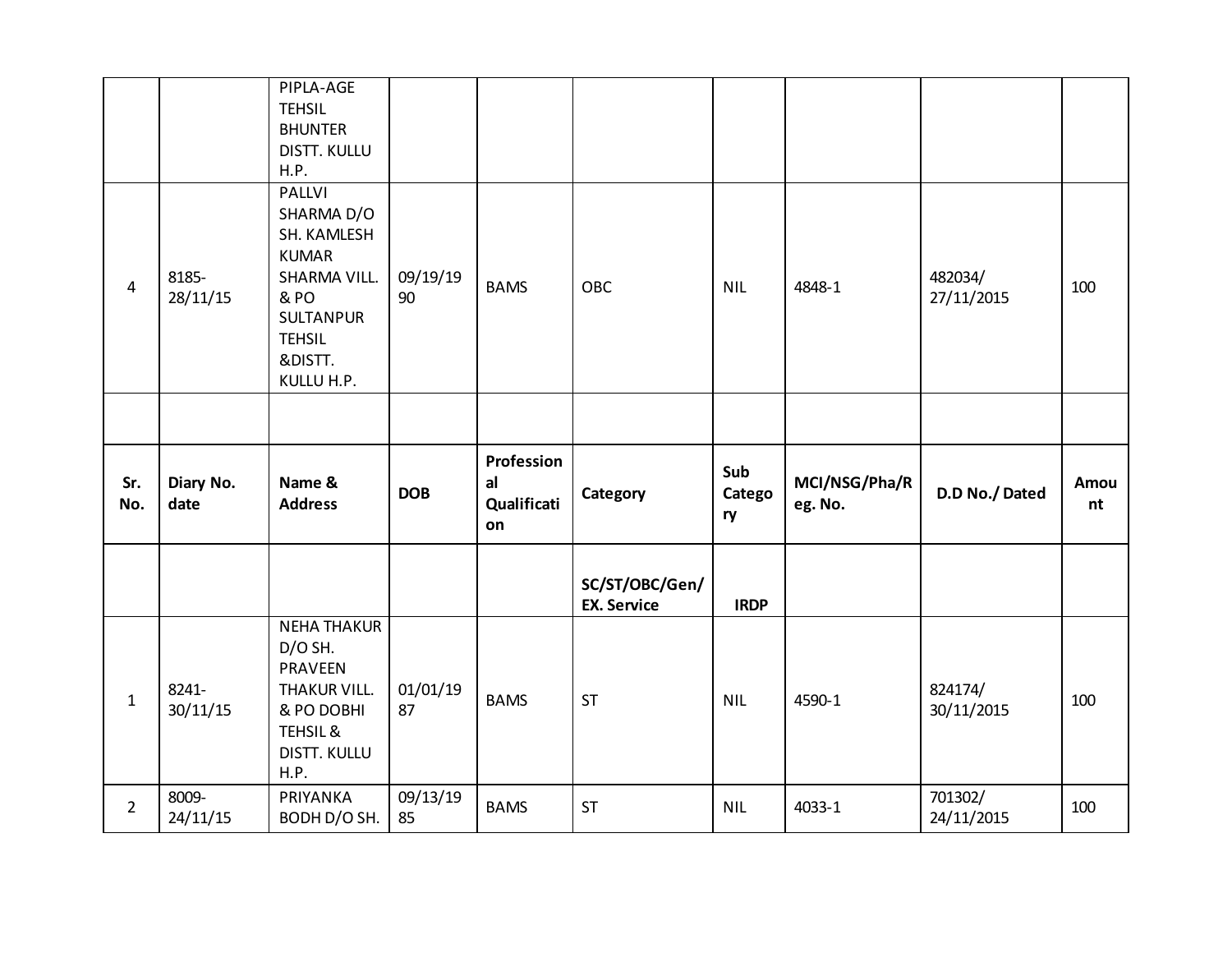|                |          | PREM LAL          |          |             |           |            |        |            |     |
|----------------|----------|-------------------|----------|-------------|-----------|------------|--------|------------|-----|
|                |          | <b>BODH VILL.</b> |          |             |           |            |        |            |     |
|                |          | <b>BHUTTI</b>     |          |             |           |            |        |            |     |
|                |          | <b>COLONYPO</b>   |          |             |           |            |        |            |     |
|                |          | SHAMSHI           |          |             |           |            |        |            |     |
|                |          | <b>TEHSIL</b>     |          |             |           |            |        |            |     |
|                |          | <b>BHUNTER</b>    |          |             |           |            |        |            |     |
|                |          | DISTT.KULLU       |          |             |           |            |        |            |     |
|                |          | H.P               |          |             |           |            |        |            |     |
|                |          | AARTI D/O SH.     |          |             |           |            |        |            |     |
|                |          | PREM CHAND        |          |             |           |            |        |            |     |
|                |          | VILL.             |          |             |           |            |        |            |     |
| 3              | 8277-    | <b>RANGBEY PO</b> | 07/22/19 | <b>BAMS</b> | <b>ST</b> | <b>NIL</b> | 4816-1 | 106283/    | 100 |
|                | 30/11/15 | LOTE TEHSIL       | 91       |             |           |            |        | 27/11/2015 |     |
|                |          | <b>KEYLONG</b>    |          |             |           |            |        |            |     |
|                |          | DISTT. LAHUL      |          |             |           |            |        |            |     |
|                |          | & SPITI H.P.      |          |             |           |            |        |            |     |
|                |          | DR.MANISHA        |          |             |           |            |        |            |     |
|                |          | KUMARI D/O        |          |             |           |            |        |            |     |
|                |          | SH PREM LAL       |          |             |           |            |        |            |     |
| $\overline{4}$ | 7605-    | VILL.CHHOGZI      | 05/23/19 | <b>BAMS</b> | <b>ST</b> | <b>NIL</b> | 4900-1 | 482128/    | 100 |
|                | 10/11/15 | NG PO THIROT      | 90       |             |           |            |        | 10/11/2015 |     |
|                |          | <b>TEHSIL</b>     |          |             |           |            |        |            |     |
|                |          | <b>UDAIPUR</b>    |          |             |           |            |        |            |     |
|                |          | DISTT.L&S H.P     |          |             |           |            |        |            |     |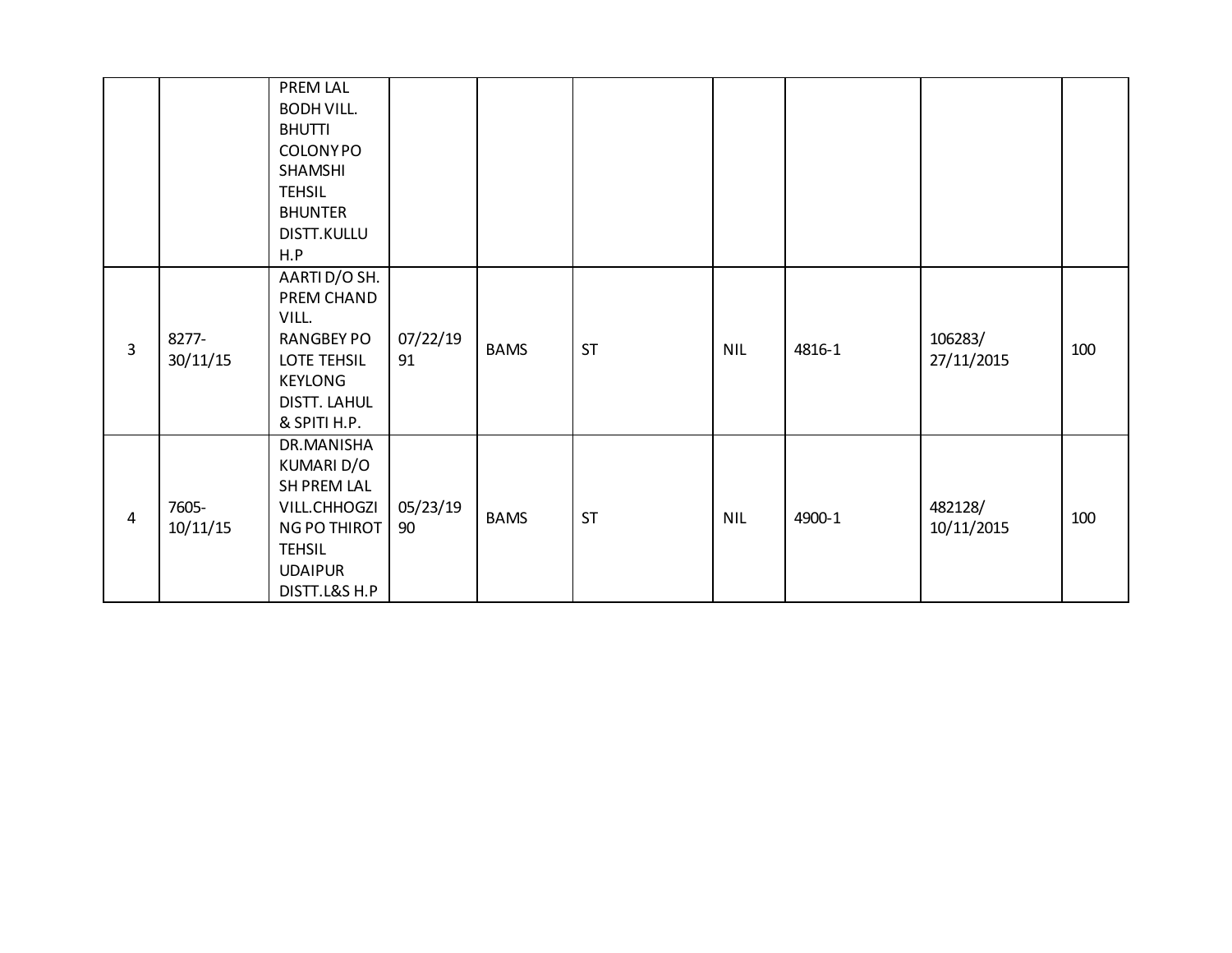|                | General Category for the post of Pharmacist |                                                                                                                 |                |                                                                   |                                                     |                                |                             |                        |                  |  |  |  |
|----------------|---------------------------------------------|-----------------------------------------------------------------------------------------------------------------|----------------|-------------------------------------------------------------------|-----------------------------------------------------|--------------------------------|-----------------------------|------------------------|------------------|--|--|--|
| Sr.No          | Diary No.<br>& date                         | Name &<br><b>Address</b>                                                                                        | <b>DOB</b>     | Professional<br>Qualification                                     | Category<br>SC/ST/OB<br>C/Gen/EX.<br><b>Service</b> | Sub<br>Category<br><b>IRDP</b> | MCI/NS<br>G/Pha/R<br>eg. No | D.D<br>No./Da<br>ted   | <b>Amount</b>    |  |  |  |
| $\mathbf{1}$   | 8172<br>28/11/15                            | Megha Soos<br>D/O lt. Sh.<br>Madan Lal<br>Sood N.No 51<br>Ward no 1 PO<br>Kullu Tehsil<br>Kullu Distt.<br>Kullu | 25/01/19<br>94 | <b>B Pharmacy</b>                                                 | Gen                                                 |                                | applied                     | 482016<br>26/11/1<br>5 | $\overline{200}$ |  |  |  |
| $\overline{2}$ | 7762<br>19/11/15                            | Rashmi gupta<br>D/O Sh. Pawan<br>Gupta VPO<br>banjar Distt.<br>Kullu                                            | 04/06/19<br>90 | B pharmacy<br>and master of<br>Pharmacy<br>(Copy not<br>attached) | Gen                                                 |                                | 28008                       | 120810<br>17/11/1<br>5 | 200              |  |  |  |
| $\overline{3}$ | 8204<br>28/11/15                            | Anita Thakur<br>S/OSh. Mohan<br>Lal Vill. Chong<br>PO Jallugran<br>tehsil Bhunter<br>Distt. Kullu               | 06/10/19<br>90 | <b>B Pharmacy</b>                                                 | Gen                                                 |                                | 32933                       | 026054<br>27/11/1<br>5 | 200              |  |  |  |
| 4              | 7743<br>17/11/15                            | Komal Sharma<br>D/O Lt.Sh.<br>Vinod Kumar<br>Sharma Vill.<br>Chowki Dobhi<br>Po Puid Tehsil<br>kullu            | 30/05/19<br>93 | <b>B Pharmacy</b>                                                 | Gen                                                 |                                | 34502                       | 482157<br>17/11/1<br>5 | 200              |  |  |  |

г

┑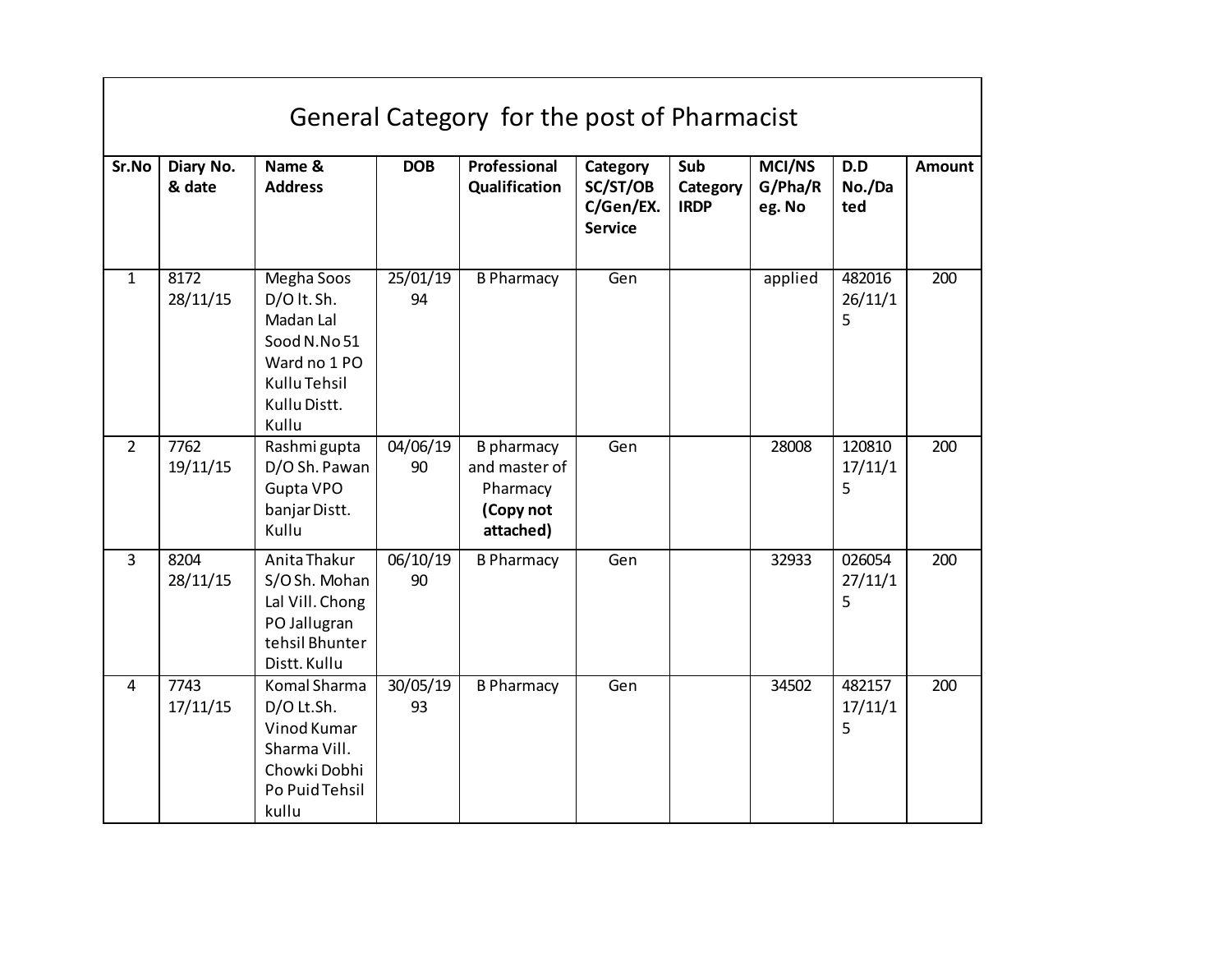| $\overline{5}$ | 8046      | Pratibha             | 02/10/19            | <b>B Pharmacy</b> | Gen | 33676 | 475942  | 200 |
|----------------|-----------|----------------------|---------------------|-------------------|-----|-------|---------|-----|
|                | 26/11/15  | Thakur D/O           | 92                  |                   |     |       | 06/11/1 |     |
|                |           | Sh. Khem Raj         |                     |                   |     |       | 5       |     |
|                |           | Thakur VPO           |                     |                   |     |       |         |     |
|                |           | <b>Burua Tehsil</b>  |                     |                   |     |       |         |     |
|                |           | Manali Distt.        |                     |                   |     |       |         |     |
|                |           | Kullu                |                     |                   |     |       |         |     |
| 6              | 7595/10/1 | Mohit Sharma         | 11/08/19            | B pharma          | Gen | 33371 | 482126  | 200 |
|                | 1/15      | S/OSh. Shiv          | 90                  |                   |     |       | 10/11/1 |     |
|                |           | kumar Vill.          |                     |                   |     |       | 5       |     |
|                |           | Miabhear PO          |                     |                   |     |       |         |     |
|                |           | kullu Near           |                     |                   |     |       |         |     |
|                |           | Reliance             |                     |                   |     |       |         |     |
|                |           | <b>Tower House</b>   |                     |                   |     |       |         |     |
|                |           | No 105 W/N           |                     |                   |     |       |         |     |
|                |           | 10 C/o Ruma          |                     |                   |     |       |         |     |
|                |           | Sharma               |                     |                   |     |       |         |     |
| $\overline{7}$ | 8013      | Manoj Kumar          | 20/11/19            | D Pharmacy        | Gen | 29263 | 094703  | 200 |
|                | 24/11/15  | S/OSh.               | 84                  | (Copy not         |     |       | 21/11/1 |     |
|                |           | Ramesh Chand         |                     | attached)         |     |       | 5       |     |
|                |           | Vill. Sarabai        |                     |                   |     |       |         |     |
|                |           | PO Bhunter           |                     |                   |     |       |         |     |
|                |           | Tehsil bhunter       |                     |                   |     |       |         |     |
|                |           | Distt. Kullu         |                     |                   |     |       |         |     |
| $\overline{8}$ | 7753      | Rachit Tahkur        | 29/08/19            | <b>B Pharmacy</b> | Gen | 33050 | 847088  | 200 |
|                | 18/11/15  | S/OSh. Chet          | 91                  |                   |     |       | 13/11/1 |     |
|                |           | ram vill. & Po       |                     |                   |     |       | 5       |     |
|                |           | Bajoura tehsil       |                     |                   |     |       |         |     |
|                |           | Bhunter Distt.       |                     |                   |     |       |         |     |
|                |           | kullu                |                     |                   |     |       |         |     |
| 9              | 8106      | Rattna kumari        | $\frac{06}{12}{19}$ | <b>B Pharmacy</b> | Gen | 34505 | 482019  | 200 |
|                | 27/11/15  | $D/O$ sh.            | 93                  |                   |     |       | 26/11/1 |     |
|                |           | <b>Gurdyal Singh</b> |                     |                   |     |       | 5       |     |
|                |           | Vill. Panehna        |                     |                   |     |       |         |     |
|                |           | PO Urtoo             |                     |                   |     |       |         |     |
|                |           | Tehsil               |                     |                   |     |       |         |     |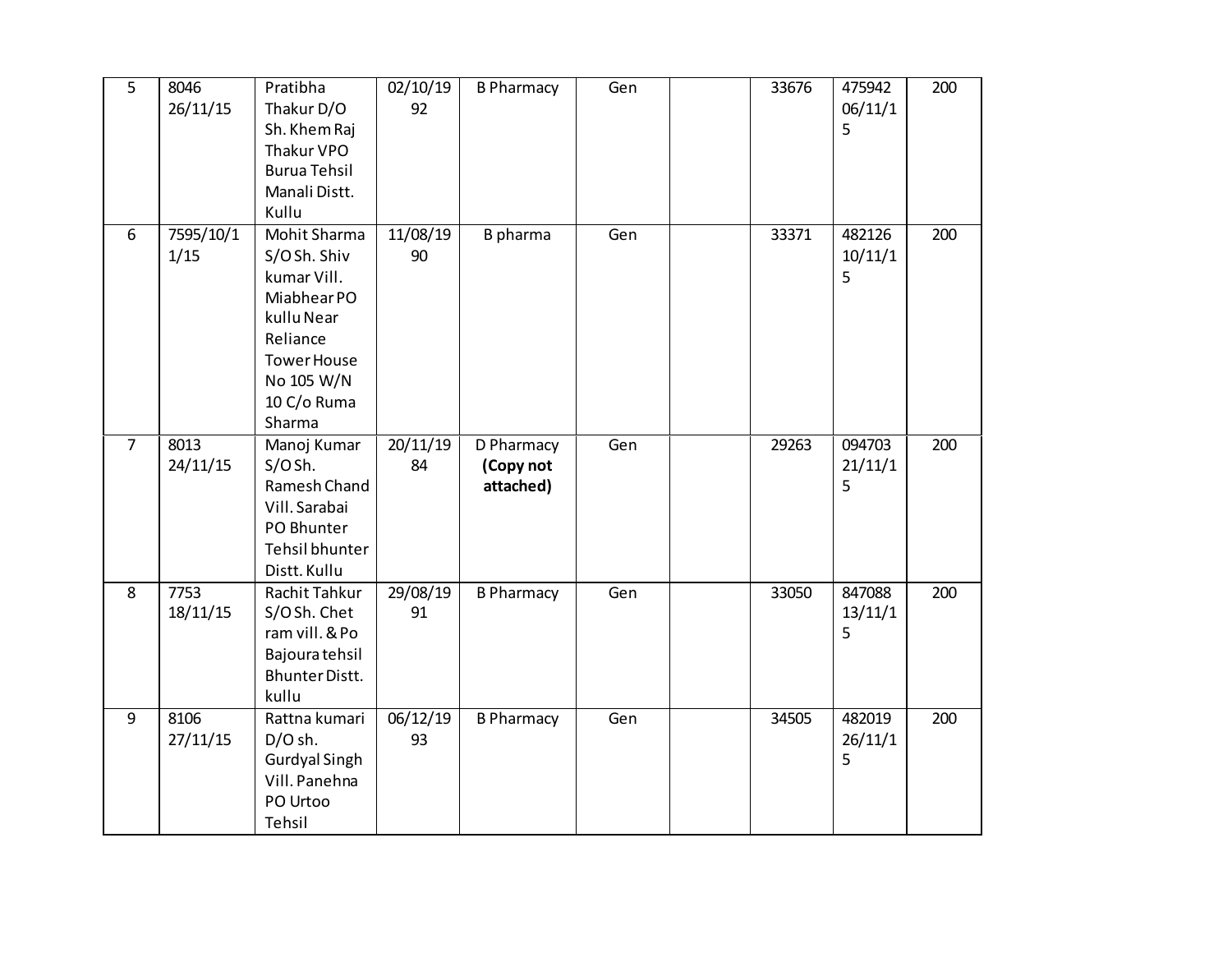|    |                  | Nirmand Distt.<br>Kullu                                                                                               |                |                                       |     |       |                        |     |
|----|------------------|-----------------------------------------------------------------------------------------------------------------------|----------------|---------------------------------------|-----|-------|------------------------|-----|
| 10 | 8114<br>27/11/15 | Shilpa Thakur<br>D/O Sh. Amar<br>Singh Thakur<br>vill. Bamta PO<br><b>Bilaspur Tehsil</b><br>Sadar Distt.<br>Bilaspur | 05/08/19<br>86 | <b>B</b> pharmacy<br>and D<br>Pharmcy | Gen | 26986 | 092360<br>26/11/1<br>5 | 200 |
| 11 | 8171<br>28/11/15 | Dhaleshwari<br>Devi D/OSh.<br><b>Bhag Chand</b><br>VPO Burva<br>tehsil Manali<br>Distt. Kullu                         | 17/02/19<br>92 | <b>B Pharmacy</b>                     | Gen | 33699 | 210692<br>26/11/1<br>5 | 200 |
| 12 | 7903<br>27/11/15 | Manisha<br>Thakur D/O<br>Sh. Uttam<br>Thakur VPO<br>Manlore tehsil<br>Banjar Distt.<br>Kullu                          | 19/03/19<br>93 | <b>B Pharmacy</b>                     | Gen | 33460 | 120811<br>17/11/1<br>5 | 200 |
| 13 | 7748<br>18/11/15 | Arjun vaidya<br>S/OSh. Prem<br>lal vaidya Vill.<br>Hat PO<br>bajoura tehsil<br>bhunter distt.<br>Kullu                | 05/11/19<br>83 | <b>B Pharmacy</b>                     | Gen | 30510 | 636435<br>17/11/1<br>5 | 200 |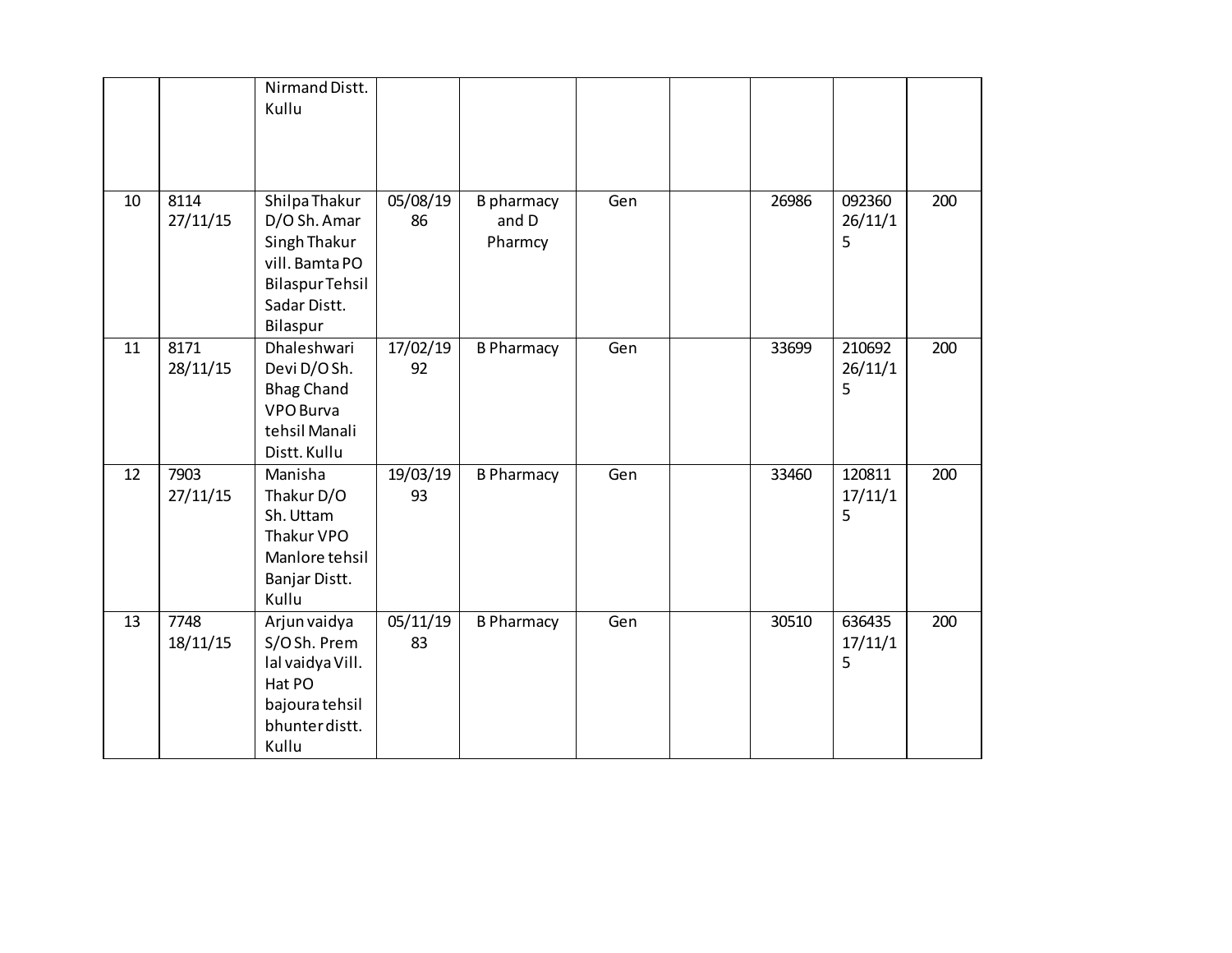| 14 | 8252     | Urmila Devi          | 02/09/19 | <b>B Pharmacy</b> | Gen | 33026   | 701300  | 200 |
|----|----------|----------------------|----------|-------------------|-----|---------|---------|-----|
|    | 30/11/15 | D/O Sh. Bir          | 92       |                   |     |         | 21/11/1 |     |
|    |          | Singh Vill.          |          |                   |     |         | 5       |     |
|    |          | Mathala PO           |          |                   |     |         |         |     |
|    |          | Bhutti tehsil &      |          |                   |     |         |         |     |
|    |          | Distt. Kullu         |          |                   |     |         |         |     |
| 15 | 8111     | Urmila Devi          | 01/12/19 | D Pharmacy        | Gen | applied | 190281  | 200 |
|    | 27/11/15 | $D/O$ Sh.            | 94       |                   |     |         | 24/11/1 |     |
|    |          | Chaman Lal           |          |                   |     |         | 5       |     |
|    |          | Vill. Bhumteer       |          |                   |     |         |         |     |
|    |          | PO Bharani           |          |                   |     |         |         |     |
|    |          | tehsil kullu         |          |                   |     |         |         |     |
|    |          | Distt. Kullu         |          |                   |     |         |         |     |
| 16 | 8170     | Archna               | 29/10/19 | D Pharmacy        | Gen | 27441   | 175669  | 200 |
|    | 28/11/15 | Sharma D/Olt.        | 81       |                   |     |         | 27/11/1 |     |
|    |          | Sh. Dev Raj          |          |                   |     |         | 5       |     |
|    |          | Bhardwaj             |          |                   |     |         |         |     |
|    |          | H.No 67 ward         |          |                   |     |         |         |     |
|    |          | No 7(Gompa           |          |                   |     |         |         |     |
|    |          | Road) PO&            |          |                   |     |         |         |     |
|    |          | <b>Tehsil Manali</b> |          |                   |     |         |         |     |
|    |          | Distt. Kullu         |          |                   |     |         |         |     |
| 17 | 8130     | Shalini Thakur       | 28/01/19 | D Pharmacy        | Gen | 34515   | 482028  | 200 |
|    | 27/11/15 | $D/O$ Sh.            | 89       |                   |     |         | 27/11/1 |     |
|    |          | Bairagi Ram          |          |                   |     |         | 5       |     |
|    |          | Vill. Baragran       |          |                   |     |         |         |     |
|    |          | PO Bhutti            |          |                   |     |         |         |     |
|    |          | <b>Tehsil Kullu</b>  |          |                   |     |         |         |     |
|    |          | Distt. Kullu         |          |                   |     |         |         |     |
| 18 | 8103     | Tanuja D/O Sh.       | 27/10/19 | <b>B Pharmacy</b> | Gen | 33133   | 327974  | 200 |
|    | 27/11/15 | Rajinder Vill.       | 92       |                   |     |         | 25/11/1 |     |
|    |          | Manikaran            |          |                   |     |         | 5       |     |
|    |          | Chowk PO             |          |                   |     |         |         |     |
|    |          | bhunter Tehsil       |          |                   |     |         |         |     |
|    |          | Bhunter distt.       |          |                   |     |         |         |     |
|    |          | Kullu                |          |                   |     |         |         |     |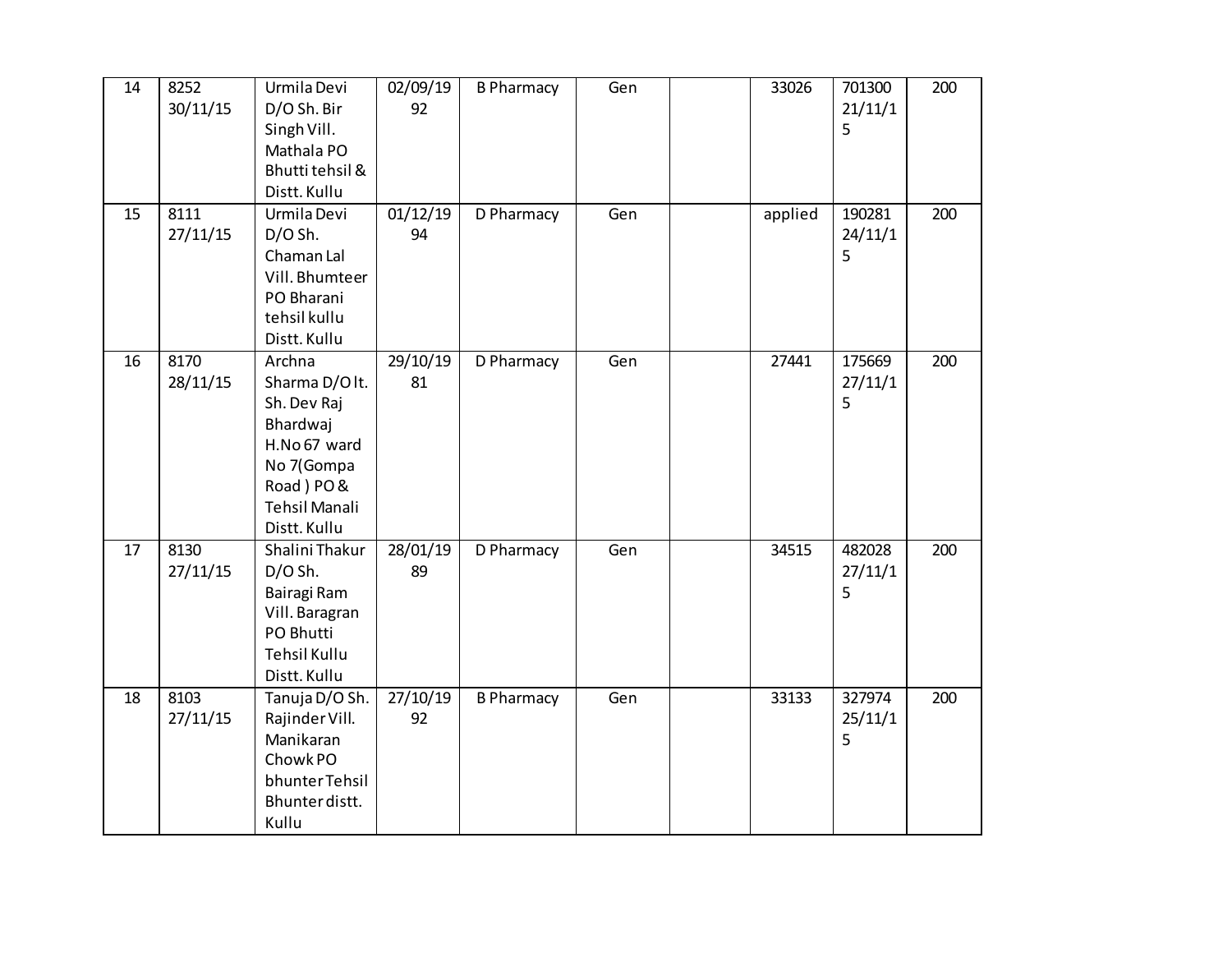| 19             | 7711<br>/17/11/15 | Ranjana<br>Thakur D/O<br>Sh. Vinod<br><b>Kumar Gupta</b><br>vill. Bhutti<br>colony PO<br>shamshi Tehsil<br><b>Bhunter Kullu</b> | 24/07/19<br>77     | Deploma in<br>Pharmacist             | Gen.            | 27144 | 636434<br>17/11/1<br>5 | 200 |
|----------------|-------------------|---------------------------------------------------------------------------------------------------------------------------------|--------------------|--------------------------------------|-----------------|-------|------------------------|-----|
| 20             | 8230<br>30/11/15  | Puneet Kumar<br>S/OSh.<br>Chaman Lal<br>Vill. Barnota<br>PO Khalanoo<br><b>Tehsil Kotali</b><br>Distt. Mandi                    | 03/07/19<br>88     | <b>B Pharmacy</b>                    | Gen             | 31335 | 836148<br>27/11/1<br>5 | 200 |
|                |                   |                                                                                                                                 | <b>SC Category</b> |                                      |                 |       |                        |     |
| $\overline{1}$ | 7834<br>20/11/15  | Isha Bharti<br>D/O Sh.<br>Narottam<br>Bharti Vill.<br>Gaderi PO<br>Neethertehsil<br>Nirmand Distt.<br>Kullu                     | 23/03/19<br>92     | D Pharmacy<br>Diploma in<br>Pharmacy | $\overline{SC}$ | 26177 | 034705<br>16/11/1<br>5 | 100 |
| $\overline{2}$ | 7978<br>24/11/15  | Praveen<br>kashyap D/O<br>Sh. Roop Lal<br><b>VPO Nirmand</b><br>distt. Kullu                                                    | 10/09/19<br>91     | <b>B Pharmacy</b>                    | $\overline{SC}$ | 33700 | 396776<br>18/11/1<br>5 | 100 |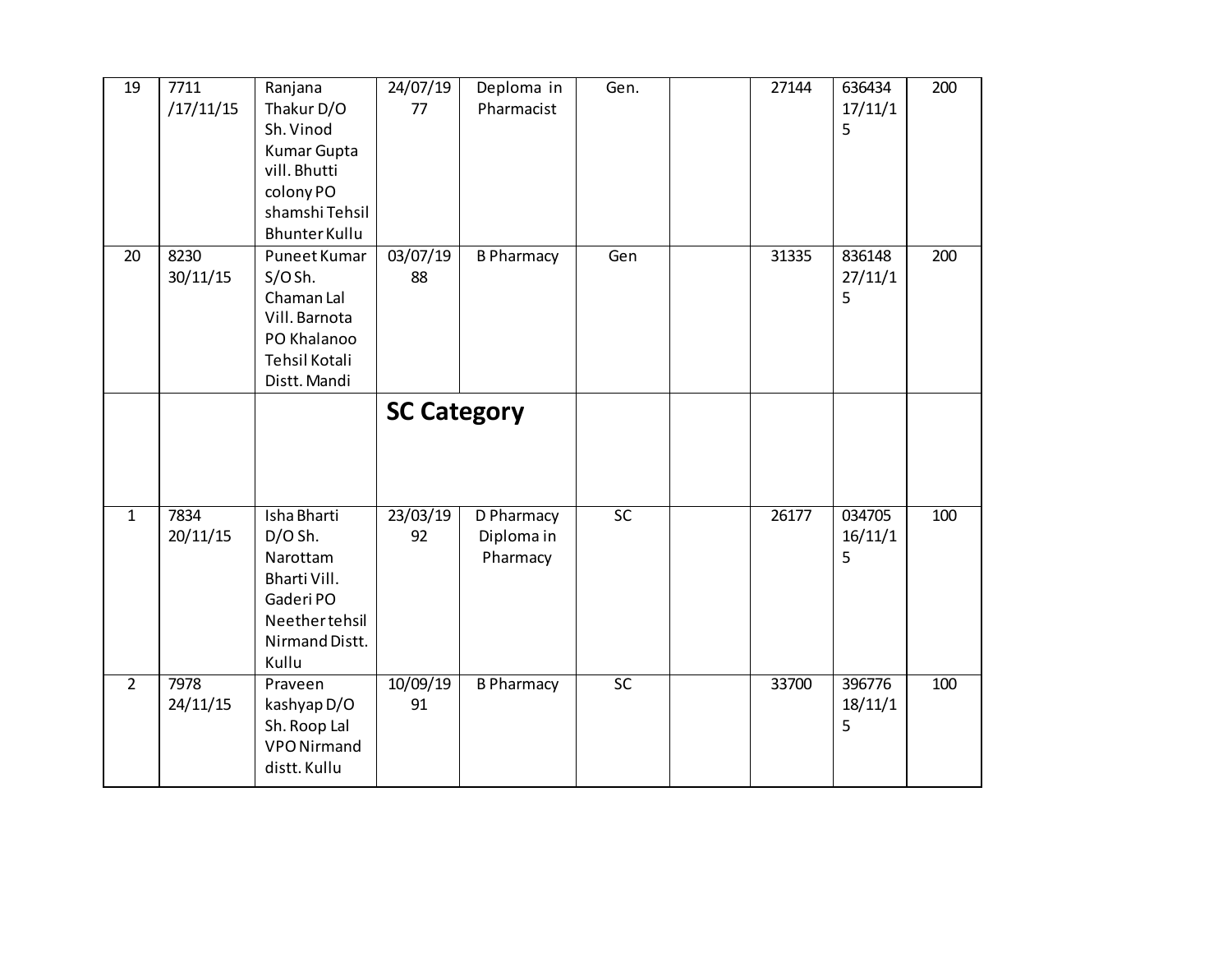| $\overline{3}$ | 8112     | Pushp Lata                     | 16/03/19 | <b>B. Pharma</b>  | SC (Not   | applied   | 700235  | 100 |
|----------------|----------|--------------------------------|----------|-------------------|-----------|-----------|---------|-----|
|                | 27/11/15 | Bharti D/O Sh.                 | 93       |                   | attached) |           | 24/12/1 |     |
|                |          | Chet ram                       |          |                   |           |           | 5       |     |
|                |          | Bharti Vill.                   |          |                   |           |           |         |     |
|                |          | Prayee PO                      |          |                   |           |           |         |     |
|                |          | jallugran tehsil               |          |                   |           |           |         |     |
|                |          | <b>Bhunter Distt.</b>          |          |                   |           |           |         |     |
|                |          | Kullu                          |          |                   |           |           |         |     |
| $\overline{4}$ | 8100     | Lekhraj S/O                    | 25/04/19 | D Pharmacy        | SC        | 26027     | 094771  | 100 |
|                | 27/11/15 | Sh. Hari Ram                   | 90       | <b>B. Pharma</b>  |           | <b>DP</b> | 27/11/1 |     |
|                |          | Vill.                          |          |                   |           |           | 5       |     |
|                |          | Shishamati                     |          |                   |           |           |         |     |
|                |          | <b>H.No. 45 OP</b>             |          |                   |           |           |         |     |
|                |          | Dhalpur Distt.                 |          |                   |           |           |         |     |
|                |          | Kullu                          |          |                   |           |           |         |     |
| 5              | 8058     | Uma devi D/O                   | 24/12/19 | <b>B Pharmacy</b> | SC        | 32516     | 021977  | 100 |
|                | 26/11/15 | Sh. Jai Chand                  | 90       |                   |           |           | 17/11/1 |     |
|                |          | Vill. Anas PO<br>Neeter Tehsil |          |                   |           |           | 5       |     |
|                |          | Nirmand Distt.                 |          |                   |           |           |         |     |
|                |          | Kullu                          |          |                   |           |           |         |     |
| 6              | 7741     | Rajeev Bharti                  | 28/07/19 | D Pharmacy &      | SC        | 32855     | 700748  | 100 |
|                | 17/11/15 | S/OSh. Lajae                   | 82       | <b>B Pharmacy</b> |           |           | 17/11/1 |     |
|                |          | Ram Vill. & PO                 |          |                   |           |           | 5       |     |
|                |          | Khokhan                        |          |                   |           |           |         |     |
|                |          | <b>Tehsil Bhunter</b>          |          |                   |           |           |         |     |
|                |          | distt. Kullu                   |          |                   |           |           |         |     |
| $\overline{7}$ | 7756     | Rena Kumari                    | 19/10/19 | <b>B Pharmacy</b> | SC        | 26650     | 235002  | 100 |
|                | 18/11/15 | D/O sh. Rama                   | 82       |                   |           |           | 16/11/1 |     |
|                |          | Nand Vill.                     |          |                   |           |           | 5       |     |
|                |          | Chhanwari PO                   |          |                   |           |           |         |     |
|                |          | Tilli tehsil                   |          |                   |           |           |         |     |
|                |          | sadar Distt.                   |          |                   |           |           |         |     |
|                |          | Mandi                          |          |                   |           |           |         |     |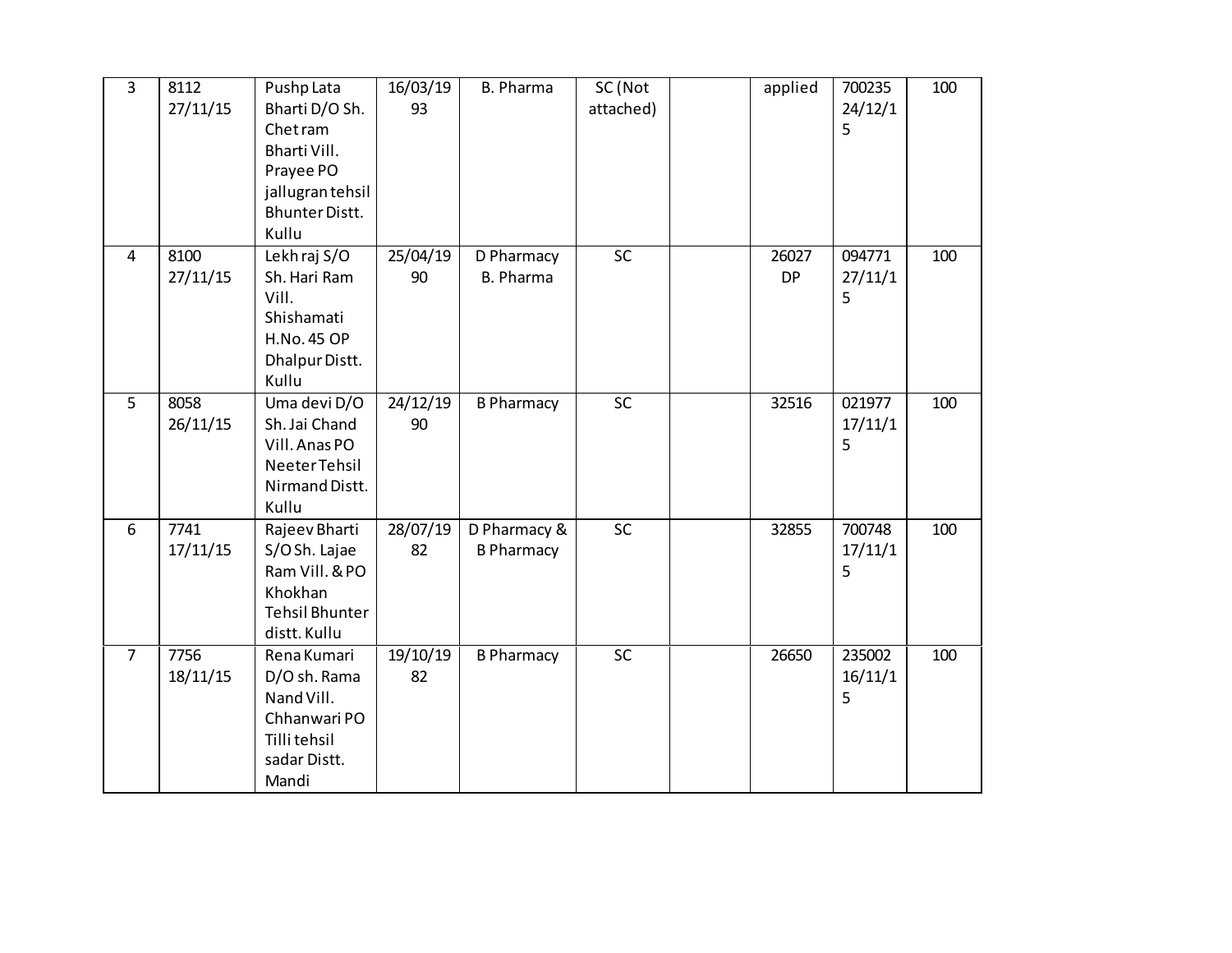| 8              | 8247<br>30/11/15 | Bhoperder<br>Kumar S/OSh.<br><b>Ishwar Dass</b><br>Vill. Gurnal PO<br>Janjehli Tehsil<br>Thunag Distt.<br>Mandi | 21/10/19<br>93 | D Pharmacy         | <b>SC</b>       | 33588 | 482051<br>30/11/1<br>5 | 100 |
|----------------|------------------|-----------------------------------------------------------------------------------------------------------------|----------------|--------------------|-----------------|-------|------------------------|-----|
| 9              | 8205<br>28/11/15 | Ajay Kumar<br>S/OSh. Surat<br>Ram Vill.<br>Harlyan PO<br>Baldwara<br>Tehsil<br>sarkaghat<br>Distt. Mandi        | 30/04/19<br>76 | D Pharmacy         | SC              | 26809 | 123837<br>19/11/1<br>5 | 100 |
| 10             | 8311<br>30/11/15 | <b>Bhag Chand</b><br>S/OSh. Nirat<br>ram vill.<br>Chachoga PO<br>Manali Tehsil<br>Manali Distt.<br>Kullu        | 25/11/19<br>74 | D Pharmacy         | $\overline{SC}$ | 30927 | 449319<br>30/11/1<br>5 | 200 |
|                |                  |                                                                                                                 |                | <b>ST Category</b> |                 |       |                        |     |
| $\overline{1}$ | 8036<br>26/11/15 | Nirmala Devi<br>$D/O$ Sh.<br>Nawang<br>Chhepal Vill.<br>Jhiri PO<br>Nagwain tehsil<br>Aut Distt.<br>Mandi       | 29/01/19<br>91 | D Pharmacy         | ST              | 31462 | 094757<br>26/11/1<br>5 | 100 |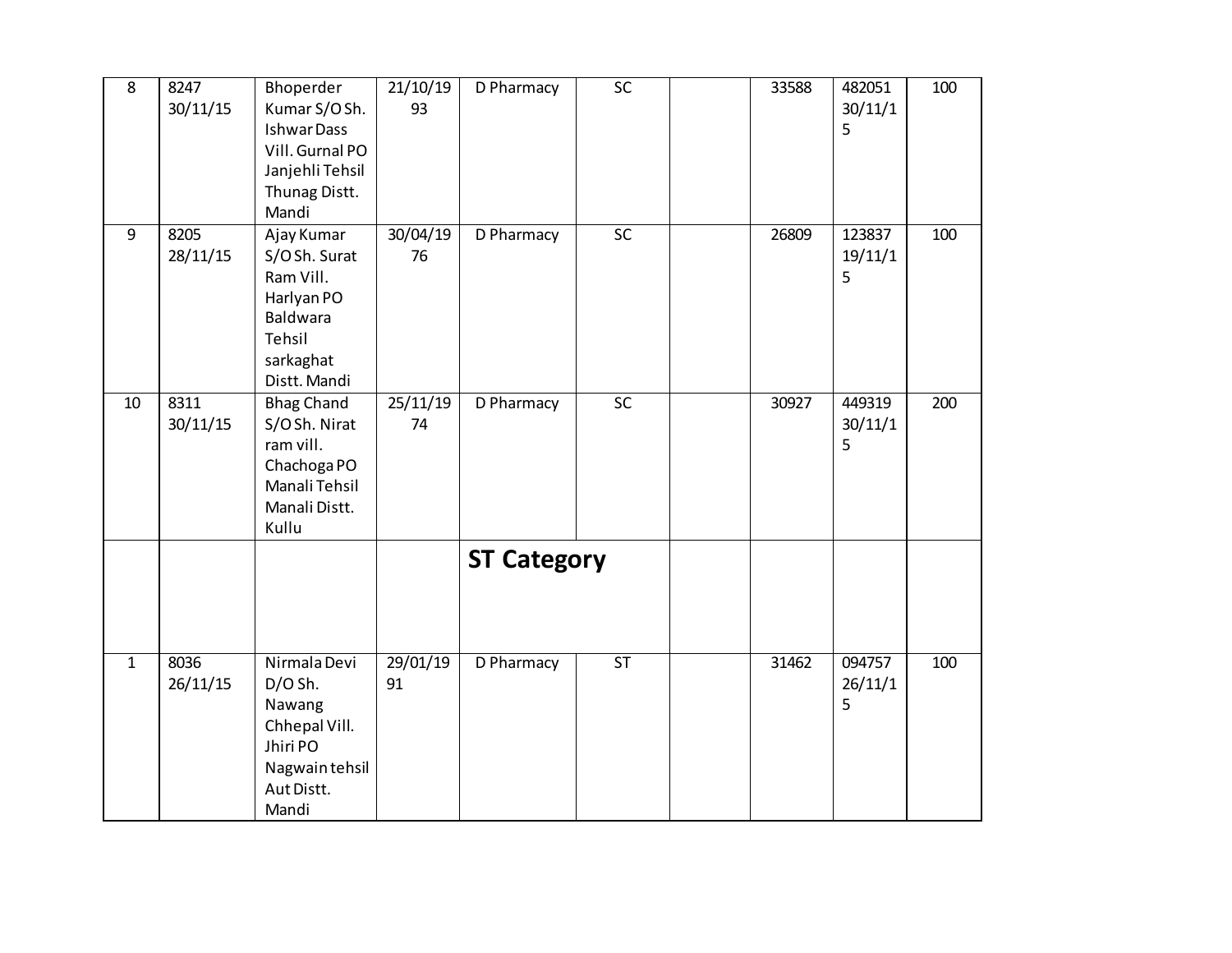| $\overline{2}$ | 8113<br>27/11/15 | Sonam<br>Rinchen S/O<br>Sh. Dundup<br>Angial Vill.<br>Kolong PO<br>Kolong tehsil<br>Keylong Distt.<br><b>L&amp;S</b> | 10/04/19<br>89 | D Pharmacy          | <b>ST</b> | 26024 | 175663<br>18/11/1<br>5 | 100 |
|----------------|------------------|----------------------------------------------------------------------------------------------------------------------|----------------|---------------------|-----------|-------|------------------------|-----|
| $\overline{3}$ | 8176<br>28/11/15 | Kirna D/O Lt.<br>Sh. Mehar<br>Singh VPO Kais<br>tehsil & Distt.<br>Kullu                                             | 02/11/19<br>85 | D Pharmacy          | <b>ST</b> | 30120 | 238120<br>27/11/1<br>5 | 100 |
| $\overline{4}$ | 8235<br>30/11/15 | Abhishek<br>Raink S/O Sh.<br>Khushal Chand<br>Raink VPO<br>Mohal Tehsil &<br>Distt. Kullu                            | 03/07/19<br>88 | <b>B Pharmacy</b>   | ST        | 33733 | 329449<br>27/11/1<br>5 | 100 |
| $\overline{5}$ | 7934<br>23/11/15 | Sangeeta Devi<br>D/O Sh.Jai<br>Singh VPO<br><b>Malang Tehsil</b><br>Keylong Distt.<br><b>L&amp;S</b>                 | 13/01/19<br>75 | D Pharmacy          | <b>ST</b> | 31249 | 327881<br>18/11/1<br>5 | 100 |
|                |                  |                                                                                                                      |                | <b>OBC Category</b> |           |       |                        |     |
| $\overline{1}$ | 7958<br>23/11/15 | Narayan Dass<br>S/OSh. Madho<br>Dass Vill.<br>Khani PO<br>Thella Tehsil                                              | 12/07/19<br>90 | <b>B Pharmacy</b>   | OBC       | 33044 | 327894<br>23/11/1<br>5 | 100 |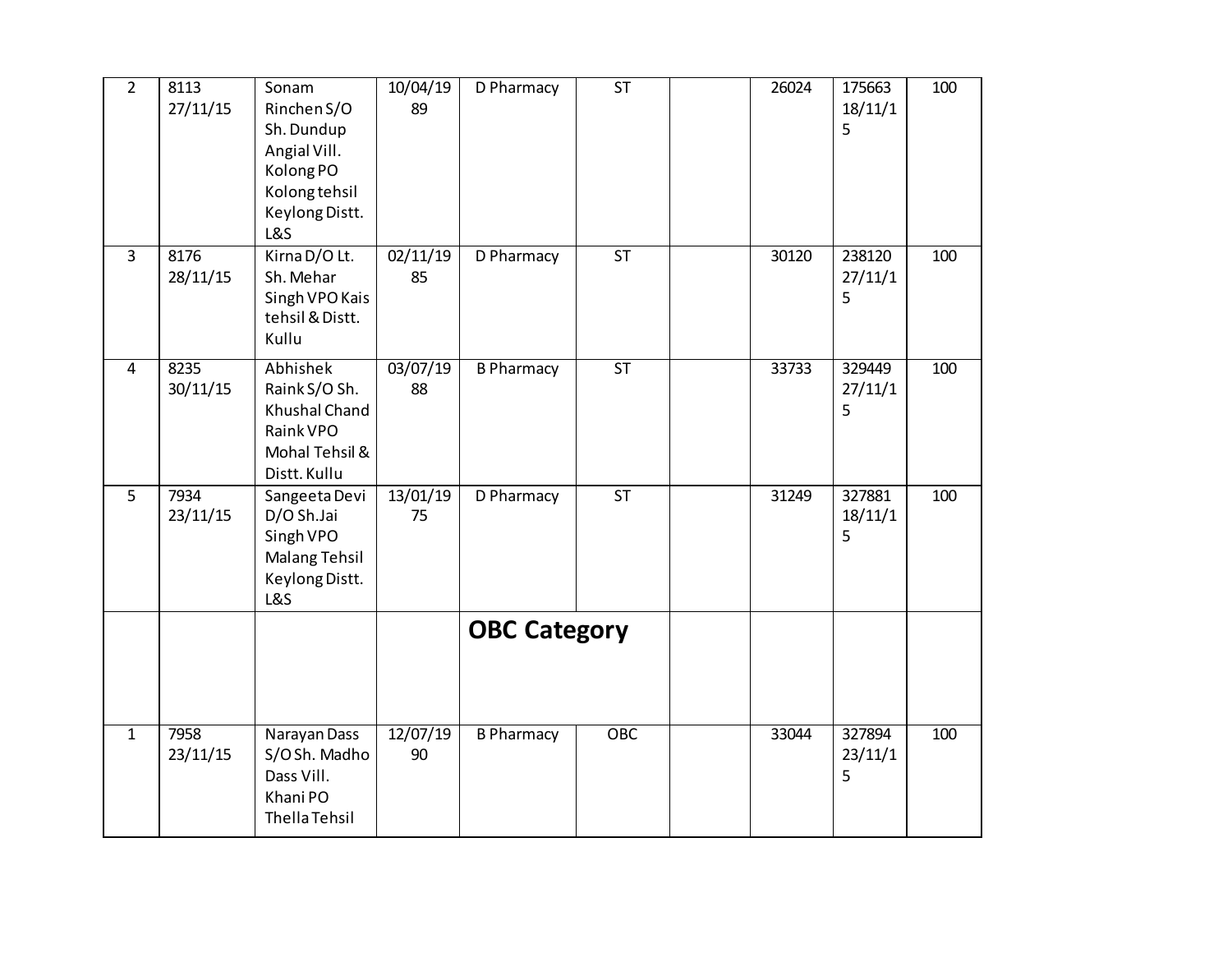|                |                  | bhunter Distt.<br>Kullu                                                                                 |                |                                  |            |         |                        |     |
|----------------|------------------|---------------------------------------------------------------------------------------------------------|----------------|----------------------------------|------------|---------|------------------------|-----|
| $\overline{2}$ | 7866<br>24/11/15 | Rajender<br>kumar S/OSh.<br>Door Singh<br><b>VPO</b><br>manikaran<br>tehsil kullu                       | 09/01/10<br>91 | D Pharmacy<br><b>B. Pharma</b>   | OBC        | 34001   | 205745<br>17/11/1<br>5 | 100 |
| $\overline{3}$ | 8242<br>30/11/15 | Nikhil Deol<br>S/OSh. Raj<br>Kumar Vill.<br>Dari PO<br>Balichoki<br>Tehsil<br>balichoki Distt.<br>Mandi | 24/03/19<br>92 | D Pharmacy                       | <b>OBC</b> | applied | 120846<br>27/11/1<br>5 | 100 |
| $\overline{4}$ | 8168<br>28/11/15 | Dinesh Kumar<br>S/OSh. Om<br>Parkash Vill.<br>Ramshila PO<br>Akhar Bazar<br>Tehsil & Distt.<br>Kullu    | 06/03/19<br>82 | Pharmacy<br>(Non<br>Engineering) | OBC        | 636207  | 329439<br>25/11/1<br>5 | 100 |
|                |                  |                                                                                                         |                | Gen. IRDP<br>Category            |            |         |                        |     |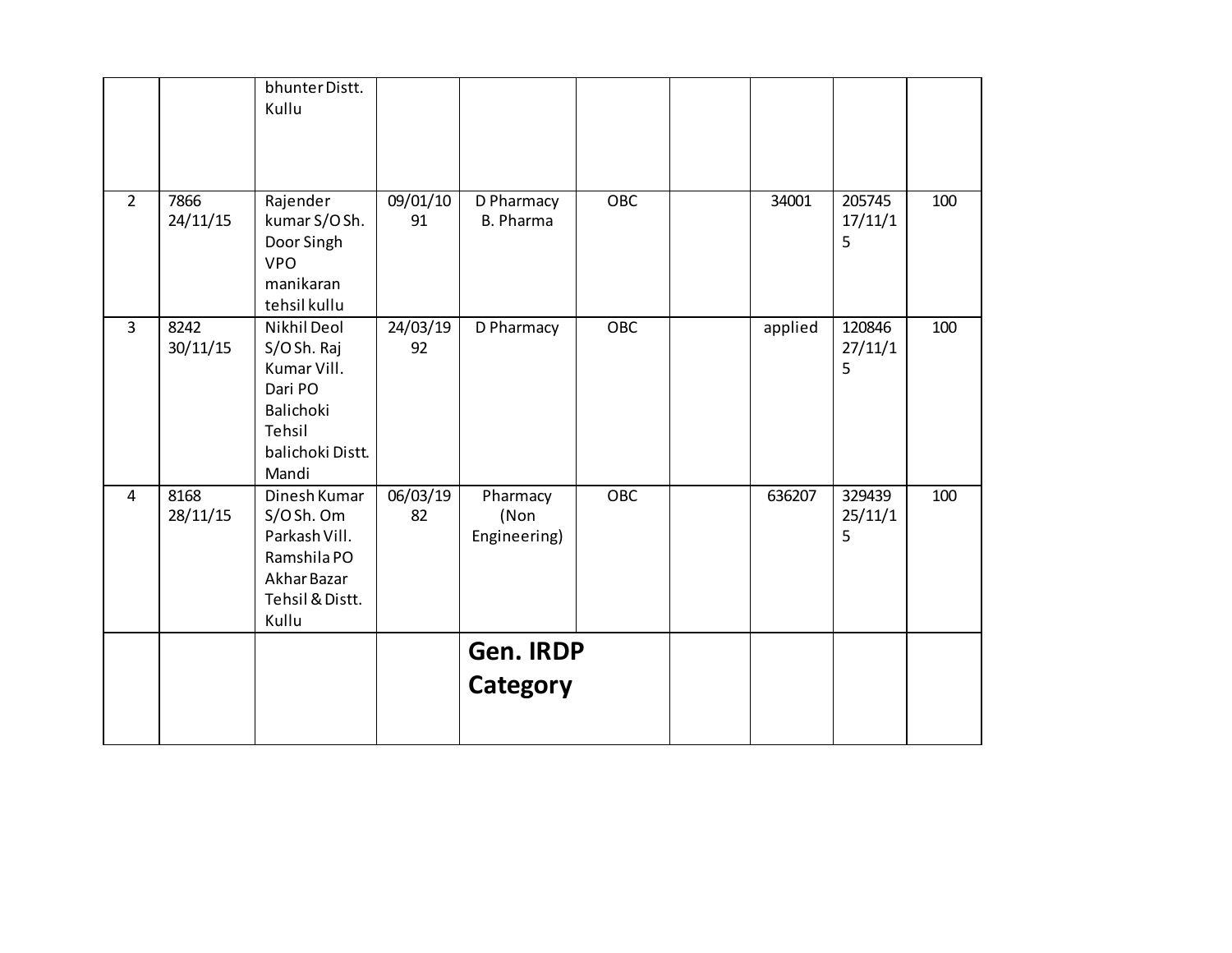| $\mathbf{1}$   | 8321<br>30/11/15       | Devinder<br>Singh S/O Sh.<br>Puran Chand<br>Vill. Shoucha<br>PO Neether<br>Tehsil nirmand<br>Distt. Kullu | 14/09/19<br>89 | <b>B Pharmacy</b> | Gen     | <b>BPL</b> | 31910 | 099889<br>26/11/1<br>5   | 200 |
|----------------|------------------------|-----------------------------------------------------------------------------------------------------------|----------------|-------------------|---------|------------|-------|--------------------------|-----|
| $\overline{2}$ | 8082<br>27/11/15       | Bir Singh S/O<br>Sh. Leela Singh<br>Vill. Koltha PO<br>Urtoo Tehsil<br>Nirmand Distt.<br>Kullu            | 23/09/19<br>94 | D Pharmacy        | Gen     | <b>BPL</b> | 33428 | 482022<br>27/11/1<br>5   | 200 |
| $\overline{3}$ | 8000<br>24/11/15       | Kuldeep<br>Chand S/O Sh.<br>Man Sukh VPO<br>Anah tehsil<br>Banjar Distt.<br>Kullu                         | 26/04/19<br>82 | D Pharmacy        | Gen     | <b>BPL</b> | 26028 | 482132<br>10/11/1<br>5   | 200 |
| 4              | 7688<br>16/11/201<br>5 | Poonam<br>Kumari D/o Sh<br>Sher Singh Vill<br>Sarvari Po<br><b>Dhalpur Distt</b><br>Kullu                 | 27/05/19<br>88 | D-Pharma          | Genaral | <b>BPL</b> | 26036 | 773417<br>13/11/2<br>015 | 200 |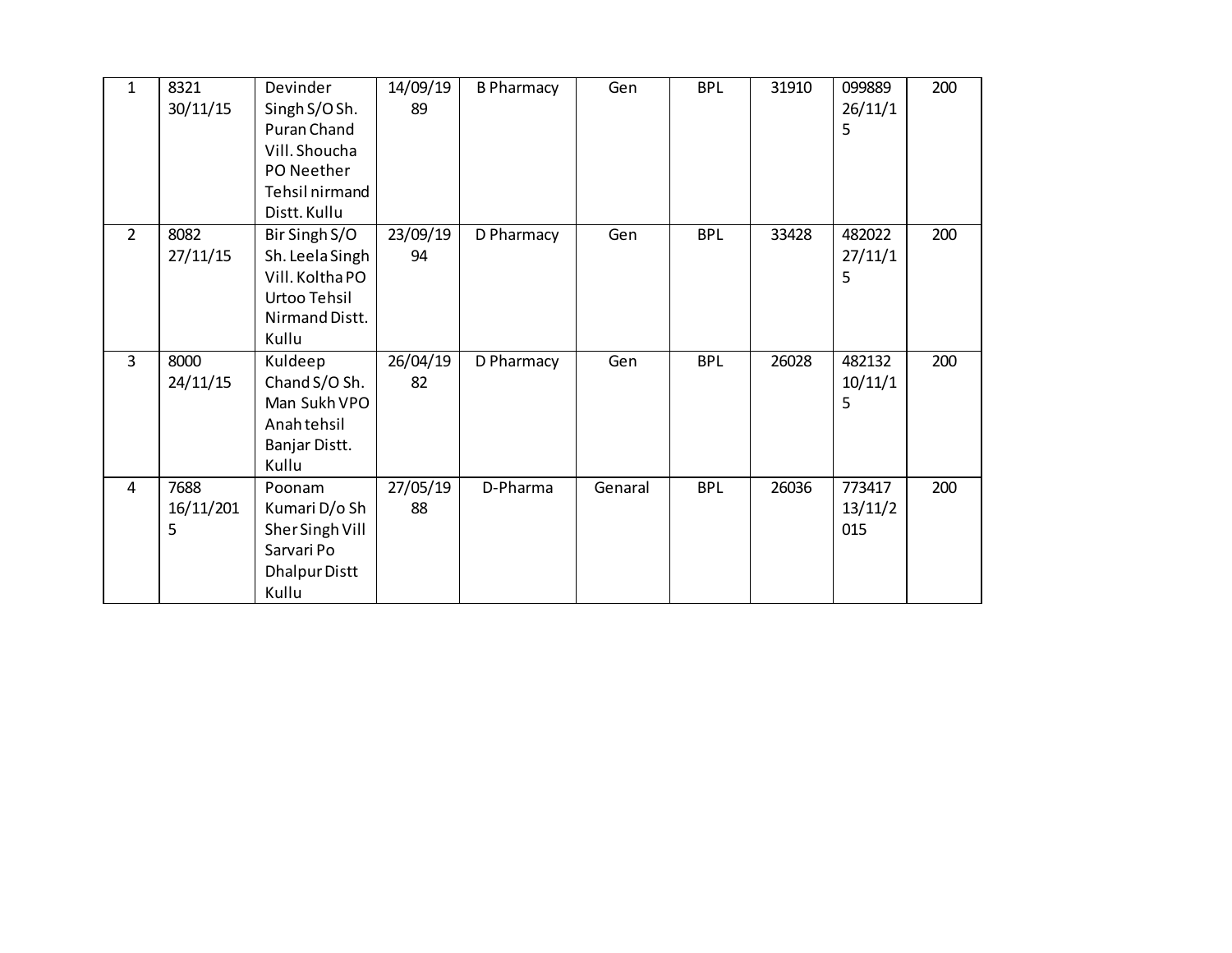|                | <b>Female Health Worker</b> |                                                                                                                       |            |                                                                               |                                     |                 |                        |                     |        |  |  |  |  |
|----------------|-----------------------------|-----------------------------------------------------------------------------------------------------------------------|------------|-------------------------------------------------------------------------------|-------------------------------------|-----------------|------------------------|---------------------|--------|--|--|--|--|
| Sr.No          | Diary No.<br>date           | Name &<br><b>Address</b>                                                                                              | <b>DOB</b> | <b>Marks</b><br><b>Obtained</b><br>Professional<br>Qualification<br>(ANM/FHW) | Category                            | Sub<br>Category | MCI/NSG/Pha/Reg.<br>No | D.D<br>No./Dated    | Amount |  |  |  |  |
|                |                             |                                                                                                                       |            |                                                                               | SC/ST/OBC/Gen/EX.<br><b>Service</b> | <b>IRDP</b>     |                        |                     |        |  |  |  |  |
|                |                             |                                                                                                                       |            | General                                                                       | Category                            |                 |                        |                     |        |  |  |  |  |
| $\mathbf{1}$   | 7820-19/11/15               | Jyoti Sharma<br>D/o Sh. Gian<br>Prakash Vill.<br>Chansari P.o.<br>Bari Tehsil &<br>Distt. Kullu<br>H.P.               | 10/02/1989 | <b>ANM</b>                                                                    | Gen                                 |                 | 5168                   | 482160-<br>18/11/15 | 200    |  |  |  |  |
| $\overline{2}$ | 7750-18/11/15               | Reena Devi<br>$D/O$ Sh.<br>Chander Mani<br>Vill. Alwah<br>P.O.<br>Gadagurain<br>Tehsil Banjar<br>Distt. Kullu<br>H.P. | 03/21/1988 | (MPHW(F))                                                                     | Gen                                 |                 | 4057                   | 482122-<br>09/11/15 | 200    |  |  |  |  |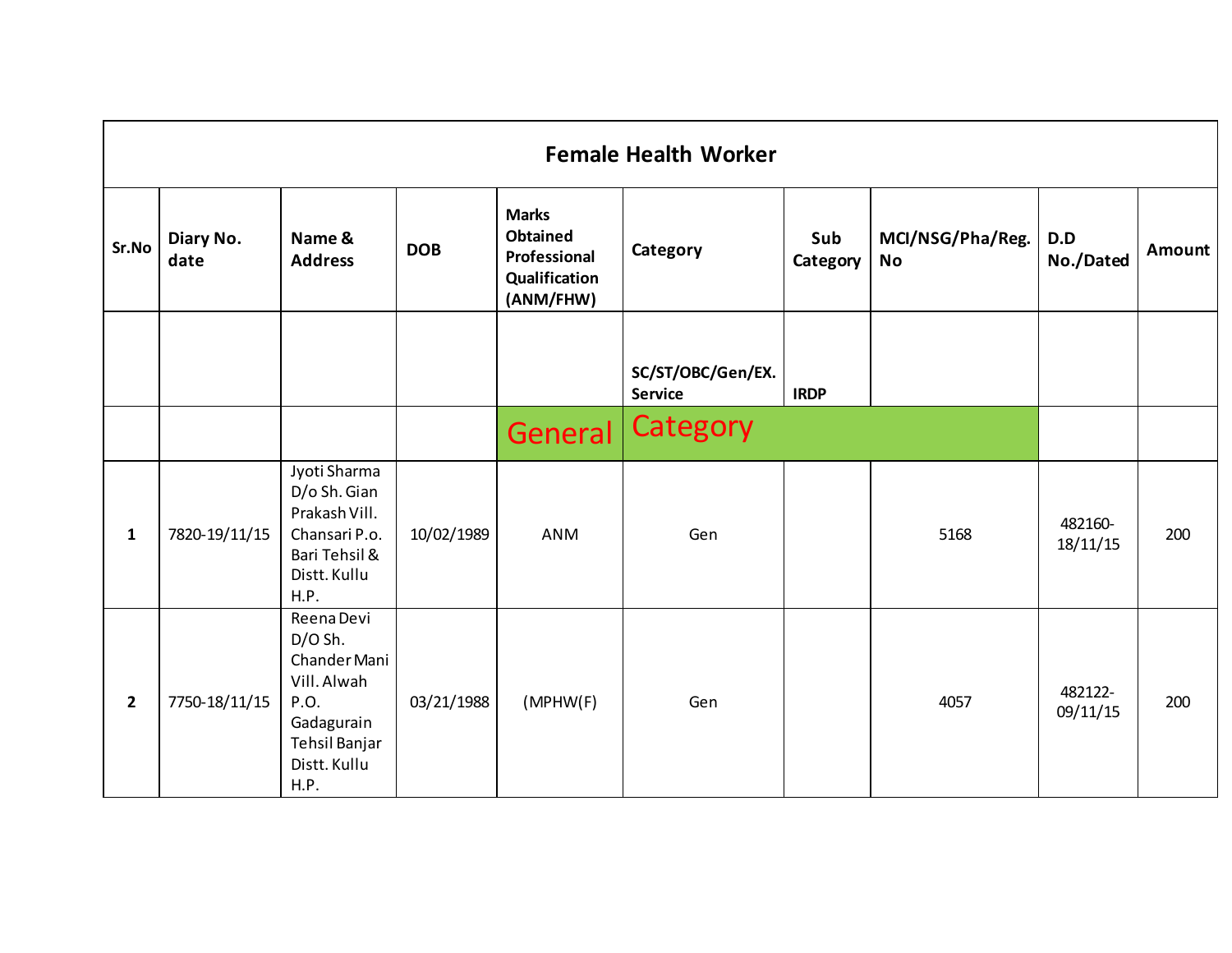| 3                       | 7696-16/11/15 | Rakhi<br>Mahajan D/O<br>Sh. Ashok<br>Mahajan Vill.<br>Sarwar Bazar<br>P.O. Dhalpur<br>Tehsil & Distt.<br>Kullu H.P.         | 08/26/1991 | <b>ANM</b>   | Gen | 5357 | 191488-<br>12/11/15 | 200 |
|-------------------------|---------------|-----------------------------------------------------------------------------------------------------------------------------|------------|--------------|-----|------|---------------------|-----|
| 4                       | 8077-27/11/15 | Neha Thakur<br>D/o Sh.<br>Narayan<br>Singh vill.<br>Sehribehar Po<br>Khakhan<br>Tehsil<br><b>Bhuntar Distt.</b><br>Kullu Hp | 05/24/1987 | <b>ANM</b>   | Gen | 4863 | 701305-<br>27/11/15 | 200 |
| 5                       | 7728-17/11/15 | Bhuvneshwari<br>D/o Sh. Shri<br>ram Vill.<br>Tharku P.O.<br>Bari Tehsil &<br>Distt. Kullu<br>H.P.                           | 01/31/1992 | ANM (88.42%) | Gen | 5450 | 489617-<br>16/11/15 | 200 |
| 6                       | 8313-30/11/15 | Tara Devi D/o<br>Sh. Jeevan<br>Singh vill. Joul<br>Po Manglore<br>Tehsil Banjar<br>Distt. Kullu                             | 03/16/1990 | ANM          | Gen | 4929 | 120836-<br>26/11/15 | 200 |
| $\overline{\mathbf{z}}$ | 7821-20/11/15 | Shalu Sharma<br>D/O. Sh. Ram<br>Chand Vill.<br>Talogi P.LO.<br>Bari Tehsil &<br>Distt. Kullu                                | 10/05/1990 | ANM          | Gen | 4437 | 701058-<br>18/11/15 | 200 |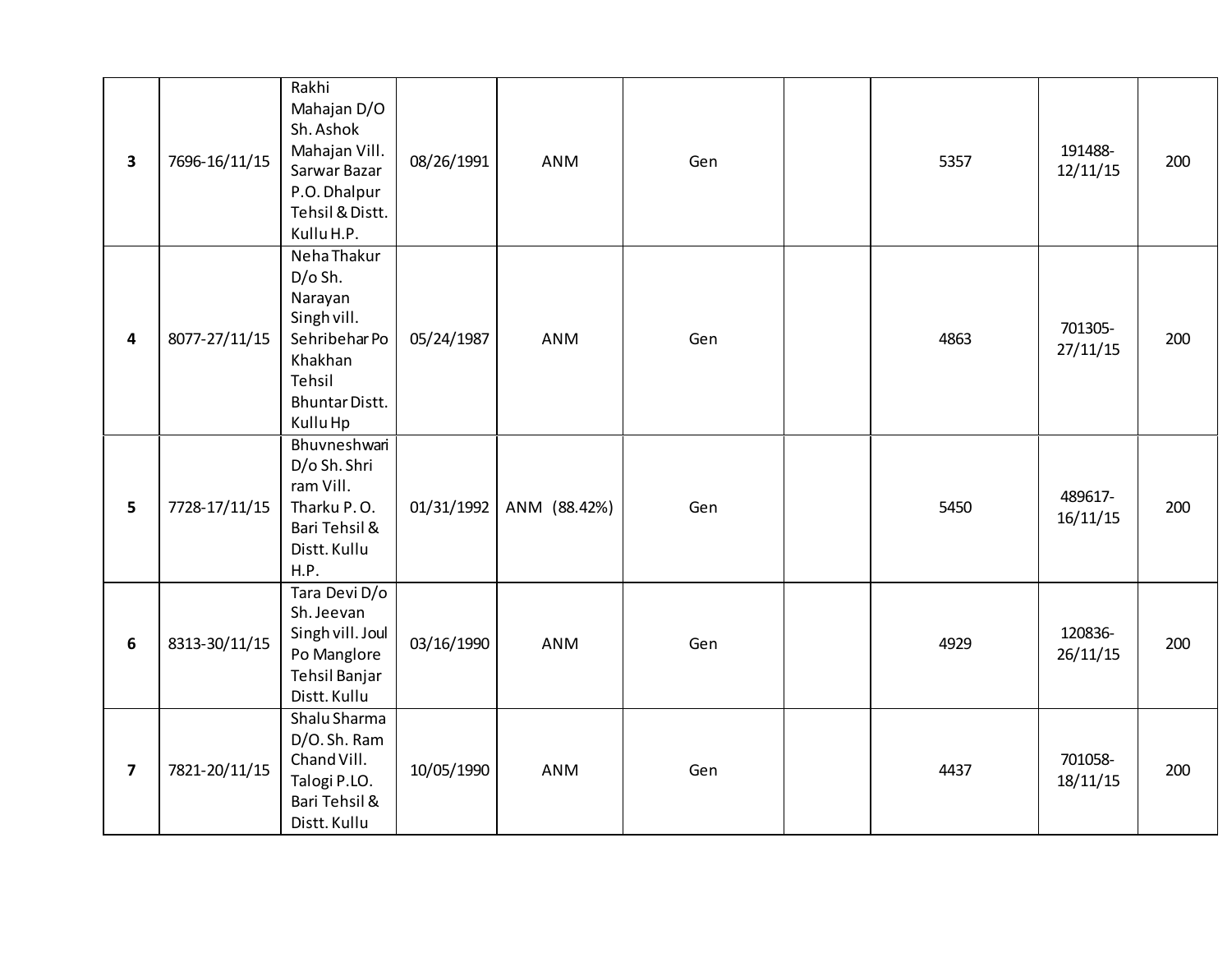|    |               | H.P.                                                                                                                                                                                                         |            |            |     |      |                     |     |
|----|---------------|--------------------------------------------------------------------------------------------------------------------------------------------------------------------------------------------------------------|------------|------------|-----|------|---------------------|-----|
|    |               |                                                                                                                                                                                                              |            |            |     |      |                     |     |
|    |               |                                                                                                                                                                                                              |            |            |     |      |                     |     |
| 8  | 8288-30/11/15 | Lalita Kumari<br>D/o Sh. B. C.<br>Bhardwaj vill.<br>Manudhar Po<br>Dhawali<br>Tehsil<br>Sarkaghat<br>Distt.Mandi                                                                                             | 06/26/1983 | <b>FHW</b> | Gen | 4400 | 647947-<br>25/11/15 | 200 |
| 9  | 8307-30/11/15 | Reema Devi<br>D/o Sh.<br>Ganga Ram<br>vil. Showad<br>Po Showad<br>Tehsil Anni<br>Distt. Kullu                                                                                                                | 05/05/1994 | <b>ANM</b> | Gen | 5634 | 462235-<br>26/11/15 | 200 |
| 10 | 7959-23/11/15 | Manjeet<br>Sharma D/o<br>Sh. Jai Krishan<br>Sharma vill.<br>Bajaura po<br>Bajaura tehsil<br>Bhuntar Distt.<br>kullu C/o<br>Mahesh<br>Sharma Vill.<br>Bajaura Po<br>Bajaura Tehsil<br>Bhuntar Distt.<br>kullu | 11/24/1990 | <b>ANM</b> | Gen | 4714 | 797299-<br>19/11/15 | 200 |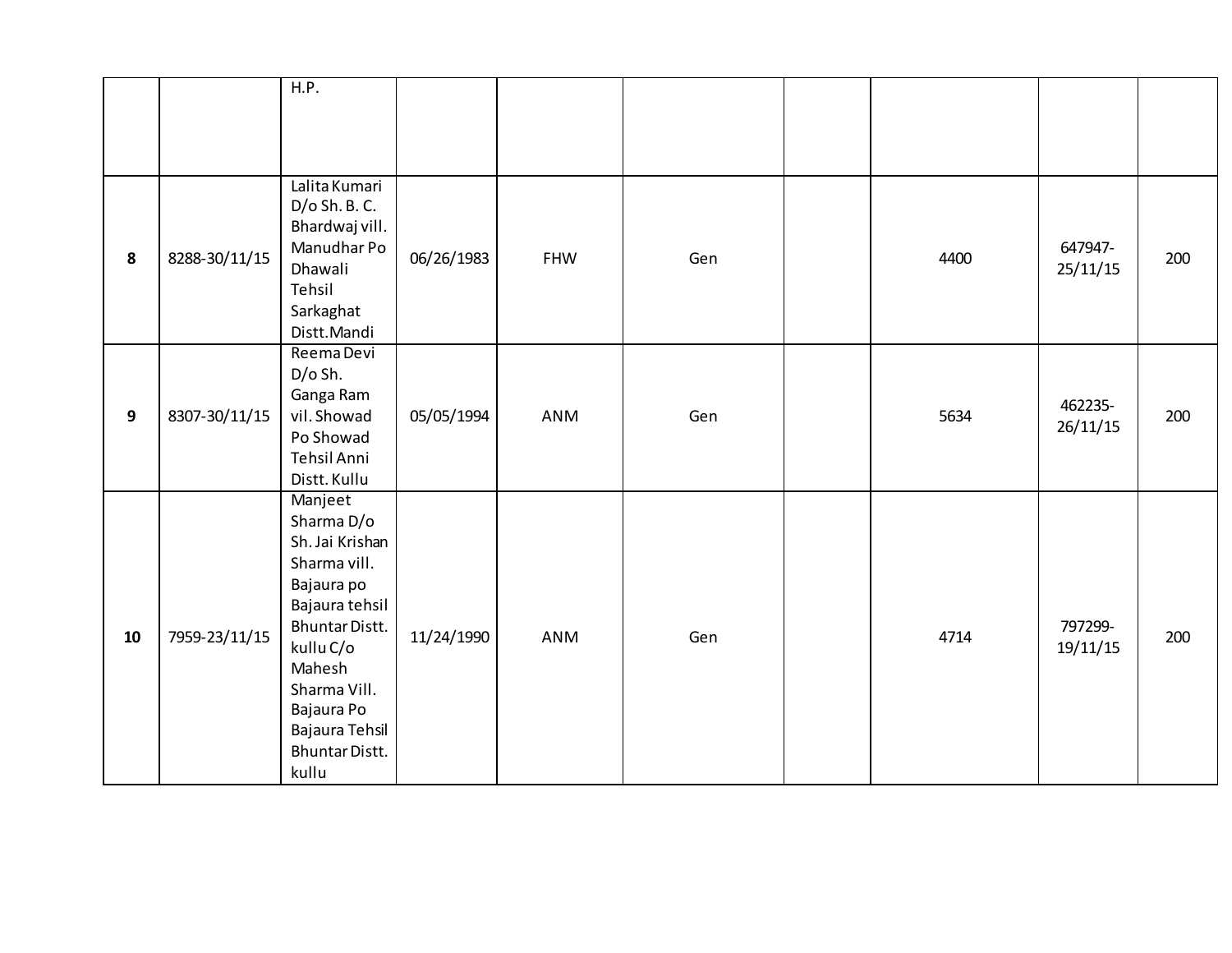| 11 | 8053-26/11/15 | Shivani<br>Thakur D/o<br>Sh. Santosh<br>Kumar vill,<br>Nirmand Po<br>Nirmand<br>Tehsil<br>Nirmand<br>Distt. Kullu<br>Hp                                                                                      | 01/02/1994 | ANM         | Gen | 5742              | 396780-<br>19/11/15 | 200 |
|----|---------------|--------------------------------------------------------------------------------------------------------------------------------------------------------------------------------------------------------------|------------|-------------|-----|-------------------|---------------------|-----|
| 12 | 2503-4/12/15  | Reena Thakur<br>D/o sh. Tara<br>Chand vill<br>Dogri Po<br>Nigan Tehsil<br>Anni Distt.<br>Kullu HP                                                                                                            | 08/09/1994 | ANM         | Gen | copy not attached | 022036-<br>30/1115  | 200 |
| 13 | 8109-27/11/15 | Poorva Devi<br>D/o Beli Ram<br>Vill Manahara<br>Po Bazahara<br>tehsil sainj<br>Distt. Kullu                                                                                                                  | 01/20/1995 | <b>MPHW</b> | Gen | A/F               | 659066-<br>21/11/15 | 200 |
| 14 | 8173-28/11/15 | Pabli Devi D/o<br>Sh. Ram Singh<br>vill. Koon Po<br>Kot Tungal<br>Tehsil Kotli<br>Distt. Mandi<br>$C/O$ Sh.<br>Saleshwar<br>Rana A.E. 132<br>KvSub-Statio<br>Bajarura Po<br>Bajaura Tehsil<br>& Distt. Kullu | 11/12/1988 | <b>ANM</b>  | Gen | 3736              | 155512-<br>27/11/15 | 200 |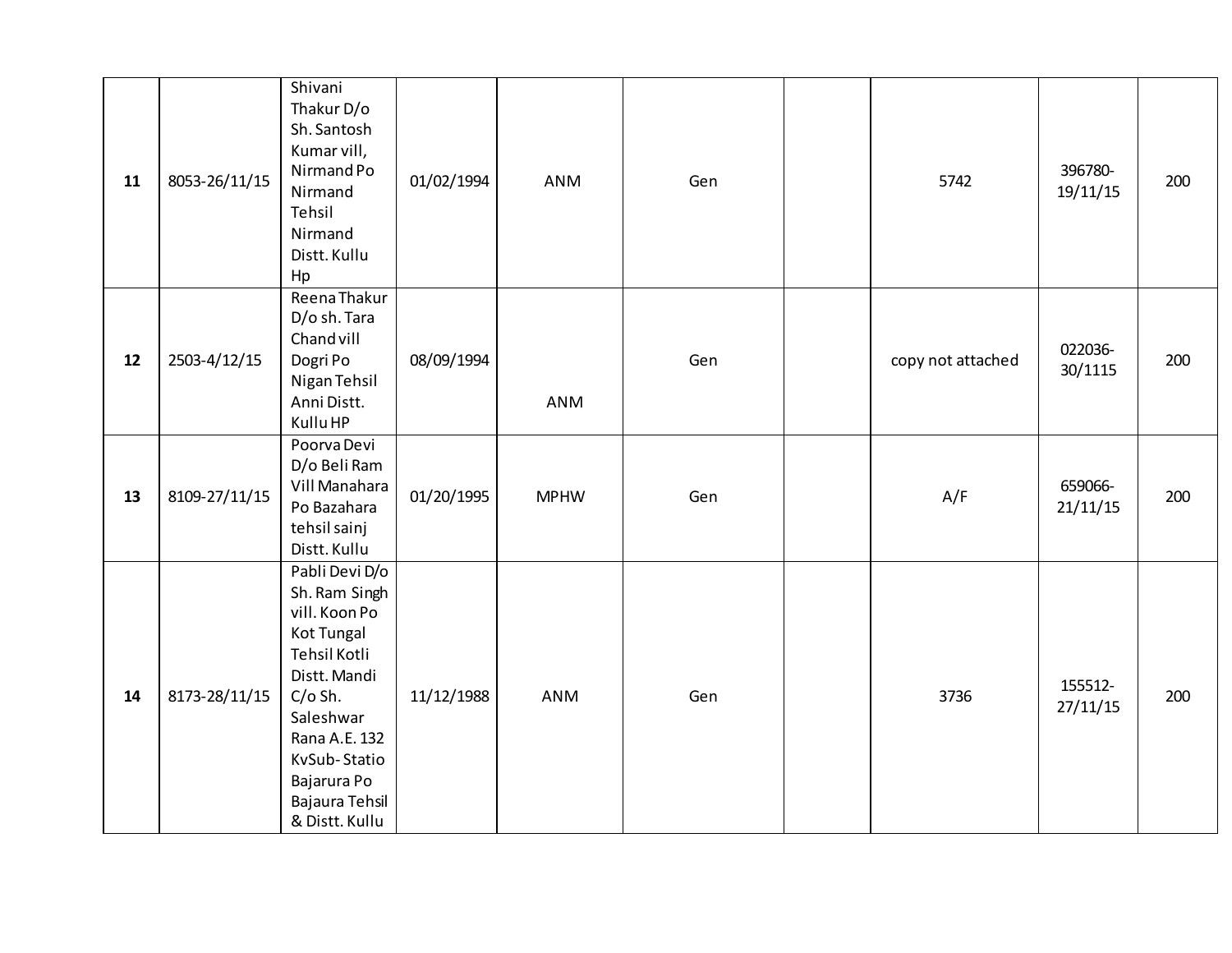| 15 | 8207-28/11/15 | Rakhi Sharma<br>D/O<br>Shj.Suresh<br>Sharma Vill<br>Banonter Po<br>Puid Tehsil &<br>Distt. Kullu<br>C/o Deep<br>Sharma Vill.<br>Banonter Po<br>Puid Tehsil &<br>Dist. Kulllu                                               | 10/30/1986 | <b>MPHW</b> | Gen | 3725  | 482197-<br>23/11/15 | 200 |
|----|---------------|----------------------------------------------------------------------------------------------------------------------------------------------------------------------------------------------------------------------------|------------|-------------|-----|-------|---------------------|-----|
| 16 | 7722-17/11/15 | Puja Devi<br>Sharma D/o<br>Sh.<br>Ramkrishan<br>Sharma<br>Vill.Behna<br>Jattan P.o.<br>Behna Jattan<br>Tehsil<br>jhandutta<br>Distt.Bilaspur<br>C/o sh. Devi<br>Singh Kanwar<br><b>Ekant Niwas</b><br>Kasumati<br>Shimla-9 | 03/10/1982 | ANM         | Gen | 3465  | 544605-<br>09/11/15 | 200 |
| 17 | 8270-30/11/15 | Minakshi D/o<br>Sh. Hukam<br>Ram vill. Pirdi<br>Po Mohal<br>Tehsil & Distt.<br>Kullu                                                                                                                                       | 05/15/1979 | ANM         | Gen | 31442 | 482062-<br>30/11/15 | 200 |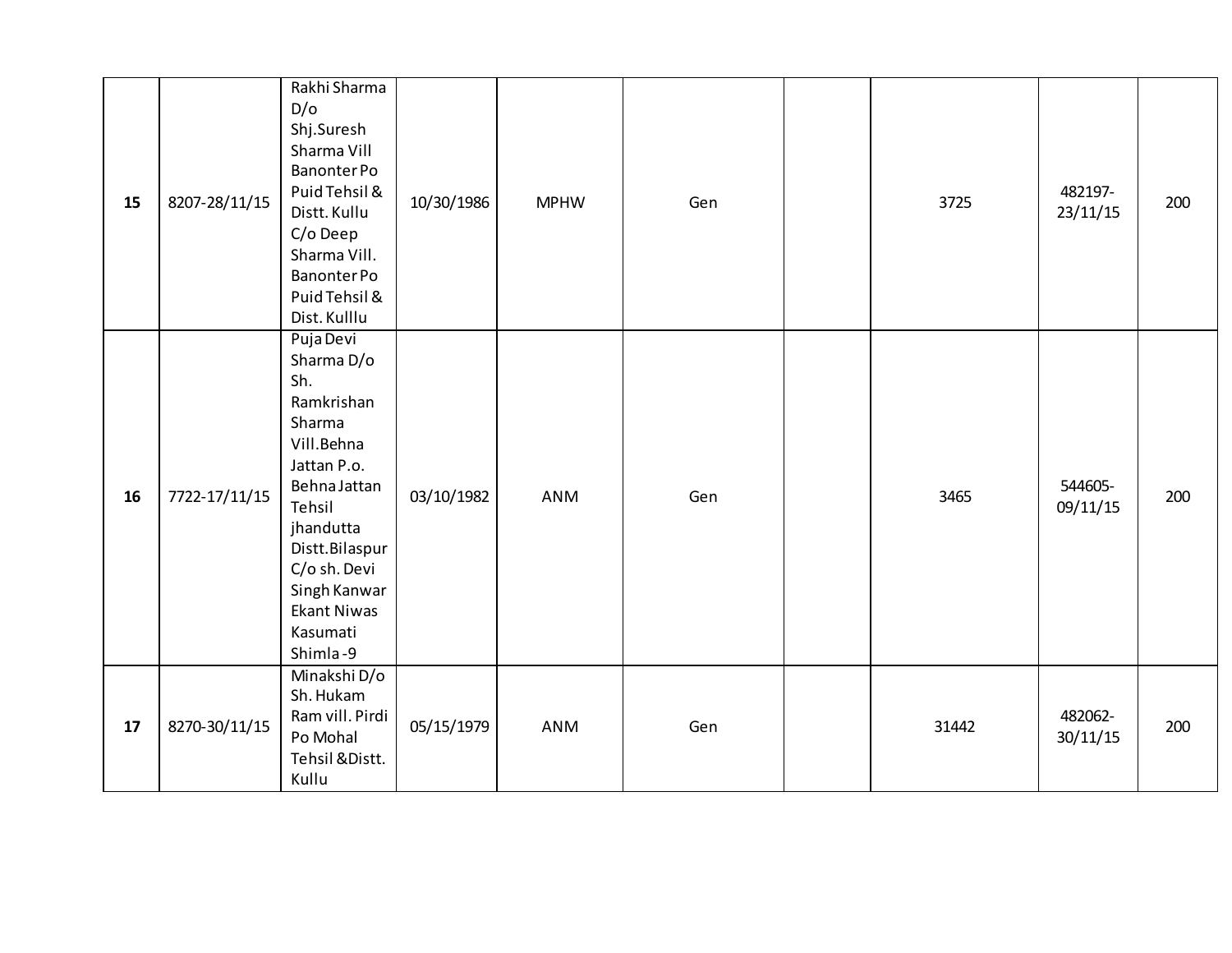| 18 | 8078-27/11/15 | Sushma Devi<br>$D/O$ Sh.<br>Dhaniya vill.<br>Kishori Po<br>Thrilokinath<br>Tehsil<br><b>Udaipur Distt.</b><br>Lohul spiti Hp<br>C/o Kullu<br>velly Hospital<br>Shatri nagar<br>kullu | 07/25/1988 | <b>ANM</b>         | Gen | 4442 | 701306-<br>27/11/15 | 200 |
|----|---------------|--------------------------------------------------------------------------------------------------------------------------------------------------------------------------------------|------------|--------------------|-----|------|---------------------|-----|
| 19 | 8198-28/11/15 | Manju D/o<br>Sh. Pratap<br>Singh vill.<br>Bahan Po<br>Sargha Tehsil<br>Nirmand<br>Distt. kullu Hp                                                                                    | 10/25/1993 | <b>ANM</b>         | Gen | 5640 | 022096-<br>26/11/15 | 200 |
| 20 | 7979-24/11/15 | Usha Devi<br>D/o Sh. Ses<br>Ram vill.<br>Khaneri Po<br>Gad tehsil<br>Anni Distt.<br>Kullu HP&<br>Mahant<br>Niwas<br>Devnagar<br>Kasumpti<br>Shimla-9                                 | 11/15/1983 | <b>MPHW</b>        | Gen | 4202 | 317117-<br>17/11/15 | 200 |
|    |               |                                                                                                                                                                                      |            | <b>ST category</b> |     |      |                     |     |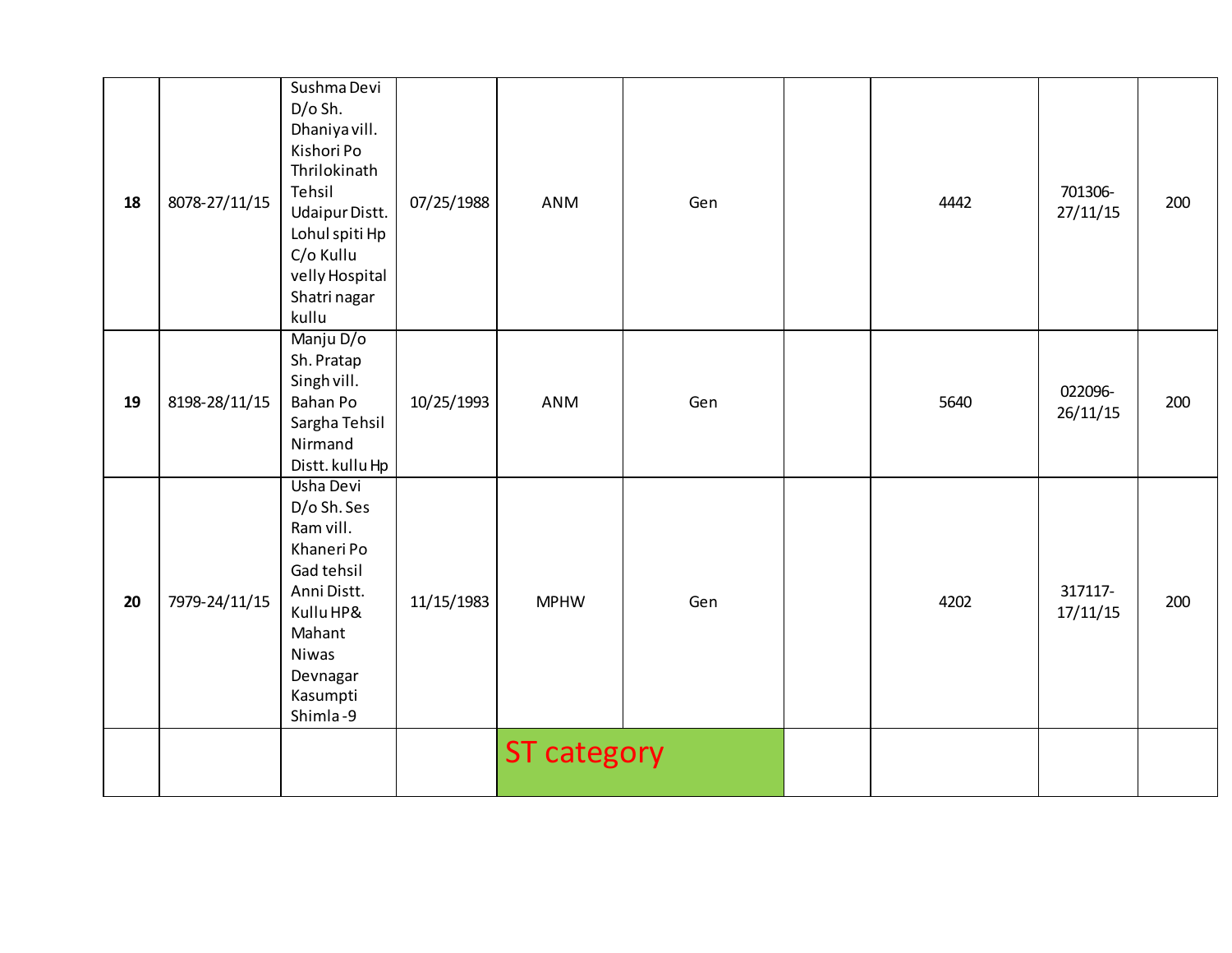| $\mathbf{1}$   | 2502-4/12/15  | Anuradha<br>Negi D/oSh.<br>Dandoop<br>Negi vill.<br>Nangabag PO.<br>Bandrol<br>Tehsil & Distt.<br>Kullu HP                                                                                        | 11/30/1989 | ANM        | <b>ST</b> | 4533 | 152312-<br>30/11/15 | 100 |
|----------------|---------------|---------------------------------------------------------------------------------------------------------------------------------------------------------------------------------------------------|------------|------------|-----------|------|---------------------|-----|
| $\overline{2}$ | 8314-30/11/15 | Deepika<br>Sharma D/o<br>Sh. Matbali<br>Ram villl.<br>Basnda Po<br>Garola Tehsil<br>Bharmour<br>Distt. Chamba                                                                                     | 02/19/1993 | <b>ANM</b> | <b>ST</b> | A/F  | 067091-<br>17/11/15 | 100 |
| $\mathbf{3}$   | 8029-26/11/15 | Sonika D/o<br>Chhering<br>Dorje vill.<br>Nainghar Po<br><b>Thirol Tehsil</b><br><b>Udaipur Distt</b><br>Lohul Spiti<br>C/o Vil.<br>Premnagar Po<br><b>Thela Tehsil</b><br>Bhuntar Distt.<br>Kullu | 01/0791    | <b>ANM</b> | <b>ST</b> | 4511 | 327983-<br>26/11/15 | 100 |
| 4              | 8055-26/11/15 | Mohni D/o<br>Sh. Prem Lal<br>vill. Lote Po<br>Lote Tehsil<br>Keylong Distt.<br>Kullu HP                                                                                                           | 05/29/1993 | <b>ANM</b> | <b>ST</b> | 5700 | 482002-<br>24/11/15 | 100 |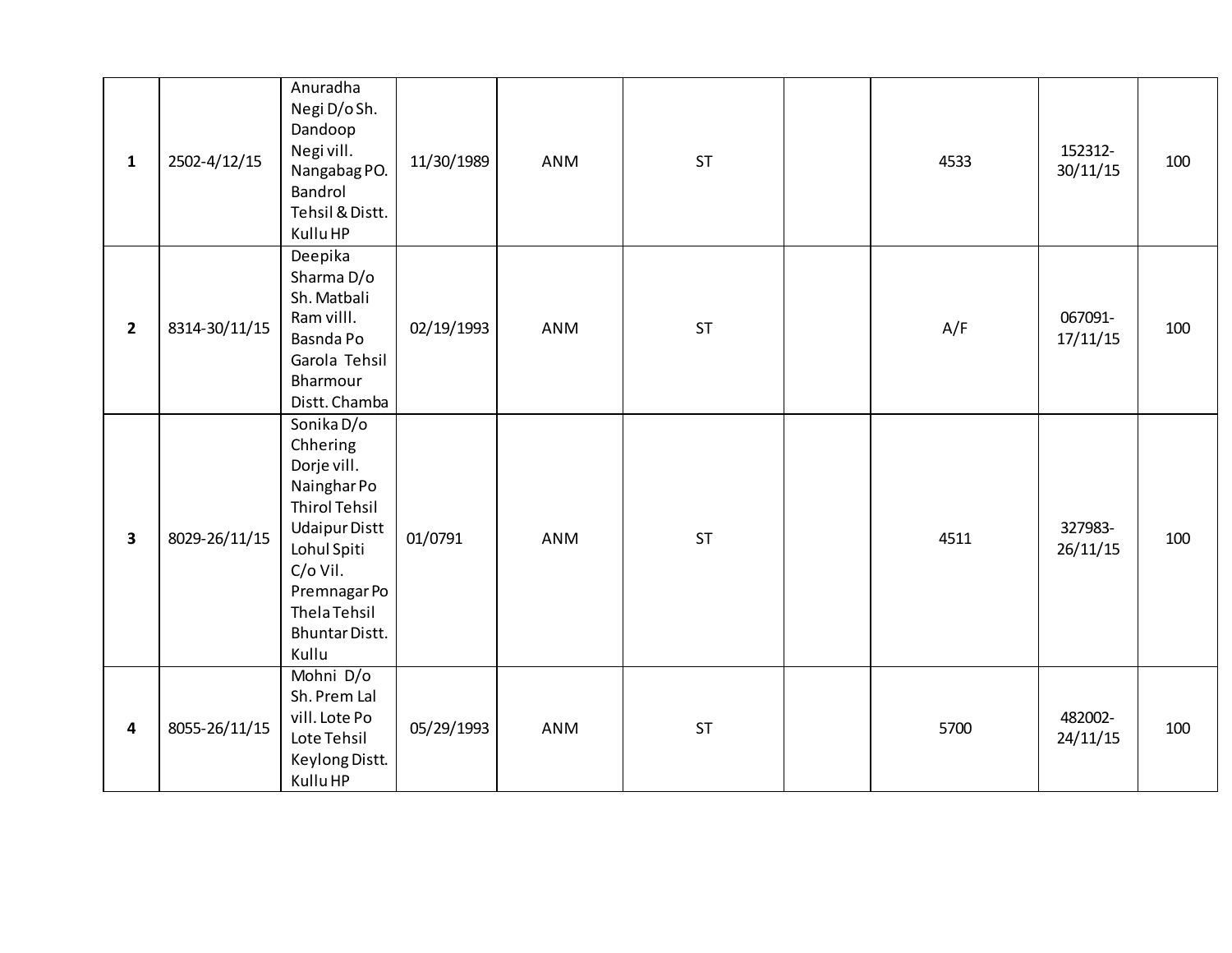| $5\phantom{1}$          | 7982-24/11/15 | Ayushi D/o<br>Sh. Jagdish<br>vill. Haripur<br>po Haripur<br>Tehsil Manali<br>Distt. Kullu<br>HP        | 04/24/1994 | ANM         | <b>ST</b> | 5698 | 217488-<br>18/11/15 | 100 |
|-------------------------|---------------|--------------------------------------------------------------------------------------------------------|------------|-------------|-----------|------|---------------------|-----|
|                         |               |                                                                                                        |            | sc category |           |      |                     |     |
| $\mathbf{1}$            | 8239-30/11/15 | Prabha<br>Kumari D/o<br>Sh.Gurdayal<br>Singh vill.<br>Bagoli Po<br>Poeg Tehsil<br>Anni Distt.<br>Kullu | 04/12/1987 | ANM         | SC        | 4900 | 000504-<br>30/11/15 | 100 |
| $\overline{2}$          | 8086-27/11/15 | Kanta Devi<br>D/o Sh. Paras<br>Ram vill<br>Thawari Po<br>Larji Tehsil<br>Banjar Distt.<br>Kullu HP     | 07/15/1989 | <b>ANM</b>  | SC        | 5161 | 094743-<br>24/11/15 | 100 |
| $\overline{\mathbf{3}}$ | 8240-30/11/15 | Sangeeta D/o<br>Late Sh.<br>Krishan<br>Chand House<br>No. 182/8<br>Dhalpur Kullu                       | 08/09/1977 | ANM         | SC        | 4849 | 824173-<br>30/11/15 | 100 |
| $\overline{\mathbf{4}}$ | 8315-30/11/15 | Savita D/o Sh.<br>Devi Ram vill.<br>Sharshaya Po<br>Rampur                                             | 06/21/1990 | <b>ANM</b>  | SC        | A/F  | 476559-<br>28/11/15 | 100 |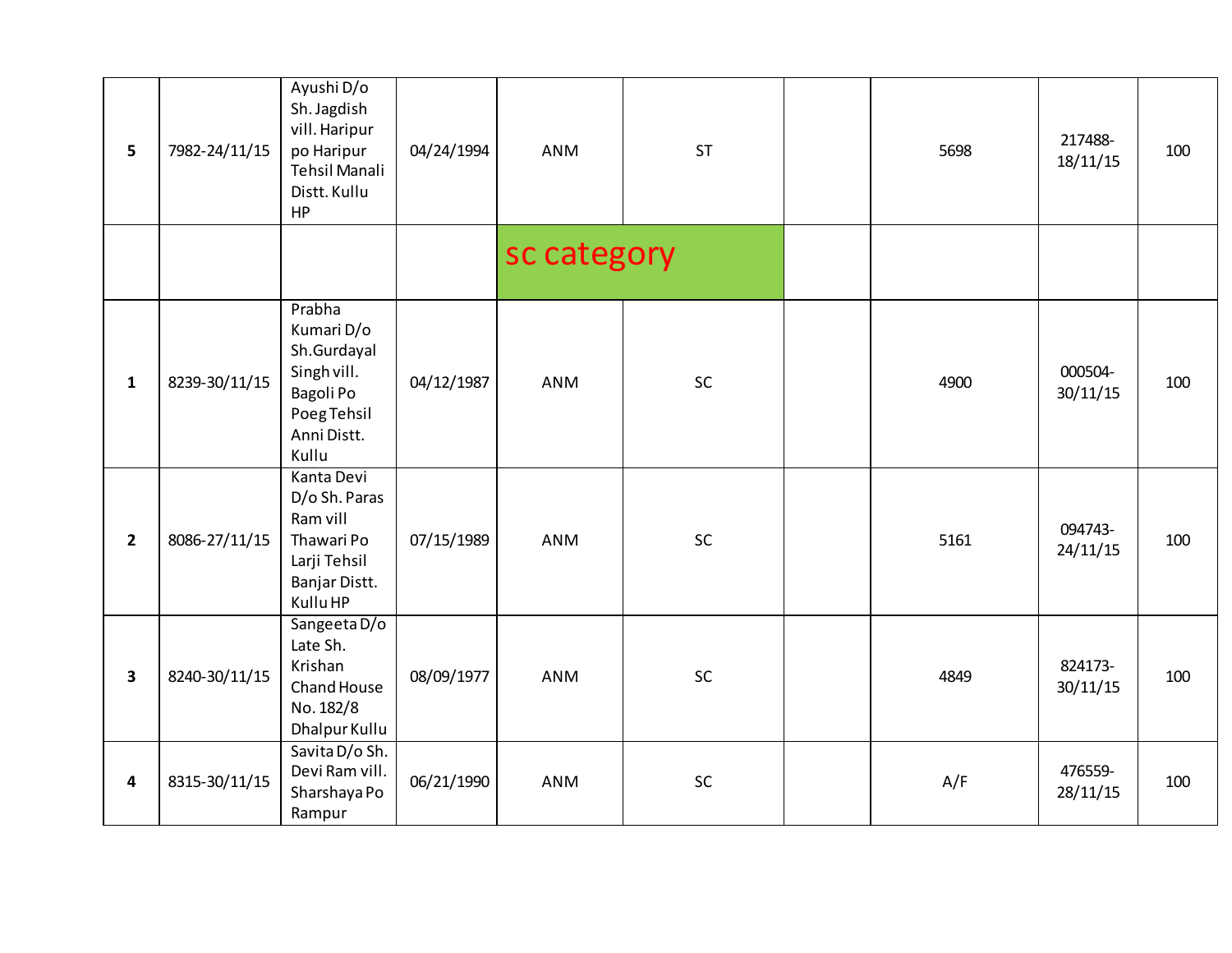|              |               | Tehsil<br>Nirmand<br>Distt. Kullu                                                                                                                                              |            |                      |             |             |                   |                     |     |
|--------------|---------------|--------------------------------------------------------------------------------------------------------------------------------------------------------------------------------|------------|----------------------|-------------|-------------|-------------------|---------------------|-----|
| 5            | 8329-30/11/15 | Santosh<br>Kumari D/o<br>Sh. Bhoju<br>Ram vill.<br>Shishvi Po<br>Nirmand<br>Tehsil<br>Nirmand<br>Distt. Kullu                                                                  | 03/24/1990 | copy not<br>attachec | SC          |             | copy not attached | 175073-<br>28/11/15 | 100 |
|              |               |                                                                                                                                                                                |            | <b>OBC</b>           |             |             |                   |                     |     |
| $\mathbf{1}$ | 8167-28/11/15 | Lalita Mahant<br>$D/O$ Sh.<br>Harnam Dass<br>vill. Dalah Po<br>Padhar Tehsil<br>Padhar Distt.<br>Mandi C/o<br>Harnam Dass<br>vill. Jallugran<br>tehsil Bhuntar<br>Distt. Kullu | 12/24/1975 | ANM                  | OBC         |             | 2110              | 992017-<br>23/11/15 | 100 |
|              |               |                                                                                                                                                                                |            | <b>OBC</b>           | <b>IRDP</b> |             |                   |                     |     |
| $\mathbf{1}$ | 8057-26/11/15 | Pammi Devi<br>D/o Sh. Prem<br>vill. Bhalwani<br>Po Galma<br><b>Tehsil Balh</b><br>Distt. Mandi                                                                                 | 02/06/1986 | ANM                  | OBC         | <b>IRDP</b> | 2949              | 174392-<br>23/11/15 | 100 |